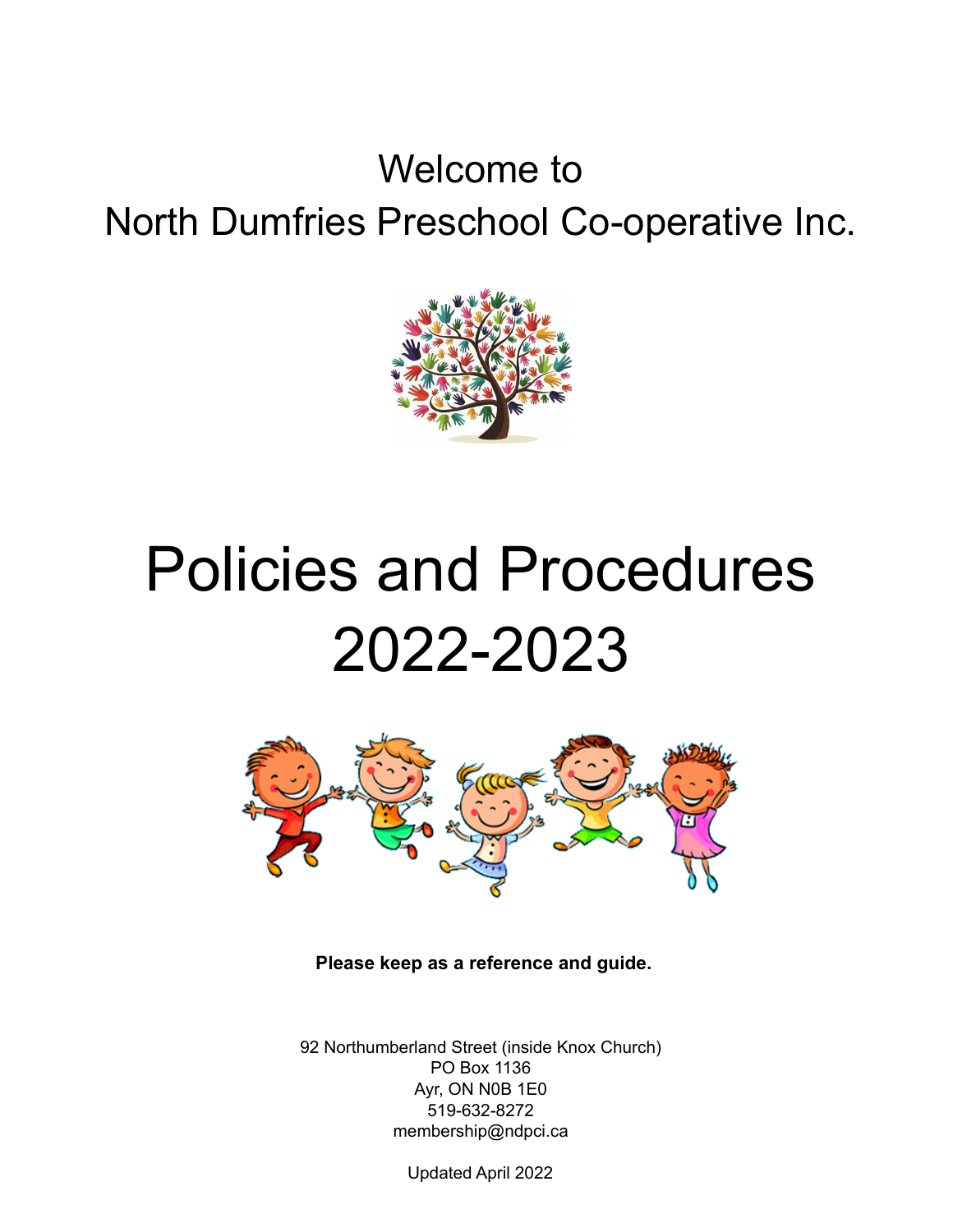### **Table of Contents**

| Our Preschool Philosophy - Learn, Socialize, Independence and Play                                                                                    | $\overline{\mathbf{4}}$      |
|-------------------------------------------------------------------------------------------------------------------------------------------------------|------------------------------|
| <b>Program Statement</b><br>Program Statement Implementation Policy                                                                                   | $\overline{\mathbf{4}}$<br>8 |
| <b>Registration</b><br><b>Wait List Policy</b>                                                                                                        | 9<br>9                       |
| <b>Hours of Operation and Ages Served</b>                                                                                                             | 10                           |
| <b>Holidays Observed</b>                                                                                                                              | 10                           |
| <b>Prohibited Practices</b>                                                                                                                           | 11                           |
| <b>Infectious Illness in a Staff Member</b>                                                                                                           | 12                           |
| <b>Administration of Medications</b>                                                                                                                  | 12                           |
| <b>Anaphylaxis</b>                                                                                                                                    | 12                           |
| <b>Nutrition, Food Handling &amp; Preparation</b>                                                                                                     | 13                           |
| <b>Safe Water</b><br><b>Water Flushing Policy</b><br>Procedure<br><b>Water Testing</b>                                                                | 14<br>14<br>15<br>15         |
| <b>Sanitary Practices</b><br><b>Sanitary Conditions</b><br><b>Personal Care Routines</b>                                                              | 15<br>15<br>16               |
| <b>Health and Safety Inspection of Indoor Environment</b>                                                                                             | 16                           |
| <b>Playground Safety Policy</b>                                                                                                                       | 16                           |
| <b>Serious Occurrence Policy</b><br>Responding To A Serious Occurrence<br><b>Reporting A Serious Occurrence</b><br>Serious Occurrence Annual Analysis | 17<br>18<br>18<br>18         |
| <b>Recording and Reporting Suspected Child Abuse</b>                                                                                                  | 19                           |
| Fire Drill, Emergency Evacuation, Emergency Shelter                                                                                                   | 19                           |
| <b>Emergency Management Policy and Procedures</b><br>Policy<br><b>Additional Policy Statement</b><br>Procedures                                       | 20<br>21<br>22<br>22         |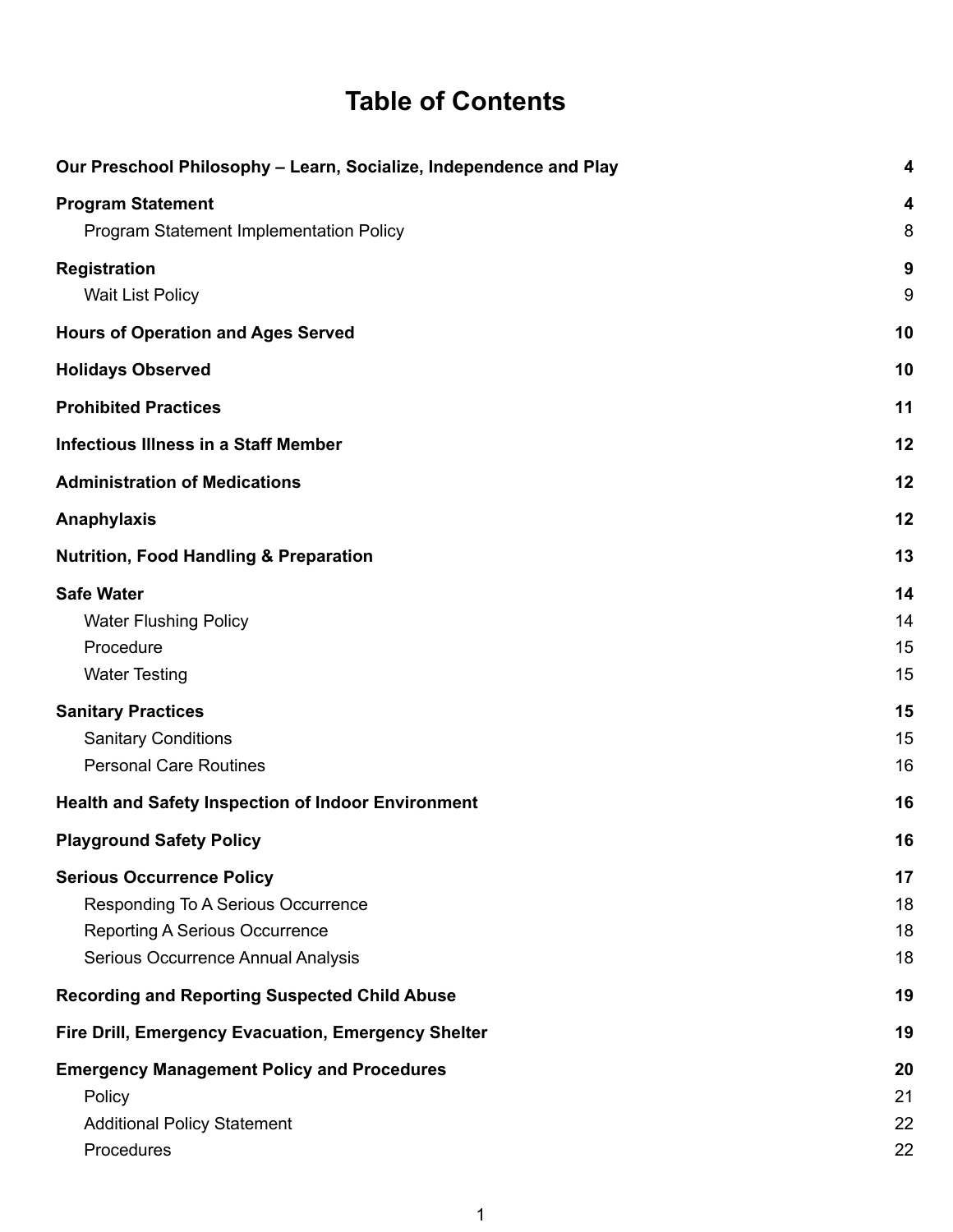| Phase 1: Immediate Emergency Response                                                       | 22 |
|---------------------------------------------------------------------------------------------|----|
| Phase 2: Next Steps During the Emergency                                                    | 28 |
| Phase 3: Recovery (After an Emergency Situation has Ended)                                  | 31 |
| Responding to and Reporting Child Illness, Health Concerns, Accidents and Injuries          | 31 |
| <b>Injury Reporting Policy</b>                                                              | 31 |
| Arrival, Release and Departure of Children from the Program                                 | 32 |
| <b>Arrival of Children</b>                                                                  | 32 |
| Release and Departure of Children                                                           | 32 |
| <b>Staff Training, Development and Requirement</b>                                          | 32 |
| Confidentiality                                                                             | 33 |
| <b>Police Records Check and Screening Measures</b>                                          | 33 |
| Process to Obtain a Police Records Check                                                    | 33 |
| The Review Process for Police Records Checks                                                | 34 |
| <b>Workplace Violence and Harassment Policy</b>                                             | 35 |
| <b>Responding to Discriminatory Incidents</b>                                               | 36 |
| <b>Inclusion and Accessibility Policy</b>                                                   | 36 |
| <b>Supervision of Volunteers, Students and Duty Parents</b>                                 | 36 |
| Roles and Responsibilities of the Licensee, Supervising Staff & Students/Volunteers         | 37 |
| <b>Parent Issues and Concerns (Conflict Resolution) Policy</b>                              | 38 |
| 24-Hour Policy                                                                              | 38 |
| <b>Monitoring Compliance and Contraventions (Policies, Procedures and Individual Plans)</b> | 39 |
| Contraventions                                                                              | 39 |
| Program Interactions/Expectations                                                           | 39 |
| <b>Transportation</b>                                                                       | 39 |
| <b>Social Media Policy</b>                                                                  | 40 |
| <b>Policy and Procedure Review</b>                                                          | 40 |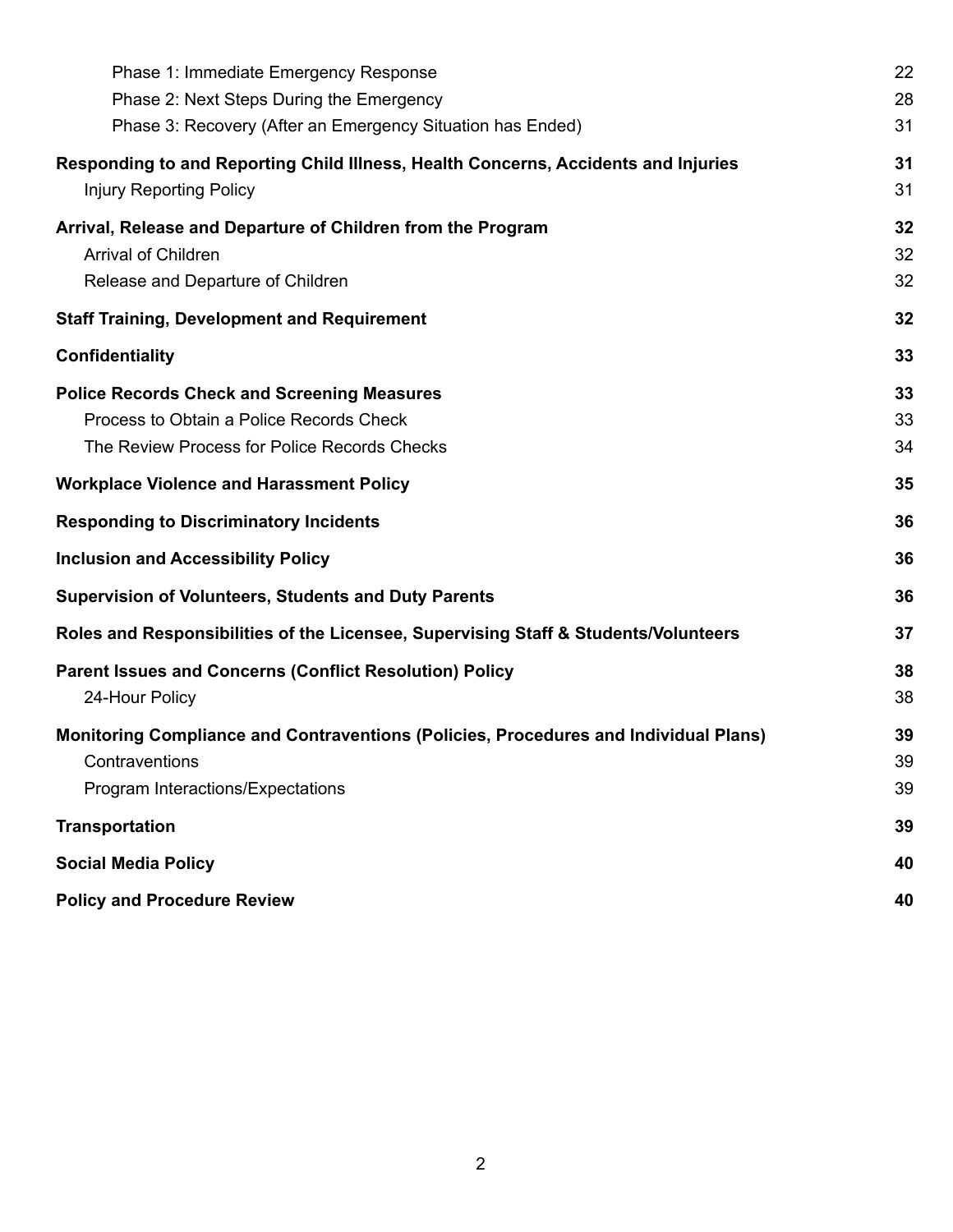# **Our Preschool Philosophy – Learn, Socialize, Independence and Play**

<span id="page-3-0"></span>Our preschool is the best way to start getting your child ready to learn and become organized in a classroom setting, begin to socialize with other children regularly and become independent… all through play!

Play is at the heart of our program where children discover the world around them by being encouraged to explore, led by their own interests and curiosity. Through play, which nourishes every aspect of a child's development, a foundation of learning will be established and reflected upon to ensure meaningful participation for every child. Children will improve their physical development by participating in activities that incorporate gross motor and fine motor skills. Children will have opportunities to work through their emotions and be given the chance to express themselves. They will increase their self-esteem, confidence and decision making capabilities. Play experiences will stimulate curiosity and a sense of wonder.

Our belief is that together parents, our RECE teacher and assistant staff can provide a safe, welcoming and encouraging environment that fosters a love of learning.

### **Program Statement**

<span id="page-3-1"></span>The North Dumfries Preschool Co-operative Inc. embraces the new pedagogy set out by the Ministry of Education and research that helps set the standards on high quality programming. We believe that children are competent, capable, curious and rich in potential. We refer to How Does Learning Happen and any other current Ministry of Education documents for programming and pedagogy related items. We know that children grow up in families with diverse social, cultural and linguistic perspectives and believe that every child should feel that he or she belongs, is a valuable contributor to their surroundings and deserves the opportunity to succeed. We ensure that our program statement is reviewed annually to ensure that it is aligned with the ministry guidelines.

The North Dumfries Preschool Co-operative Inc. values children, families and the relationships with their communities and our programming is organized around four foundational conditions that are important for children to grow and flourish: Belonging, Well-Being, Engagement and Expressions. These foundations are a vision for all children's future potential and a view of what they should experience each and every day.

- Belonging refers to a sense of connectedness to others, an individual's experiences of being valued, of forming relationships with others and making contributions as part of a group, a community, the natural world.
- Well-Being addresses the importance of physical and mental health and wellness. It incorporates capacities such as self care, sense of self and self regulation skills.
- Engagement suggests a state of being involved and focused. When children are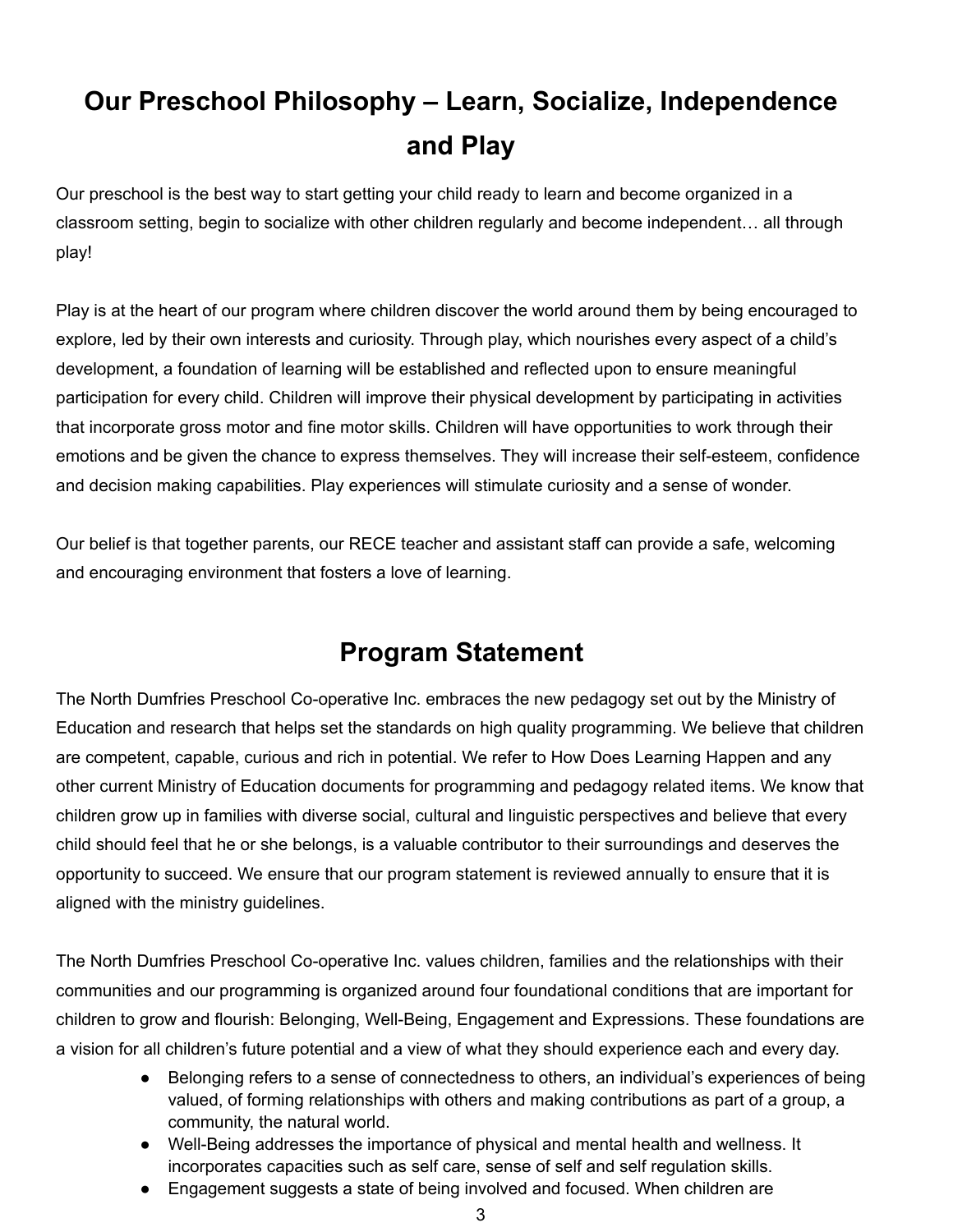about to explore the world around them with their natural curiosity and exuberance, they are fully engaged. Through this type of play and inquiry, they develop skills such as problem solving, creative thinking and innovation, which is essential for learning and success in school and beyond.

● Expression or communication (to be heard, as well as to listen) may take different forms. Through their bodies, words and use of materials, children develop capacities for increasingly complex communication. Opportunities to explore materials supports creativity, problem solving and mathematical behaviour. Language rich environments support growing communication skills which are the foundation for literacy.

A focus on these foundations throughout all aspects of early years programs ensures optimal learning and healthy development.

A.) North Dumfries Preschool Co-operative Inc. (NDPCI) works to promote the health, safety, nutrition and well-being of the children by;

i) Implementation of a snack schedule that compliments the Canadian Food Guide and provides parents an opportunity to see what nutritional requirements will be fulfilled for their child that month at preschool and plan family meals accordingly. This program also ensures a wide variety of snacks are offered over the course of each schedule.

ii) Changing to a free flow snack time so children can choose when to have snack throughout the morning activities while in the activity room.

iii) We will take into account food allergies/sensitivities to ensure a variety of safe food options are provided for all children.

iv) Teaching children of NDPCI proper hand washing techniques and facilitating appropriate opportunities to practice this skill such as before & after snack, after washroom use, and after messy crafts/play.

v) Safety is of the utmost concern at NDPCI. We work together using standards set out by Public Health to ensure the safety of the children by following regular cleaning and maintenance schedules of all NDPCI equipment and play spaces as well as maintaining adequate supervision ratios of staff/duty parents to children.

vi) If families bring food from home, we will review the label. If it does not meet our requirements, it will be packaged in a ziploc bag and returned home with the child.

B.) North Dumfries Preschool Co-operative Inc. (NDPCI) supports positive and responsive interactions among the children, parents, child care providers and staff by;

i) Regular communication with parents occurs through our monthly newsletter as well as through direct parent/teacher/child exposure on the parents scheduled duty day. Parents are welcome to stay and comfort any child whom may require it and are encouraged to bring forth any questions or concerns they may have to our classroom teacher(s).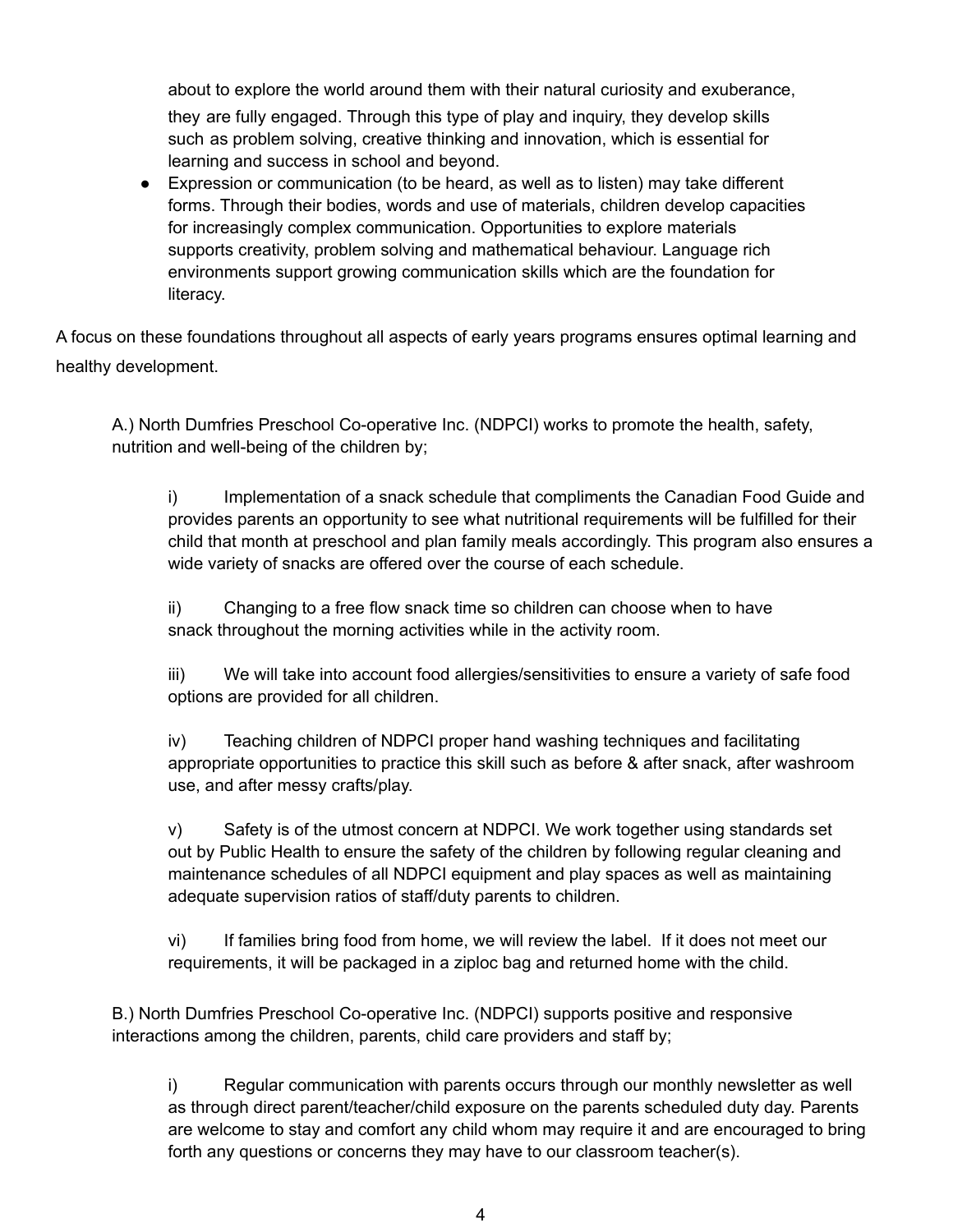ii) Staff will ensure regular communication with parents either by email, text or if time allows after class to discuss any concerns or questions parents may have.

iii) Ensuring that parent meetings are scheduled (if requested by families) or if the Preschool Supervisor/Teacher or Assistant Teacher feels there is a need to discuss something in a confidential manner.

C.) North Dumfries Preschool Co-operative Inc. (NDPCI) encourages the children to interact and communicate in a positive way and support their ability to self-regulate by;

i) Offering play provocations that lend themselves to children playing both in groups and independently. Staff and Duty Parents consistently provide assistance with conflict resolution and support the children in processing their feelings as well as appropriate ways to express them by modelling safe and effective solutions.

ii) Providing tools such as books, group conversations, and practicing empathy are used to help establish self-regulation at a developmentally appropriate level.

D.) North Dumfries Preschool Co-operative Inc. (NDPCI) works to foster the children's exploration, play and inquiry by;

i) Offering many different areas for play. We regularly use our gymnasium, outdoor area, craft room, and creative play room to keep the children engaged and challenged. The staff makes a conscious effort to change the play space frequently to reflect the expressed interests of the children and utilize teacher provocations to try new activities that complement our play based learning approach and student interests.

E.) North Dumfries Preschool Co-operative Inc. (NDPCI) will provide child-initiated and adult-supported experiences by;

i) Offering renewing opportunities for children to lead their play by providing multi-sensory experiences that support gross motor development, fine motor development, and social interaction with peers that are tailored to meet the children's expressed interest and appropriate educational goals. Staff will accomplish this by assisting students to expand on their learning by encouraging questions and sourcing answers in a captivating and motivating manner through the use of many mediums (i.e., books, technology, educational manipulatives, etc.).

ii) Observing the children during play and listening to and reacting to their requests.

F.) North Dumfries Preschool Co-operative Inc. (NDPCI) will plan for and create positive learning environments and experiences in which each child's learning and development will be supported by;

i) Continuing our staff's education when appropriate courses are available and affordable for the preschool. Staff will remain current on accepted and effective learning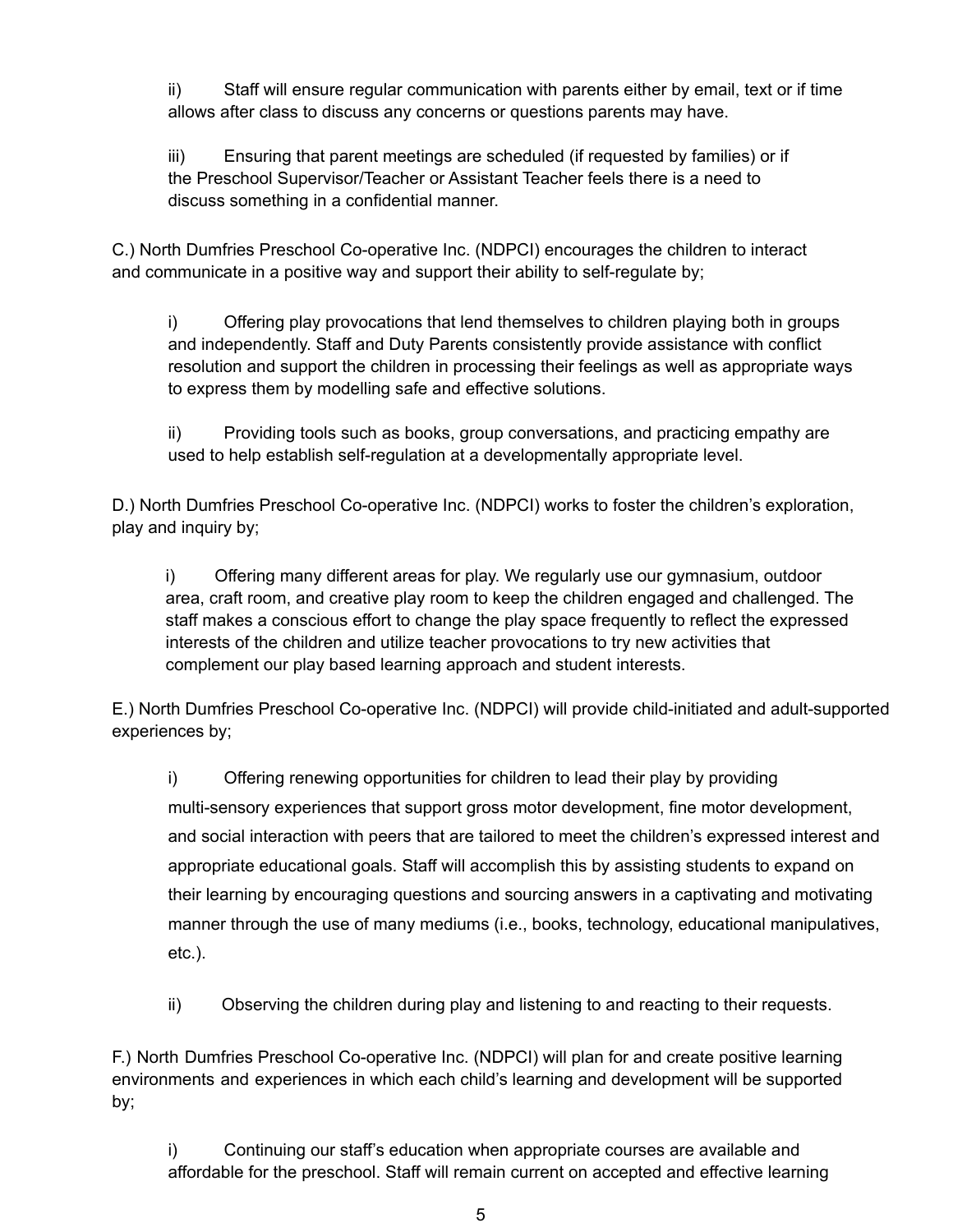tools and opportunities and implement relevant learning techniques for the children according to our knowledge and skill sets.

ii) Staff will remain focused on tailoring learning opportunities to meet all levels of development represented within a classroom. Staff will do this by providing group and 1:1 learning opportunities where required as demonstrated by each child's skill sets within the parameters of staffing and time available. Regular communication with parents via our monthly newsletter surrounding their child's preschool experience will also help to continue learning outside the doors of NDPCI at a level that is meaningful to each family.

G.) North Dumfries Preschool Co-operative Inc. (NDPCI) will incorporate indoor and outdoor play, as well as active play, rest and quiet time into the day. NDPCI will give consideration to the individual needs of the children receiving child care by;

i) Continuing to offer our creative playroom, craft room, outdoor play area as well as our gymnasium (indoor play area). Each room offers a variety of play opportunities that range from gross motor, fine motor, imaginative, and quiet space. Staff and duty parents offer students opportunities to have rest periods in ways that are meaningful to them such as reading a book on a bean bag chair or playing quietly at a sensory station or simply accompanying them on a quiet walk to have a break if needed.

ii) Providing individualized learning plans as needed and ensuring all children have opportunities to experience activities, adapting the playrooms and activities as required.

iii) Providing a flexible schedule to allow both the children and parents awareness of offered activities.

H.) North Dumfries Preschool Co-operative Inc. (NDPCI) will foster the engagement of ongoing communication with parents about the program and their children by;

i) Maintaining a monthly newsletter that highlights reports on the children's activities and opportunities as well as keeps parents up to date on fundraising and duty day schedules. Parents are also encouraged to visit our website for many of the same updates.

ii) Board members and Staff collectively organize semi-annual meetings (Fall & Spring) that are geared to update parents on the health of our pre-school as well as our goals for the year based on education, health and safety, and fiscal responsibilities. Attendance is considered mandatory to ensure parents are well informed about our cooperative preschool and its annual plan.

iii) Offering parent/teacher meetings as needed anytime throughout the year.

I.) North Dumfries Preschool Co-operative Inc. (NDPCI) involves local community partners and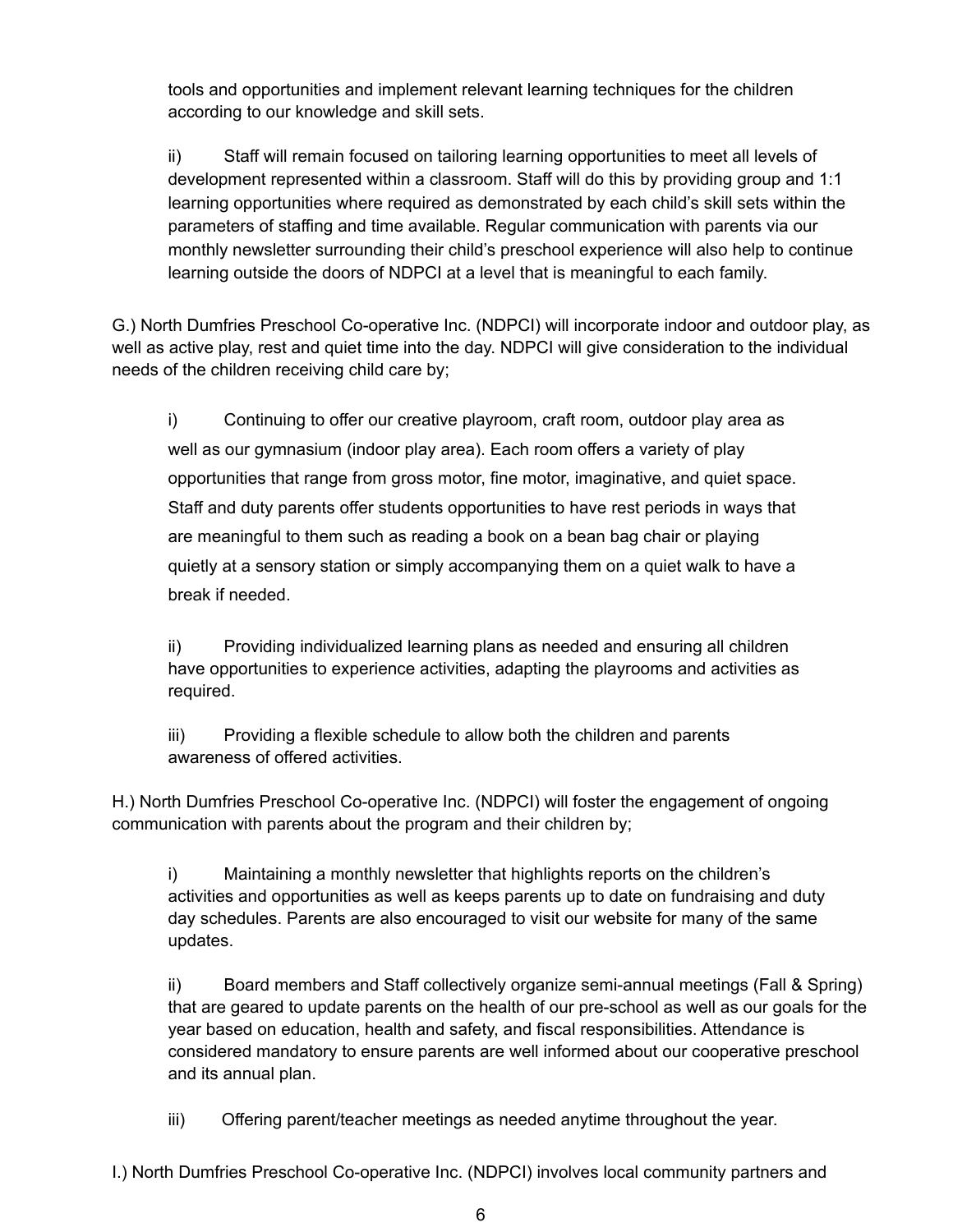allows those partners to support the children, their families and staff by;

i) Acting as a liaison when required as well as initiating primary contact between families of the preschool and community services that provide support in the areas of but not limited to speech therapy, developmental services, physiotherapy, and social supports.

ii) Enhancing classroom and staffing where necessary to accommodate specific needs of students that require support and helping them to integrate into their classroom setting with the supports recommended by our community contacts wherever possible working within our professional, staffing and financial limits.

iii) Keeping positive and open relationships with local organizations (KW Habilitation, Kids Ability, Region of Waterloo) and any other agencies that provide support for current preschoolers.

iv) Providing information to families regarding the availability of Community Outreach Programs such as counseling, food bank or other services needed by a family.

J.) North Dumfries Preschool Co-operative Inc. (NDPCI) will support their staff, or others who interact with the children at our preschool in relation to continuous professional learning by;

i) Assisting with funding of relevant coursework for our staff and board members that supports the mission of our preschool as well as the professional requirements for continuing education within the framework of our approved budget.

ii) Providing a policy and procedure manual to each preschool family that outlines the expectation of interaction with the children while at preschool as well as reviewing appropriate conflict resolution with all duty parents, in an effort to offer a consistent opportunity for the children to learn self-regulation and conflict resolution skills appropriate to their development.

K.) North Dumfries Preschool Co-operative Inc. (NDPCI) will document and review the impact of the strategies set out in clause (A) to (J) on the children and their families by;

i) Creating and distributing a survey at the end of the school year requesting feedback from parents surrounding our goals and strategies.

ii) Providing documentation binders for parents to look through that would include items such as child's work, progress reports, observations, interests and experiences.

iii) Providing articles and information to further parent's understanding of "How Does Learning Happen" and any other documents that the Ministry of Education provides to us.

#### <span id="page-7-0"></span>**Program Statement Implementation Policy**

NDPCI ensures that all staff, students, duty parents and any volunteers review the Program Statement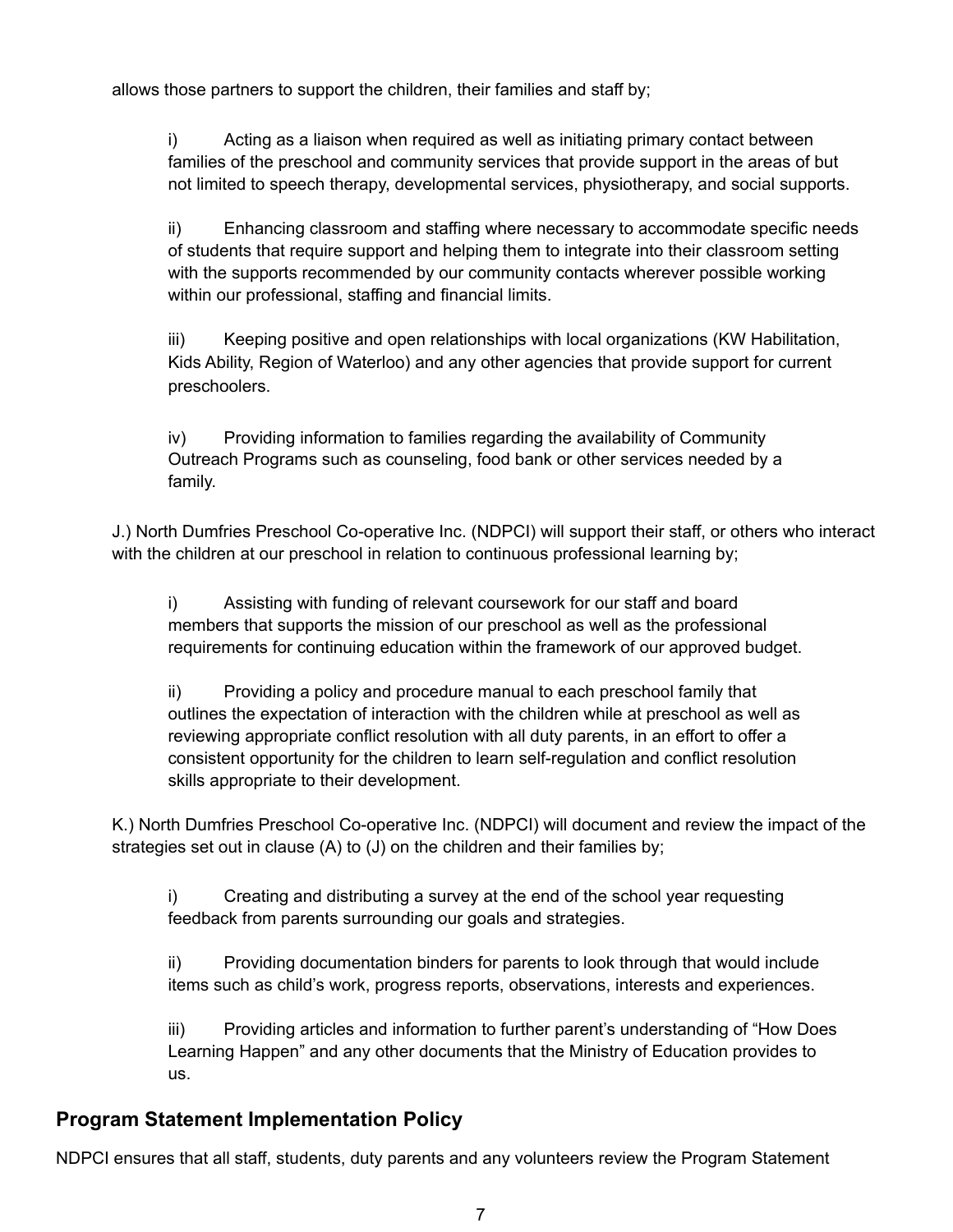prior to interacting with the children and whenever the Program Statement is modified.

Training and Orientation sessions will be conducted by the Supervisor prior to any active shift. Signatures will be required once reviewed and will be kept on file. Any required and/or proposed revisions will be discussed at board meetings and approved by the board prior to being emailed to the membership. Attendance at the Annual General Meeting(s) is mandatory. Orientation will be done at AGM's and prior to parents' first scheduled duty day.

NDPCI shall ensure that the approach outlined in the Program Statement is implemented in the operation of its program with regular observation, daily discussions, evaluations, documentation and review of the Statement and its objectives each year. Staff will be monitored with a Program Statement Monitoring Tool. This will be completed and recorded at least one time during the year. Duty parents/volunteers will be monitored by a different monitoring tool at least once per year.

Any contraventions (to the Program Statement or Prohibited Practices – noted in this package) will be noted and recorded on the monitoring tool and kept on file. When contraventions have been noted the employee/duty parent will be asked to do a complete review of all policies, procedures and individualized plans to clarify areas of concern. If compliance is not met and actions that contravene the Program Statement continue, then termination of employment/participation may occur.

### **Registration**

<span id="page-8-0"></span>All preschool families interested in joining the North Dumfries Preschool must first register on OneList with Waterloo Region. Enrollment in this program can be done by following the steps below:

- 1. Enter the following address into the address bar: <https://regionofwaterloo.onehsn.com/>
- 2. Click the "Waterloo Region License Child Care link
- 3. Scroll to the bottom and click on 'Create Account' if this is your first visit to OneList; if you have already created an account, you can click 'Log In' and follow the prompts
- 4. Once you reach the login screen, click 'add child', again clicking the 'Licensed Child Care' tab
- 5. Enter all of your child's information where it is highlighted in red then click 'next step'
- 6. Select the appropriate box regarding Fee Subsidy and click 'next step'
- 7. Add any additional comments about your child then click 'Save and Continue'
- 8. Select your preferred start date and click 'next step'; it is advised that you do not select/deselect any options after this point as it may not populate the preschool
- 9. Click the 'programs' tab next to North Dumfries Preschool Coop when the list populates and click 'apply'

#### <span id="page-8-1"></span>**Wait List Policy**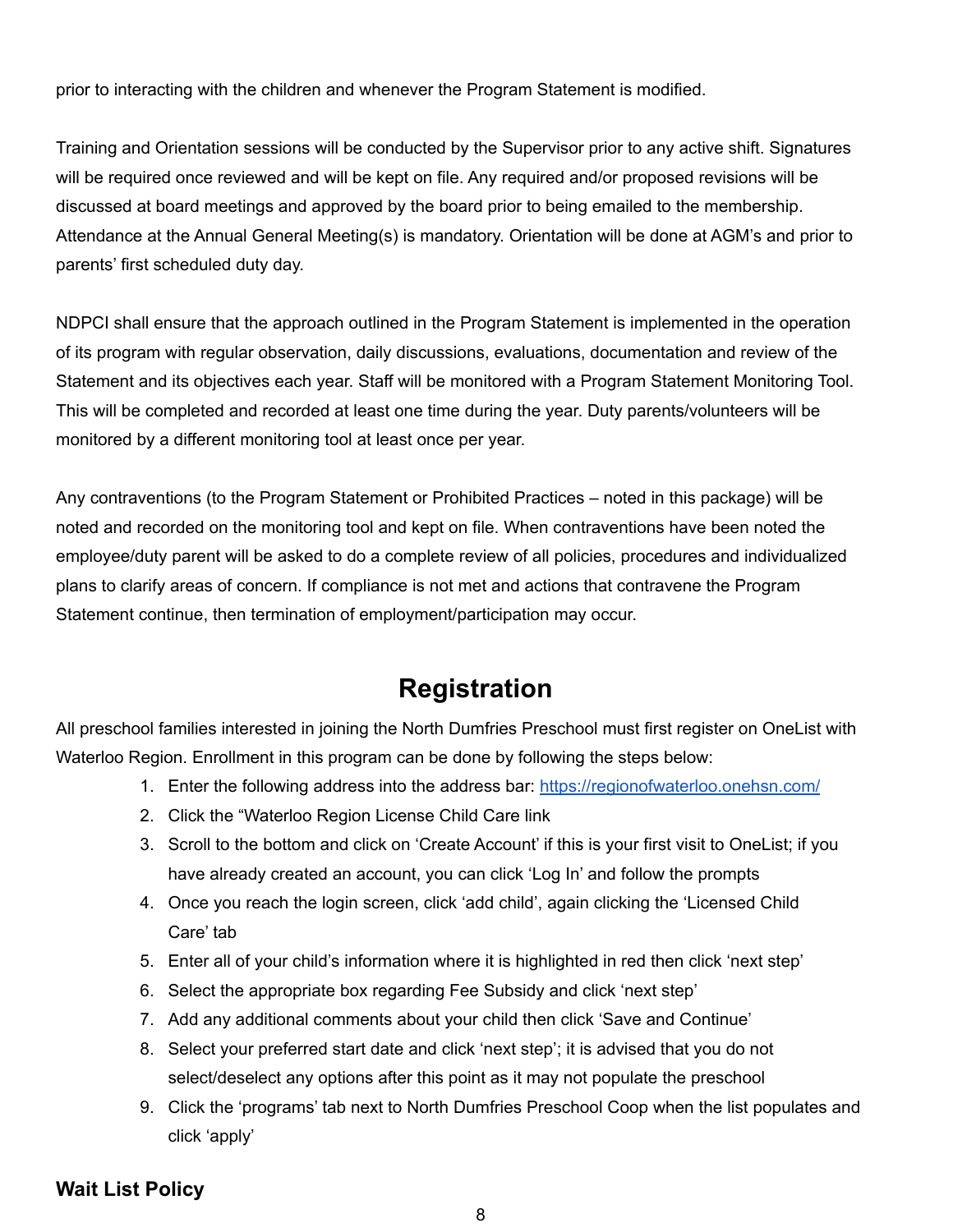Spaces at the preschool are available on a first come, first served basis with children being placed in classes based on their age eligibility. Registrations are accepted throughout the school year based on availability. For the most up to date registration information, parents can contact the Director of Membership. NDPCI keeps an up to date listing on OneList indicating open spaces and the Director of Membership maintains a list in order of registration forms and fee received. The registration fee is only cashed once your spot is confirmed at the preschool. Once full registration has been met, the Director of Membership will maintain a wait list. There is no fee for being placed on our wait list. Children will be offered a spot if/when one becomes available and will be contacted at the last email or phone number provided. Parents will be given 48 hours to respond, depending on the time of year. If no response is received, that child is removed from the waitlist, the spot becomes available again and is offered to the next person on the waitlist. Parents who for any reason respond after the 48 hour time frame indicating they still have interest in enrolling their child will be placed back on the waitlist at the end of the list.

<span id="page-9-0"></span>

|                                   | <b>MONDAY</b>                                         | <b>TUESDAY</b>                                        | <b>WEDNESDAY</b>                                      | <b>THURSDAY</b>                                       | <b>FRIDAY</b>                               |
|-----------------------------------|-------------------------------------------------------|-------------------------------------------------------|-------------------------------------------------------|-------------------------------------------------------|---------------------------------------------|
| <b>MORNING</b><br><b>PROGRAMS</b> | <b>Preschool</b><br>Program                           | <b>Toddler</b><br>Program                             | <b>Preschool</b><br>Program                           | <b>Toddler</b><br>Program                             | <b>Preschool</b><br>Program                 |
|                                   | $2.5 - 5$ years                                       | 18-30 months                                          | $2.5 - 5$ years                                       | 18-30 months                                          | $2.5 - 5$ years                             |
|                                   | 9:30am-12:00pm                                        | 9:30-12:00pm                                          | 9:30am-12:00pm                                        | 9:30-12:00pm                                          | 9:30am-12:00pm                              |
|                                   | Max 16 students<br>per class<br>$(1:8 \text{ ratio})$ | Max 10 students<br>per class<br>$(1:5 \text{ ratio})$ | Max 16 students<br>per class<br>$(1:8 \text{ ratio})$ | Max 10 students<br>per class<br>$(1:5 \text{ ratio})$ | Max 10 students<br>per class<br>(1:5 ratio) |

### **Hours of Operation and Ages Served**

All classes will have one Registered Early Childhood Educator (RECE) along with an assistant teacher and 1-2 duty helpers depending on the class and number of students enrolled. All staff members will be First Aid Certified.

### **Holidays Observed**

<span id="page-9-1"></span>North Dumfries Preschool Co-operative Inc. follows the Waterloo Region school boards calendar with respect to statutory holidays such as Labour Day, Easter, Thanksgiving, etc. and school breaks such as Christmas and March Break.

The preschool school start and end dates try to follow the school year but we are also dependent on our licensing from the Ministry based on the number of weeks in operation. We also do not close the preschool for PA Days as scheduled by the Waterloo Public and Catholic School Boards.

Inclement weather – when the Waterloo Region school buses are cancelled in the event of inclement weather such as snow, freezing rain, etc. the preschool will also be closed in order to keep everyone as safe as possible. Parents will be notified of the preschool closure via email and/or phone by the Supervisor,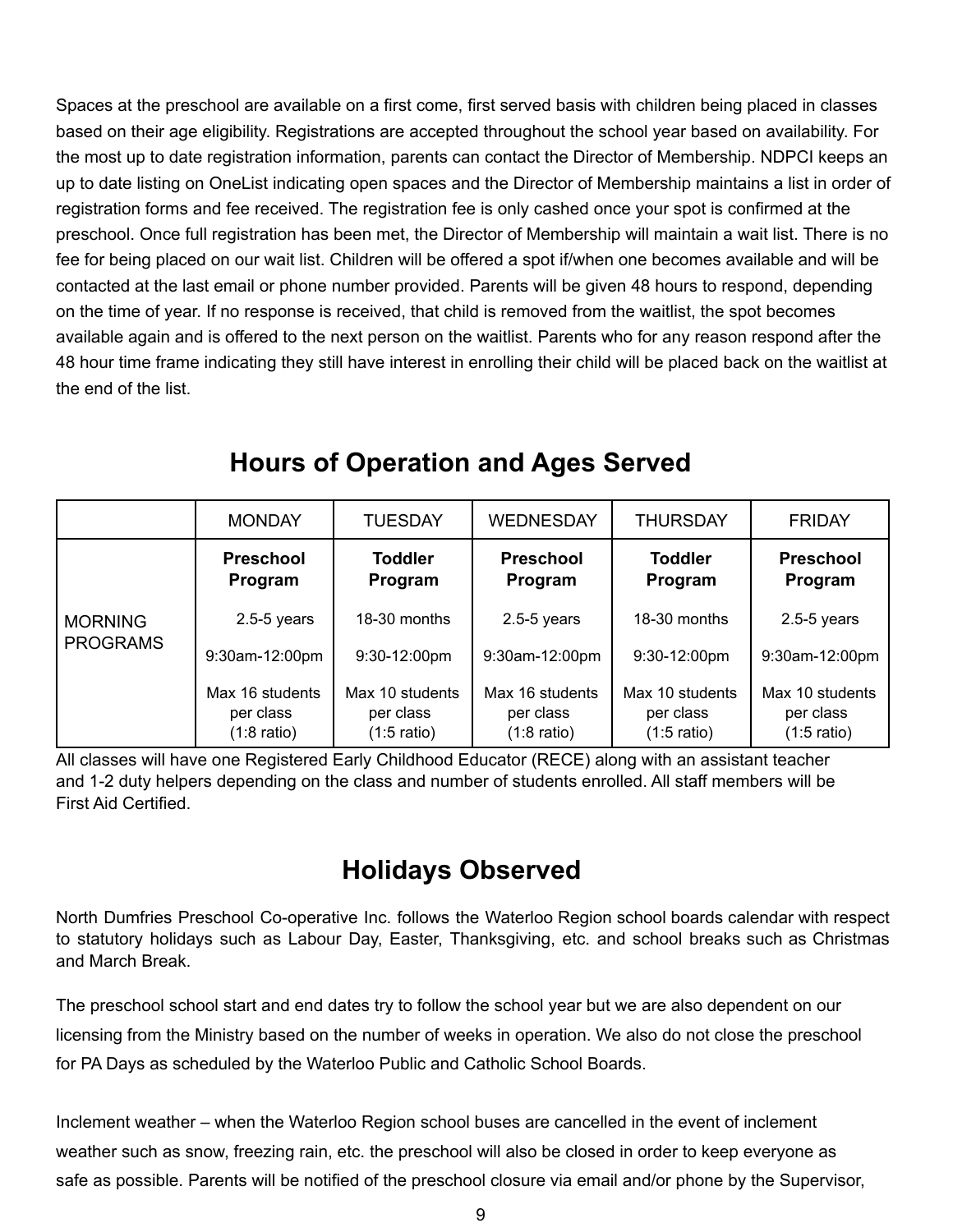Assistant Teacher and/or the Preschool President.

### **Prohibited Practices**

All staff, volunteers, parents and caregivers are expected to comply with the program's stated policies and procedures as outlined below and the requirements of the Ministry of Education. Failure to comply could result in an initial verbal warning, followed by a written warning and finally dismissal. Various criteria will be considered when determining which disciplinary measure to take.

Children are entitled to quality care in a safe and healthy, secure and loving environment. Children need the opportunity to explore their environment and discover their capabilities. Appropriate age limits should be set for the child to explore his/her own world in a safe and respectful setting, when necessary and if it is possible, children will be removed from a situation where they are apt to injure themselves, with an explanation framed in a positive manner. The child's ability to cope at a particular time will always be considered.

These policies must be understood and agreed to before you actively participate as a duty parent. The North Dumfries Preschool Co-operative Inc. believes that discipline should be:

- 1. Related to the nature of the troublesome behaviour
- 2. Appropriate to the development level of the child
- 3. Used in a positive and consistent manner
- 4. Designed to assist the child to learn appropriate behaviour
- 5. Discussed with a parent if a difficult situation arises.

North Dumfries Preschool Co-operative Inc. DOES NOT PERMIT:

- 1. Corporal punishment of any child
- 2. Physical restraint of any child, such as confining the child to a high chair, car seat, stroller or other device for the purposes of discipline or in lieu of supervision, unless the physical restraint is for the purpose of preventing a child from hurting themselves or someone else and is used only as a last resort and only until the risk of injury is no longer imminent
- 3. Locking the exits of the child care centre for the purpose of confining the child or confining the child in an area or room without adult supervision, unless such confinement occurs during an emergency and is required as part of the emergency management policies and procedures
- 4. Use of harsh or degrading measures or threats or use of derogatory language directed at or used in the presence of a child that would humiliate, shame or frighten the child or undermine their self-respect, dignity or self-worth
- 5. Depriving the child of basic needs including food, drink, shelter, sleep, toilet use, clothing or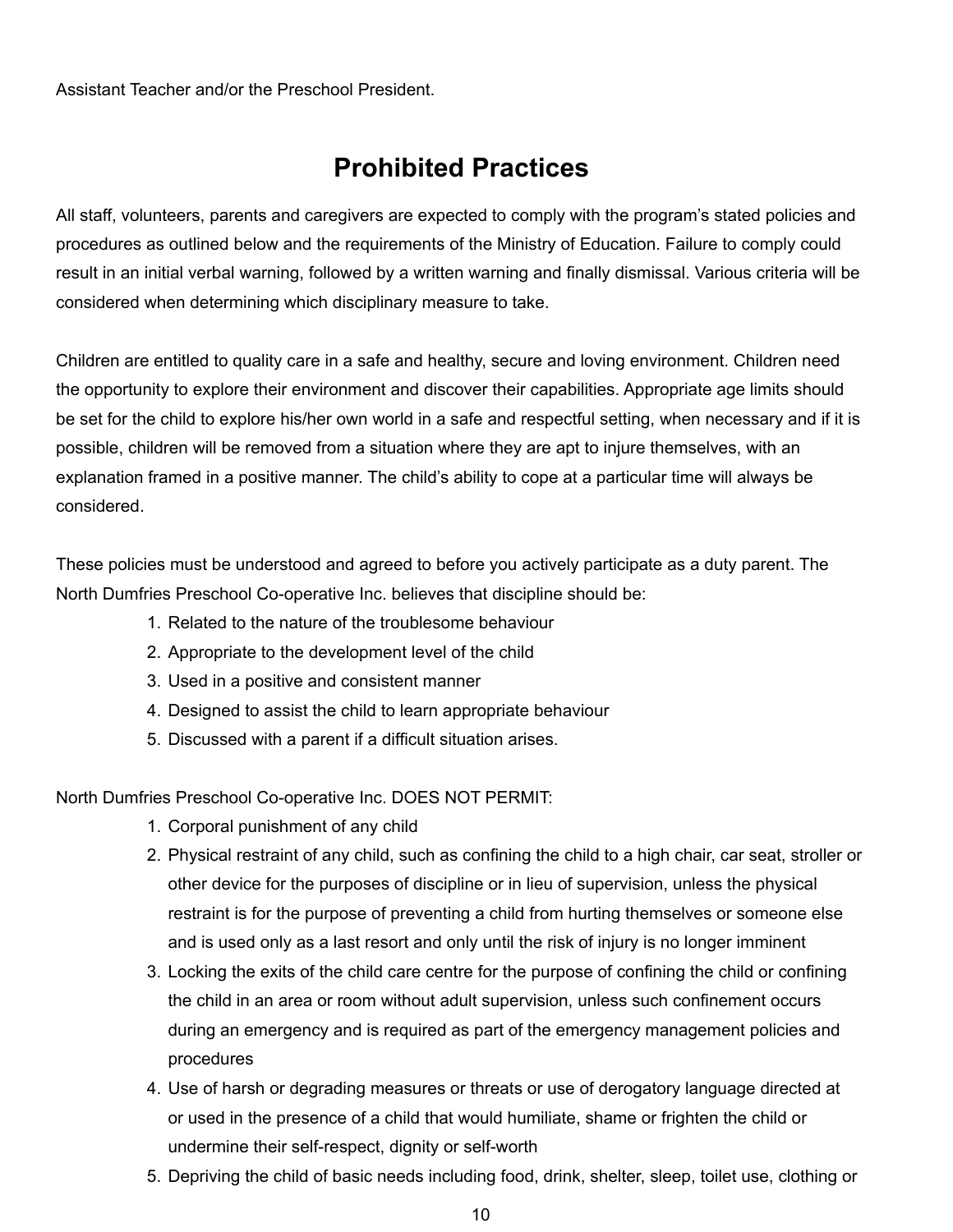bedding

6. Inflicting any bodily harm on a child including making any child eat or drink against their will

### **Infectious Illness in a Staff Member**

Sick staff should not be at work (staff includes the Supervisor, Teacher, Assistant Teacher, Students and Duty Parents). The same exclusion guideline for children applies to staff. Staff who are unwell, but well enough to work, should ensure hand washing is done more frequently. Sick staff should not prepare snack. Staff absence will be recorded in the daily journal. Duty parents who are sick are responsible for finding a replacement duty parent. A list of emergency parents capable of assisting when a duty parent or their child is too sick to come to preschool is provided in the monthly newsletter to everyone.

### <span id="page-11-0"></span>**Administration of Medications, Sunscreen and Diaper Cream**

The policy of the North Dumfries Preschool Co-op Inc. is:

- The Supervisor, Teacher, Assistant Teacher or duty parents will not administer drugs or medication to any child while in our care except in the extreme case and then only with the approval of the Board of Directors. This does not include Epi-pens, an inhaler or medication prescribed by a doctor to a severely allergic child as a precursor to administering an Epi-pen.
- Any allergy/medical information sheets are posted in both the preschool classrooms, the gym and the preschool binder (for walks and outdoor time). They will be checked prior to snack and updated if any changes occur throughout the year.
- All staff and families are to review the allergy notices for their information and in the case of any child with an anaphylactic allergy, sign that they have read and understood them and are familiar with their responsibilities. The individual anaphylactic policy will be provided by the Preschool Supervisor and signed prior to the families first duty day.
- Any Epi-pens/inhalers will be stored in accordance with their label, administered in accordance with the instructions on the label and be stored inaccessible to children at all times. (See anaphylactic policy for more details).
- All duty parents will be provided with anaphylaxis training (provided by preschool supervisor/parent) prior to their first duty day, in September (Fall AGM) and anytime throughout the year (as needed).
- With permission, diaper creams and sunscreen can be applied by staff, when sent in original packaging with directions and labelled with the child's first and last name.

### **Anaphylaxis**

<span id="page-11-1"></span>Anaphylaxis is a severe and sudden allergic reaction. Anaphylaxis is potentially life threatening and always requires an emergency response. It is therefore critical that teachers, parents and caregivers are confident in the management and treatment of students who have been diagnosed by a medical practitioner as being anaphylactic. All parents and staff of North Dumfries Preschool Co-operative Inc. must read these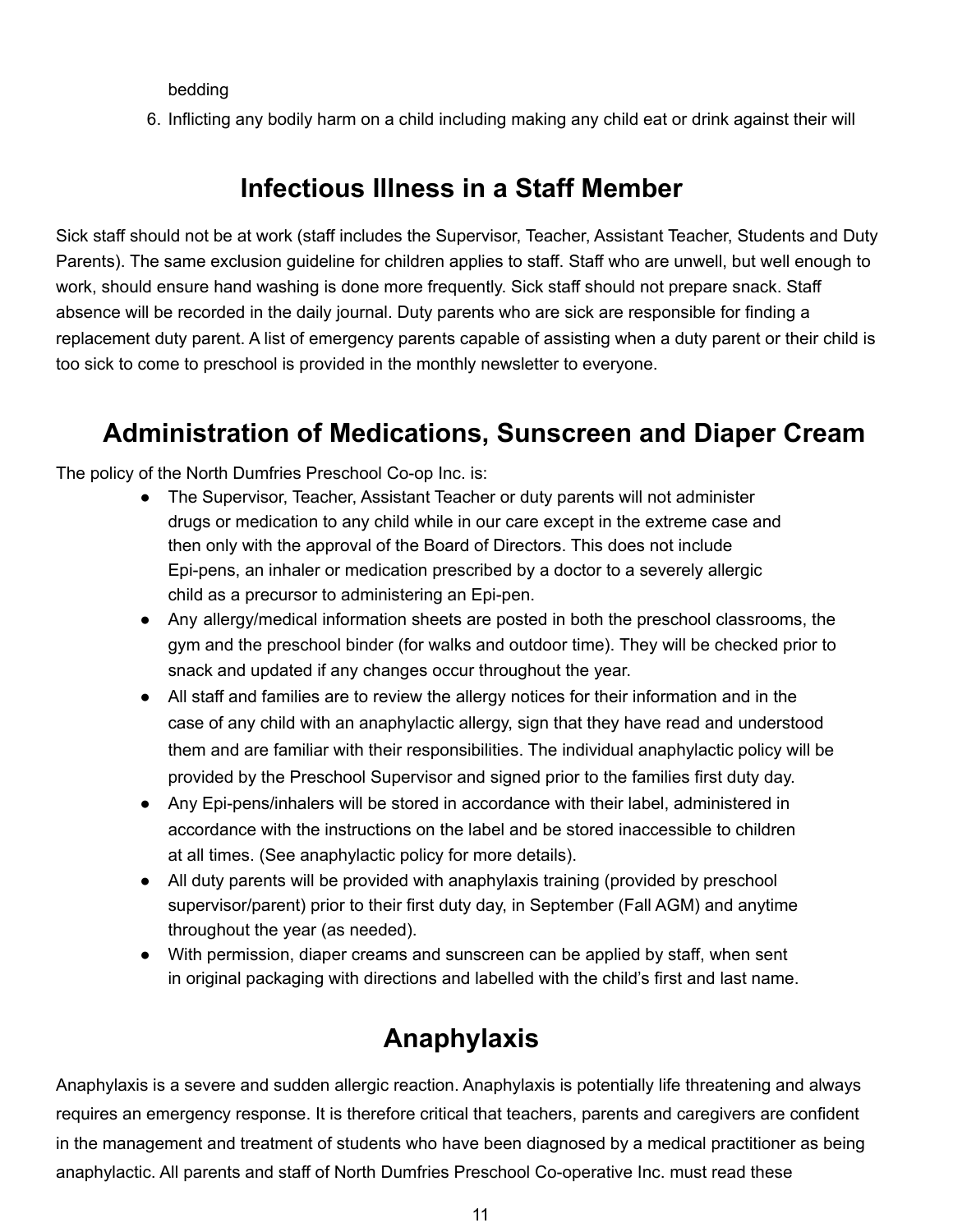guidelines, learn to recognize the symptoms and how to react quickly and decisively to treat anaphylaxis. Anaphylaxis can strike anyone at any age. This may begin with itching, hives, vomiting, diarrhea or swelling of the lips or face. Within moments, the throat may begin to close, choking off breathing and leading to unconsciousness and death. An anaphylactic reaction can begin within seconds of exposure or after several hours.

The NDPCI is considered "allergy aware". We strive to maintain a safe environment for all children with allergies, but we cannot provide a 100% allergy safe environment due to other groups using the same space as we do. We ensure that all our snacks are allergy free but still request parents to double check snack each day to ensure the safety of their child.

- The parent/guardian of the child with an anaphylactic allergy must fill out an Anaphylaxis Emergency Plan and provide a current photograph of their child to be displayed in the classrooms, the gym, the child's file and the preschool binder
- The parent/guardian is responsible for checking snacks and reading labels on a daily basis.
- The parent/guardian must bring an Epi-Pen with the child to preschool and ensure that the Epi-Pen does not expire.
- The Epi-Pen will be in the bag marked Epi-Pen and in the side of the preschool emergency bag. The preschool emergency bag will move with the preschoolers into the different rooms and be placed on a shelf out of reach of the children.
- The child's name must also be included on the allergy information sheet posted in the classroom.
- At orientation duty parents will be instructed on the anaphylaxis policy and procedures. If a child who requires an Epi-Pen starts preschool after the start of the year then the teacher will provide training for any families who did not receive training at orientation. In addition, information regarding that child's specific allergies and needs will be communicated to parents (i.e., via a newsletter)
- If a child is having an anaphylactic reaction the teacher will administer the Epi-Pen. If the teacher is not available, the assistant teacher will administer the Epi-Pen. If the assistant teacher is not available, the nearest duty parent will administer the Epi-Pen.
- Once the Epi-Pen has been administered the duty parent/teacher must immediately dial 911 and following that, the parent/guardian of the affected child.
- When emergency personnel arrive, the child, the Epi-Pen and the Anaphylaxis Emergency Plan will be sent to the hospital. (If a parent has not arrived at this time the duty parent or teacher will go with the child to the hospital
- The teacher will inform the Ministry of Education and fill out a Serious Occurrence Report.
- The teacher will contact the child's parent/guardian to check on the child's condition.
- Evidence of this must be kept in writing with the registration information.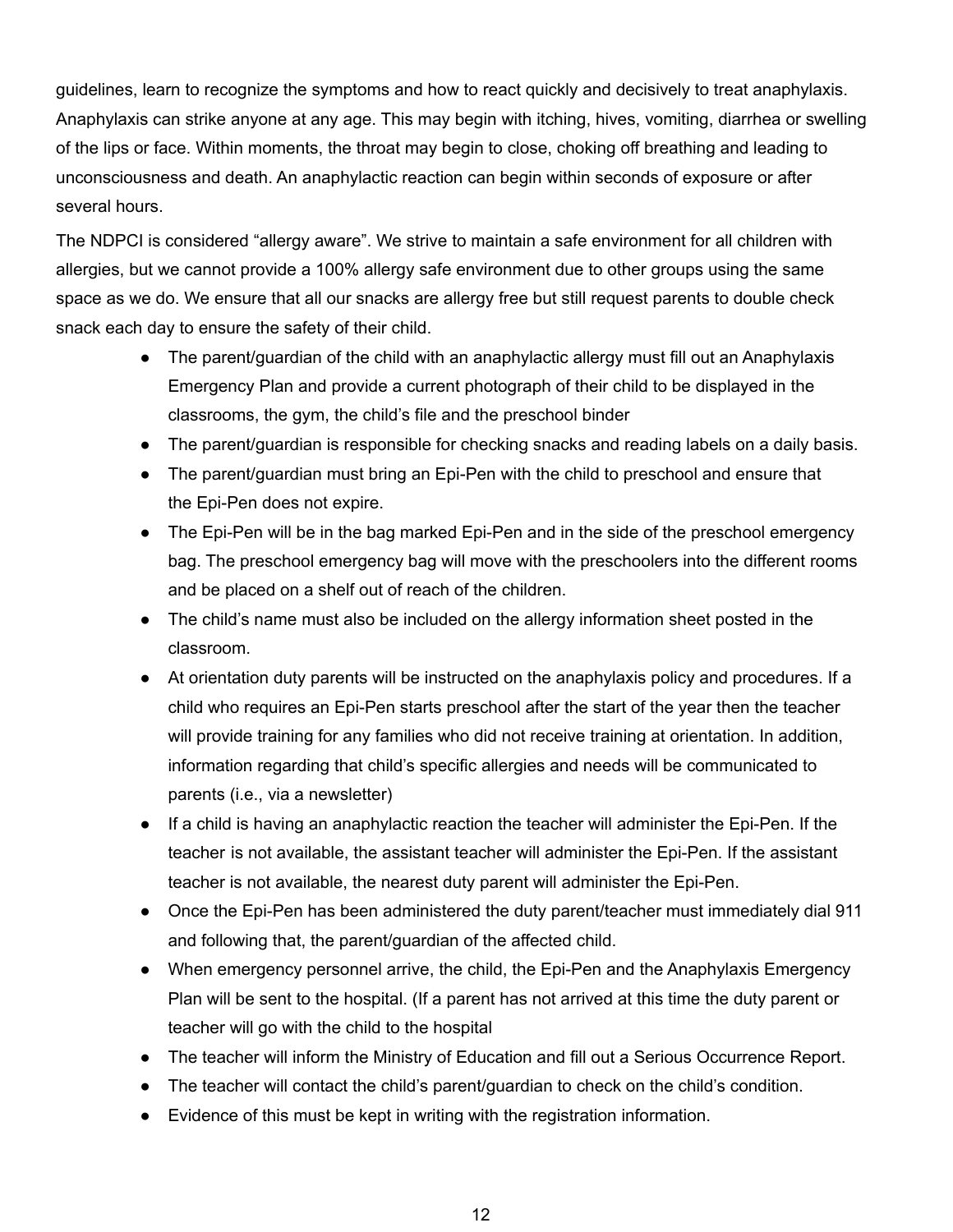### **Nutrition, Food Handling & Preparation**

<span id="page-13-0"></span>Children at North Dumfries Preschool Co-operative Inc. are fed a healthy snack in accordance with the Canada Food Guide that is supplied and prepared by the preschool. NDPCI will distribute a monthly snack schedule to all families either in the monthly newsletter or in your child's mail slot. Snack schedules will be posted on the preschool parent board and any changes/additions will be amended daily. Water will be available at all times. Our RECE Staff has completed the Food Handler Training Course that meets the requirements of the Ministry of Health.

All allergy/medical restrictions lists are required to be posted in the following rooms:

- Each cooking and serving area
- Each playroom
- Any other room in which children may be present

In the case where posting is not possible the NDPCI will ensure that the following occurs:

- The list is brought to these areas
- All allergy/medical restrictions lists are readily available to staff
- Staff are aware of its location

In the event that food or drink (or both) are supplied by a parent or guardian the preschool will ensure:

- The container is labelled with the child's name
- All food/drink is stored, prepared and served so as to retain maximum nutritive value and prevent contamination
- We will review the label, if it does not meet our requirements, it will be packaged in a ziploc bag and returned home with the child.

Due to the Waterloo Public Health Unit policy that requires that all food and drink must be in its original packaging and unopened prior to being served, no homemade items may be brought into the preschool for special events. We are able to use the on-site kitchen and will take the time to explore baking fun with the children during their class time on a regular basis.

Our preschool is not a nut free environment due to other groups using the facility. We will provide nut free snacks. If your child has a severe allergy of any kind please ensure you let the Director of Membership know at the time of registration. The Director of Membership will let the staff know and they will contact you prior to your child's first day to get more details about your child's allergy.

The Supervising Teacher will have completed their Food Handlers Certificate to ensure all snacks are prepared safely.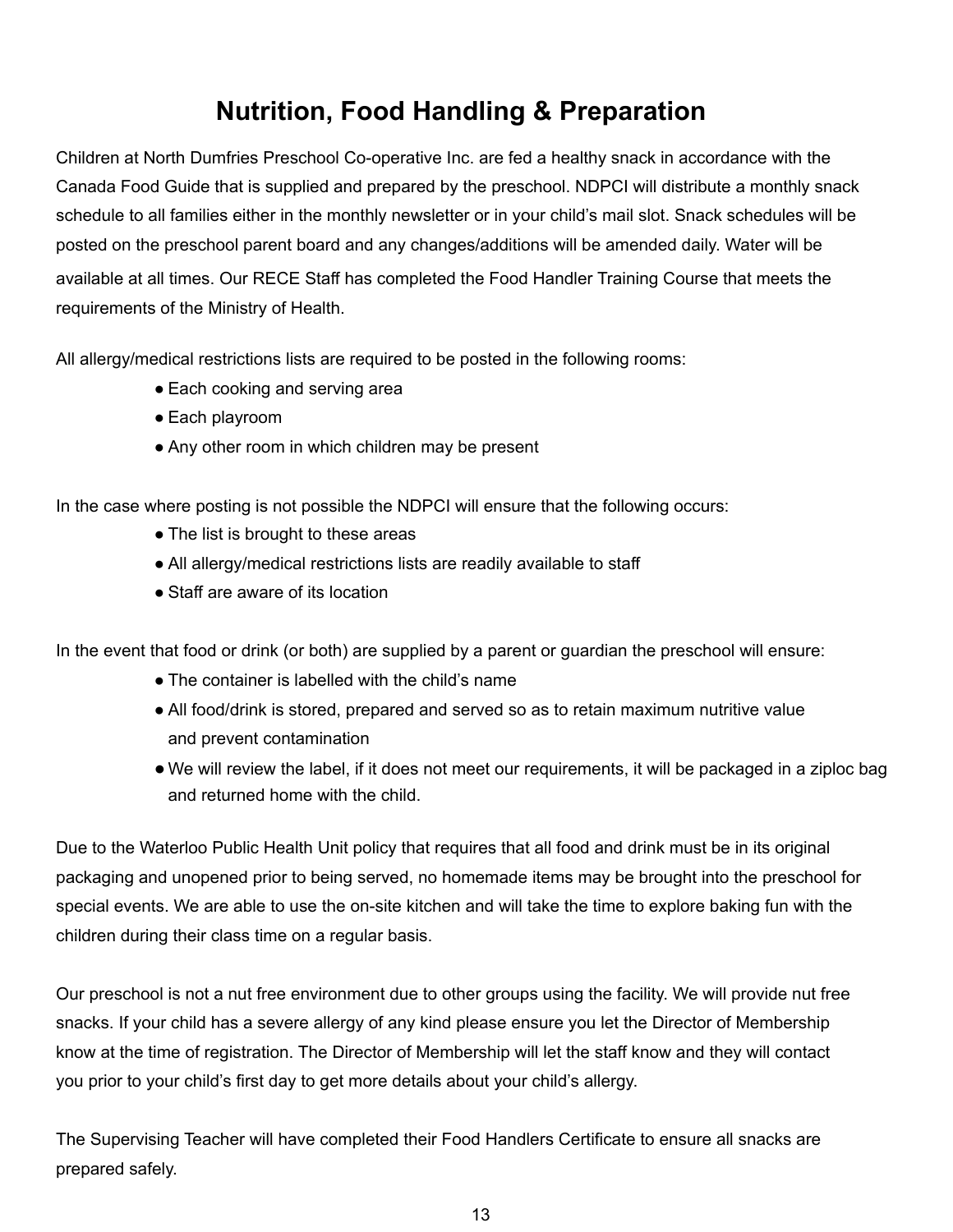### **Safe Water**

#### <span id="page-14-1"></span><span id="page-14-0"></span>**Water Flushing Policy**

According to directions received from the Ministry of the Environment, it is the policy of the preschool to open the cold water taps and leave them running for 5 minutes prior to the Monday morning class to flush the plumbing. A record stating time and tap location will be kept on file for 5 years.

#### <span id="page-14-2"></span>**Procedure**

The preschool teacher will turn on and run the cold water taps (craft room and hand washing sink in the kitchen) for 5 minutes prior to the Monday morning class and keep a record of the date and time.

#### <span id="page-14-3"></span>**Water Testing**

According to directions received from the Ministry of the Environment, the preschool will test the water from the craft room tap and the hand washing sink in the kitchen on a yearly basis (between May 1<sup>st</sup> and October 31<sup>st</sup>). The results will determine how often water testing needs to be done.

### **Sanitary Practices**

<span id="page-14-4"></span>The standard universal precautions of good hygiene habits, such as hand washing and the use of gloves when dealing with any bodily fluid is routinely practised. The preschool will update these practices as directed by the Public Health Department.

#### <span id="page-14-5"></span>**Sanitary Conditions**

- Toys will be washed and disinfected in accordance with Ministry of Health guidelines.
- Snack tables to be washed off with the bleach solution and paper towels each day before and after snack.
- All children will be reminded and (helped if needed) to use soap and water when washing their hands before & after snack, after craft activities and after washroom use.
- Please follow the snack preparation policies as outlined in the Nutrition, Food Handling and Preparation section.
- At the end of the morning/afternoon classes all tables will be washed with a bleach solution, floors will be swept and mopped and all garbage/recycling will be removed daily.
- Disposable gloves (located under sink in activity room & in women's bathroom cupboard) are available and must be used to clean up any bodily fluid accidents.
- Kleenex and hand sanitizer is available in both preschool rooms, the gym and in the outdoor backpack at all times.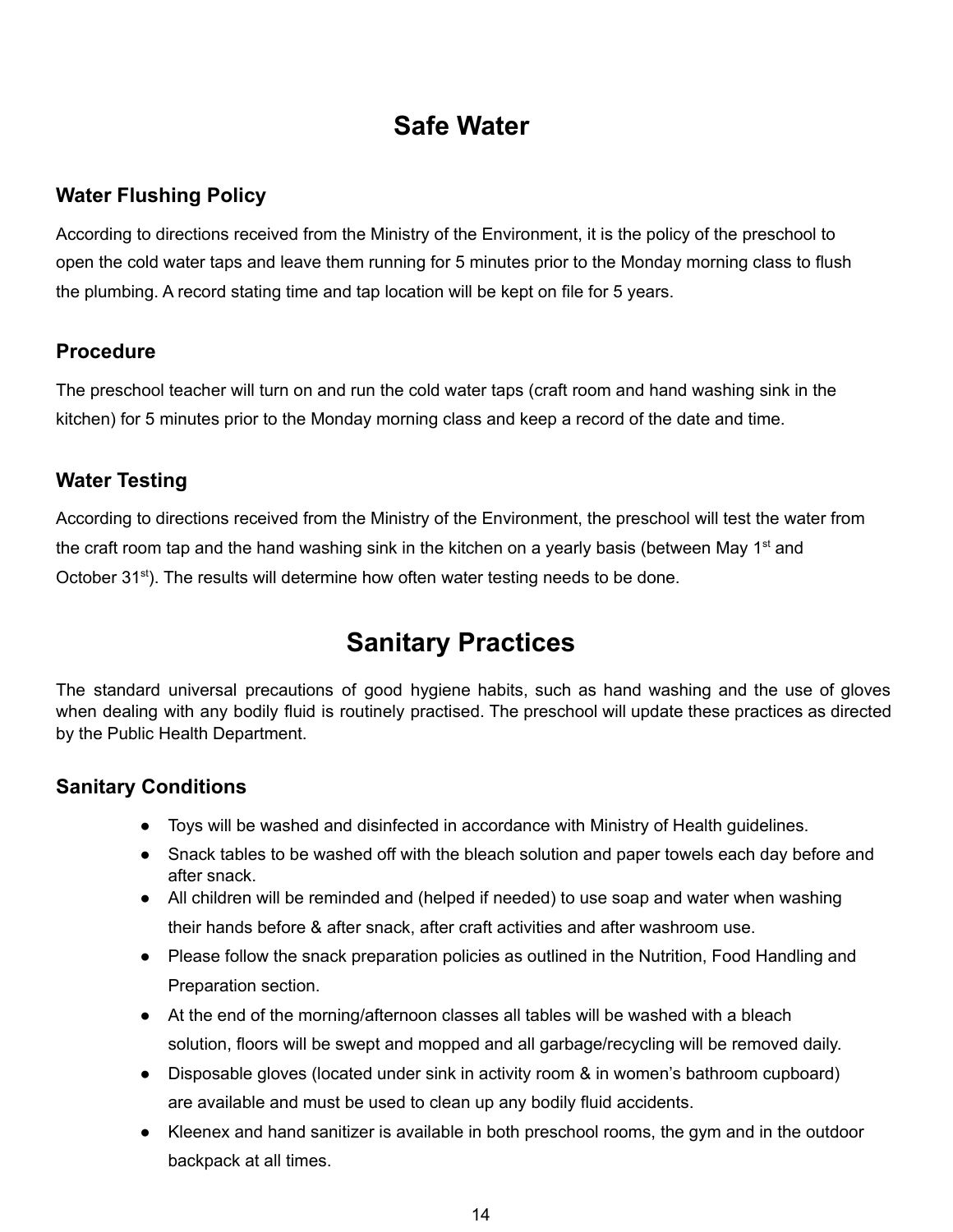• The preschool washrooms will be cleaned daily by the preschool Supervisor/Assistant Teacher prior to class beginning and garbage will be checked for any possible items that may cause an allergic reaction and will be removed.

#### **Personal Care Routines**

**Diapering:**

- Will only be done by the preschool Supervisor/Assistant Teacher or duty parents that have their current Standard First Aid Certificate.
- All diapers will go home (in sealed bag) for disposal by families

#### **Washroom:**

● The preschoolers will be brought to the washroom throughout the morning to attempt to use the bathroom and any other time that they request it

### **Health and Safety Inspection of Indoor Environment**

All rooms (craft, playroom and gym) are inspected and checked daily by the preschool Supervisor and any issues are reported to the church or the preschool board of directors for immediate attention. Daily checks are recorded in the preschool binder and stored in the preschool office file cabinet.

### **Playground Safety Policy**

<span id="page-15-0"></span>North Dumfries Preschool Co-operative Inc. has developed a playground safety policy in accordance with the Ministry of Community and Social Services:

- 1. Adult to child ratios must not be reduced on the playground. Adequate supervision of children on the playground is required to promote a safe outdoor play environment, promoting creative and constructive play for children.
- 2. Staff and duty parents are responsible for helping the Supervisor to bring the children down the hallway and out the back door and helping to ensure all children are safely in the playground area.
- 3. Any new equipment or renovations, repairs or replacements will be installed to meet licensing standards (Canadian Standards Association CSA). It is understood that confirmation is to be on file, verifying that all changes meet the standard and is verified in writing.
- 4. If there is playground equipment that needs to be repaired or does not meet licensing standards, staff will remove it or have it repaired before the outdoor play area is used by the children.
- 5. Our school will maintain an up to date playground safety log, which will include reports on all injuries, inspections and action. A daily checklist for outside will be done by the Supervisor/Assistant Teacher prior to the children going outside.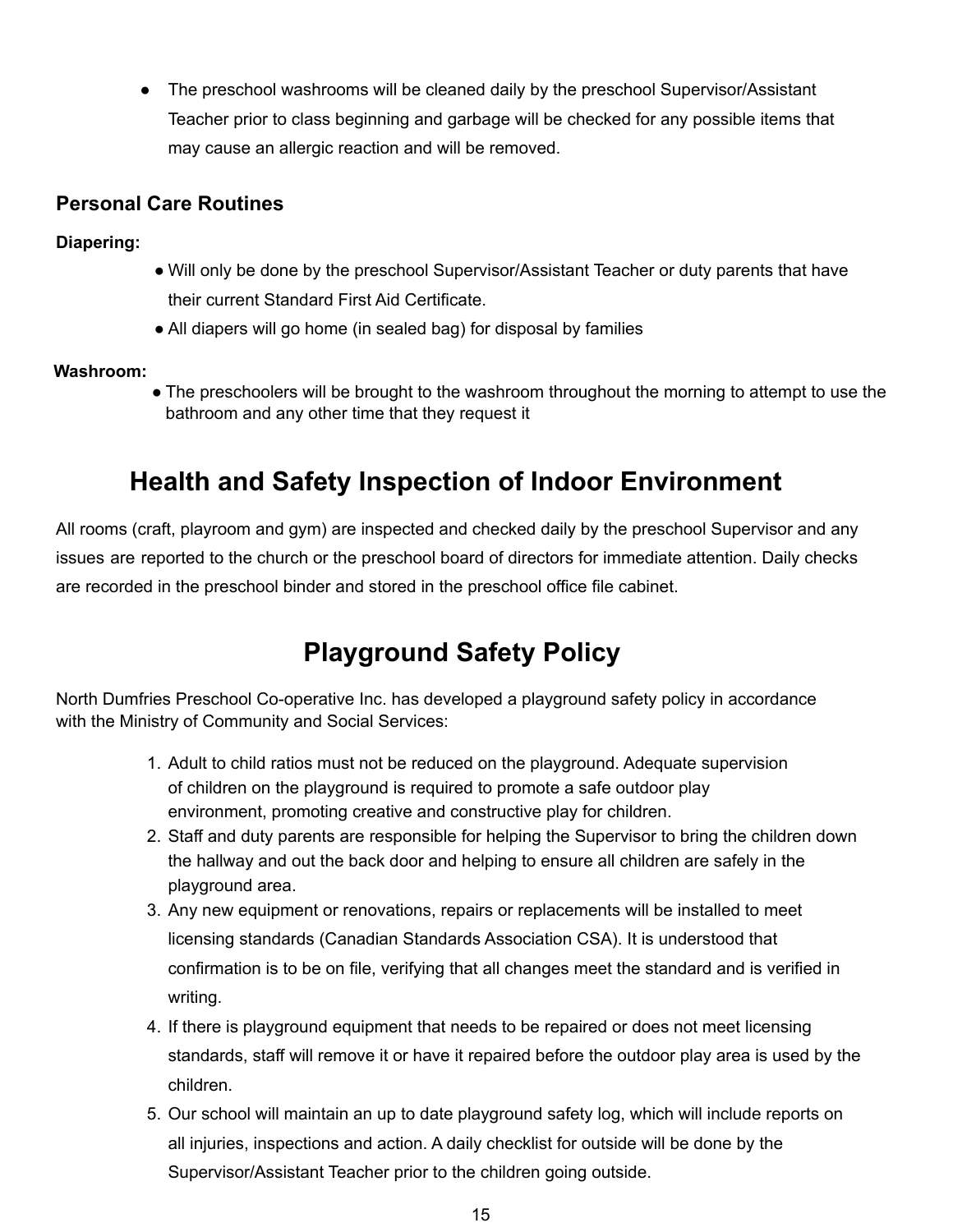- 6. The Supervisor will be responsible for logging all inspections, repairs and maintenance plans.
- 7. Our daily schedule, which includes outdoor play, is posted and available for staff and parents.
- 8. All staff and volunteering parents must sign the Playground Safety Policy upon hiring/first duty day and thereafter annually. Written proof of this will be kept on file for 2 (two) years.
- 9. It is the responsibility of the parent to ensure that their child brings appropriate clothing for different types of weather.
- 10. We only go outside weather permitting. Weather limitations: rain, under -10C, smog advisory, over 32C.
- 11. Playground Safety Log will be kept in the office, containing:
	- Injury/Accident Reports completed by the Supervisor/Teacher
	- Daily Inspections a checklist is completed by the Supervisor/Teacher and is included in a binder kept in the classroom
	- Monthly Inspections a record of any hazards or defects that need immediate attention or require a plan of action to resolve the problem within a specified time frame
	- $\bullet$  Annual Inspection a comprehensive written report providing information to form an action plan to eliminate or upgrade equipment; identify areas of immediate concern, establish an equipment replacement schedule and budget to cover costs (report generated by Supervisor and presented to Board of Directors)
	- A Playground Repair Log

### **Serious Occurrence Policy**

<span id="page-16-0"></span>The North Dumfries Preschool Co-operative Inc. (NDPCI) is accountable to the Ministry of Education (MEDU) to demonstrate to the Ministry that service delivery is consistent with relevant legislation, regulations and Ministry policy. NDPCI is responsible for determining whether an incident is deemed to be a serious occurrence as defined by the following parameters and whether it should be reported to the Ministry. The Serious Occurrence categories in the Child Care Licensing System (CCLS) are as follows:

- 1. Death of a Child
- 2. Allegation of Abuse and/or Neglect
- 3. Life-threatening Injury or Illness
	- a. Injury
	- b. Illness
- 4. Missing or Unsupervised Child(ren)
	- a. Child was found
	- b. Child is still missing
- 5. Unplanned Disruption of Normal Operations a. Fire
	-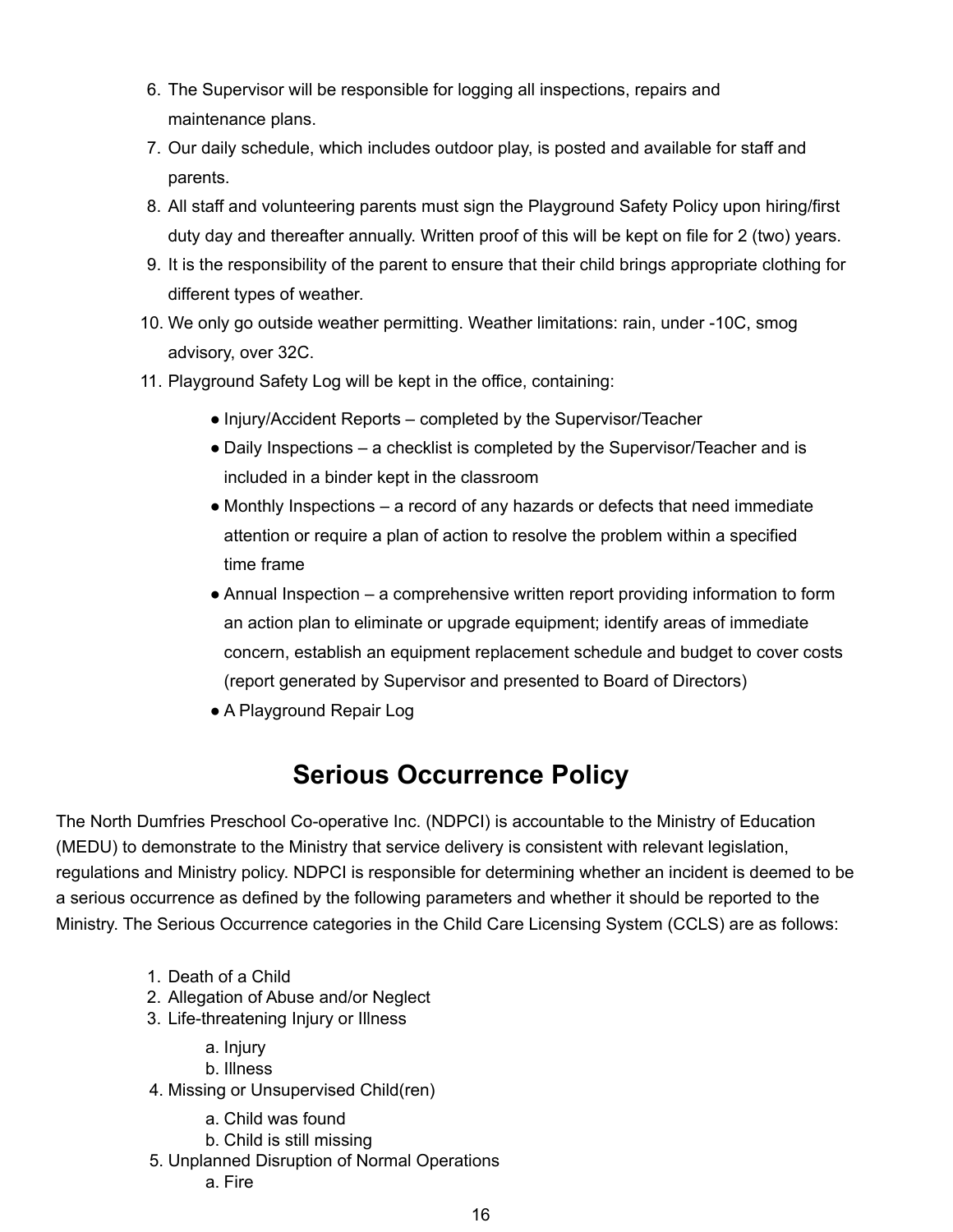- b. Flood
- c. Gas Leak
- d. Detection of Carbon Monoxide
- e. Outbreak
- f. Lockdown
- g. Other Emergency Relocation or Temporary Closure

#### <span id="page-17-0"></span>**Responding To A Serious Occurrence**

NDPCI will inform all agencies as required, including, but not limited to, the Public Health Department, the Waterloo Regional Police Department, the Ministry of Labour and the Coroner, and provide the client with immediate medical attention as needed along with addressing any continuing risks to the health or safety of the client or other clients present. Parents/guardians or emergency contacts will be notified, unless contraindicated (i.e. in cases of suspected abuse).

If there is a reason to suspect that a client has been abused and/or in need of protection, NDPCI will contact Family and Children's Services, as per the duty to report requirements.

The Board of Directors will be notified in a timely manner at the discretion of the Supervisor/Teacher.

#### <span id="page-17-1"></span>**Reporting A Serious Occurrence**

Serious occurrences must be reported to the CCLS (Child Care Licensing Systems) within 24 hours of becoming aware of a Serious Occurrence. The site is bookmarked on the NDPCI Laptop. Follow the prompts and directions given. NDPCI's Program Advisor's information is listed on the Emergency Contact list. If needed, call for assistance.

Notification forms are posted within 24 hours of becoming aware of a serious occurrence. The notification form will be posted near the child care license and licensing summary chart for a minimum of 10 business days from the last update. All notification forms will be kept on file for at least three (3) years from the date of the serious occurrence and will be made available to current and prospective parents, licensing and municipal children's services staff upon request.

The report will be submitted and a confirmation email will be sent. The program advisor will review the post and will contact the preschool if revisions, additional information or a serious occurrence update report is required.

If we become aware of more information, an update report is required, regardless if our program advisor requests one. The update must be submitted within 7 days. Only active serious occurrences may be updated. If an update is required for a closed serious occurrence, a new report will be submitted. Again, after logging on to the website, updates can be made by following the prompts.

NDPCI will comply with any additional requests made by the Ministry of Education, London Region.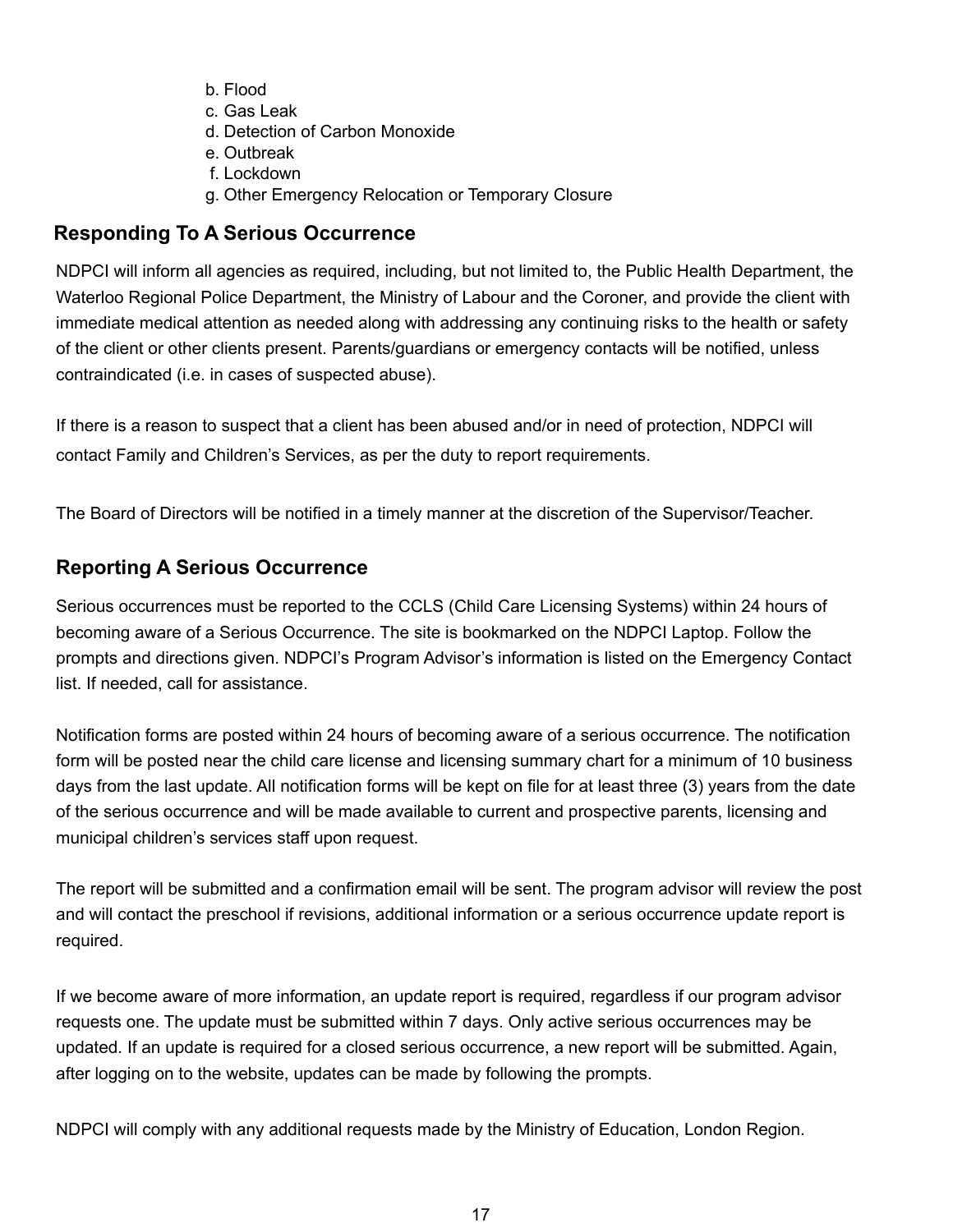#### **Serious Occurrence Annual Analysis**

The NDPCI is required to conduct an annual analysis of all serious occurrences that occurred in the previous year. The annual analysis is to be used as a method of identifying issues, trends and actions taken. The analysis and record of actions taken in response to the analysis will be kept on file at the preschool. In addition to ongoing reviews and follow-up to serious occurrences, licensing ministry staff will review the serious occurrence annual analysis during license renewal inspections.

### **Recording and Reporting Suspected Child Abuse**

<span id="page-18-0"></span>If on the basis of an inquiry, there is reason to suspect that a child has been abused and the child is in need of protection, the person who sees evidence of abuse or who the abused child has disclosed information to, shall ensure immediate contact with the following listed below:

- The local Family and Children's Services {must be notified of all suspected abuse cases as required by the Child Welfare Act}, and the police as appropriate, in the case of a child.
- The preschool teacher and the North Dumfries Preschool President

Note: it is the person who has reasonable grounds to suspect that a child is or may be in need of protection, who is legally obligated to make a report to the CAS.

Should an investigation of the suspected child abuse case be necessary, the preschool teacher and board of directors and the Family and Children's Services should cooperate and share information as to the process of the investigation.

### **Responding to Allegations of Misconduct or Suspected Child Mistreatment Made Against People Working in the Setting or Other Children Attending the Program**

The preschool and its board of directors do not condone mistreatment of any child while at the preschool. Any concerns must be reported to the preschool teacher immediately. The preschool teacher, upon witnessing child mistreatment, will provide the person working in the setting one verbal warning and record misconduct and file appropriately. Any additional reports of child mistreatment will result in suspension of interactions with children. If the mistreatment is caused by a duty parent, the issue will be brought to the board of directors and may result in the possible termination of the parents' child from the program.

### **Fire Drill, Emergency Evacuation, Emergency Shelter**

<span id="page-18-1"></span>The primary fire exit route from our classrooms and the gym is out the door into the parking lot. The alternate route (if the primary route is blocked) is straight out the hallway and into the church and out the front doors. Fire Drills are practiced monthly in accordance with the Ministry of Education and dates ar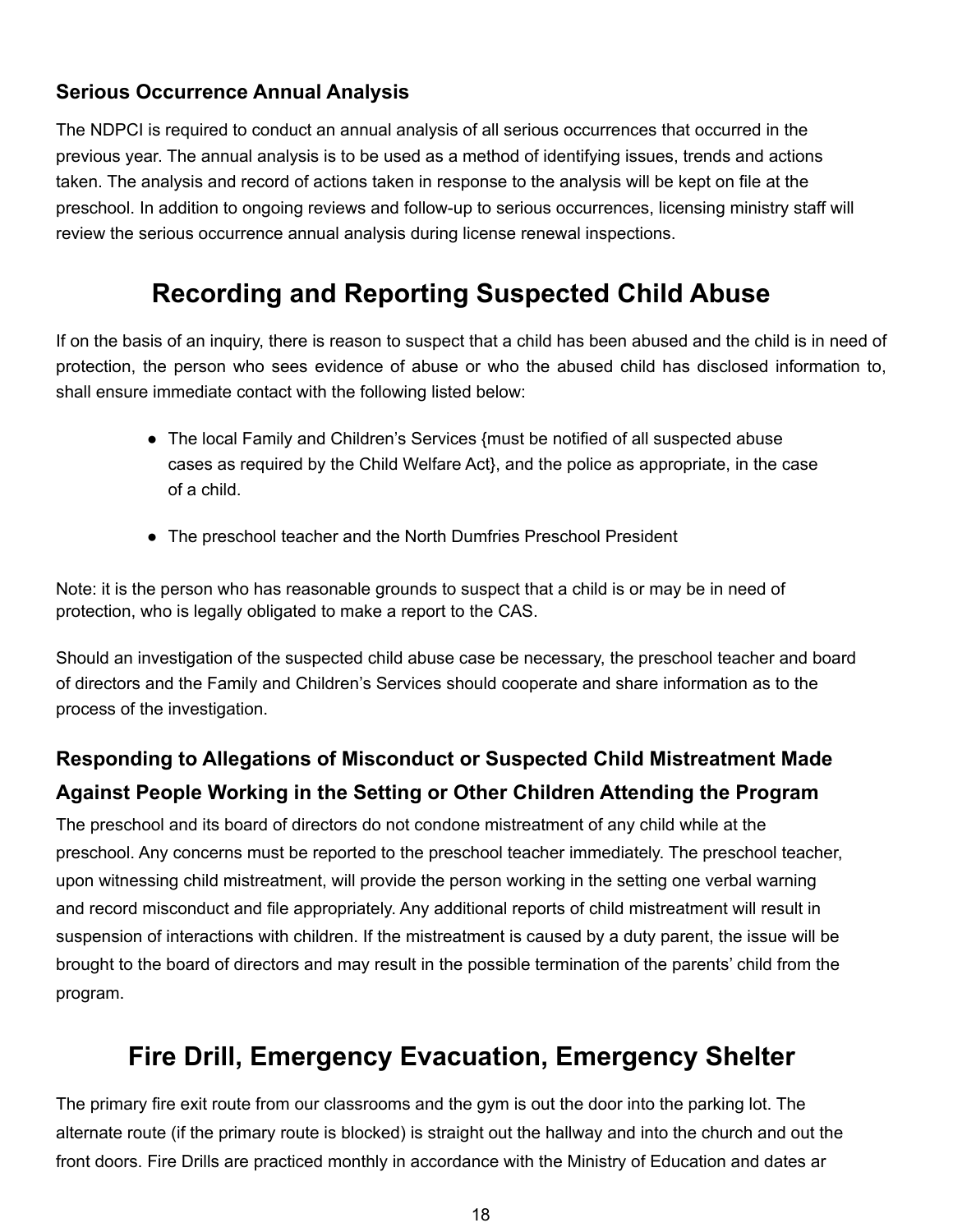recorded in the attendance book. The same guide rope with loop handles that is used during walks is used while evacuating the children during fire drills.

When the Alarm Rings

- 1. Don't Panic.
- 2. Leave immediately.
- 3. Walk. Do not run.
- 4. Listen quietly to directions.
- 5. Stay with your group.

Upon hearing the whistle or actual fire alarm, close the doors, open any windows and turn off the lights. Meet in the hallway with the children where the preschool teacher will take a headcount. Proceed to the front or parking lot exit upon the teacher's direction. A second headcount will be taken by the preschool teacher. Proceed to a safe spot outside (along the wooden fence) or to Driver Check (emergency shelter) depending on the teacher's directions.

The preschool's emergency shelter is located at Driver Check, 1 Manley Street (corner of Manley and Northumberland Street). In the event that we need to use the Emergency Shelter you will be contacted by the preschool teacher with details concerning the situation and pick up details.

### **Emergency Management Policy and Procedures**

<span id="page-19-0"></span>Name of Child Care Centre: North Dumfries Preschool Co-op Inc. Date Policy and Procedures Established: August 21, 2017 Date Policy and Procedures Updated: Yearly or as directed by Ministry of Education

The purpose of this policy is to provide clear direction for staff and licensees to follow to deal with emergency situations. The procedures set out steps for staff to follow to support the safety and well-being of everyone involved.

Clear policies and procedures will support all individuals to manage responses and responsibilities during an emergency, resulting in the safest outcomes possible.

#### **Definitions**

*All-Clear:* A notification from an authority that a threat and/or disaster no longer pose a danger and it is deemed safe to return to the child care premises and/or resume normal operations.

*Authority:* A person or entity responsible for providing direction during an emergency situation (e.g. emergency services personnel, the licensee).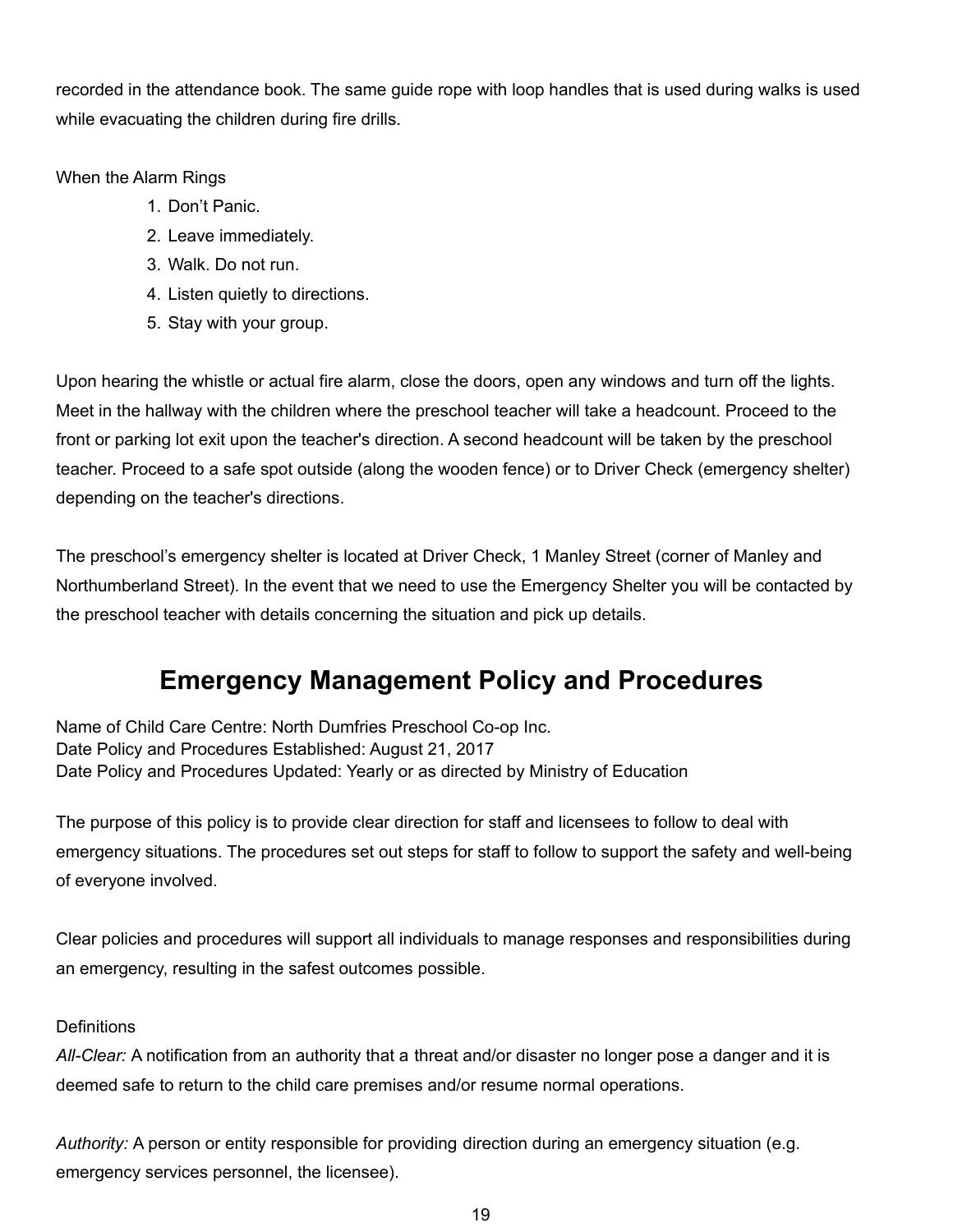*Emergency:* An urgent or pressing situation where immediate action is required to ensure the safety of children and adults in attendance. These include situations that may not affect the whole child care centre (e.g. child-specific incidents) and where 911 is called.

*Emergency Services Personnel:* persons responsible for ensuring public safety and mitigating activities in an emergency (e.g. law enforcement, fire departments, emergency medical services, rescue services).

*Evacuation Site:* the designated off-site location where shelter is obtained during an emergency. The evacuation site is used when it is deemed unsafe to be at or return to the child care centre.

*Licensee:* The individual or agency licensed by the Ministry of Education responsible for the operation and management of each child care centre it operates (i.e. the operator).

*Meeting Place:* the designated safe place near the child care centre where everyone is to initially gather before proceeding to the evacuation site, or returning to the child care centre if evacuation is not necessary.

*Staff:* Individual employed by the licensee (e.g. program staff, supervisor).

*Unsafe to Return:* A notification from an authority that a threat and/or disaster continue to pose a danger and it is unsafe to return to the child care premises.

#### <span id="page-20-0"></span>**Policy**

Staff will follow the emergency response procedures outlined in this document by following these three phases:

- 1. Immediate Emergency Response;
- 2. Next Steps during an Emergency; and
- 3. Recovery

Staff will ensure that children are kept safe, are accounted for and are supervised at all times during an emergency situation.

For situations that require evacuation of the child care centre, the meeting place to gather immediately will be located at: The Knox United Church parking lot along the wooden fence.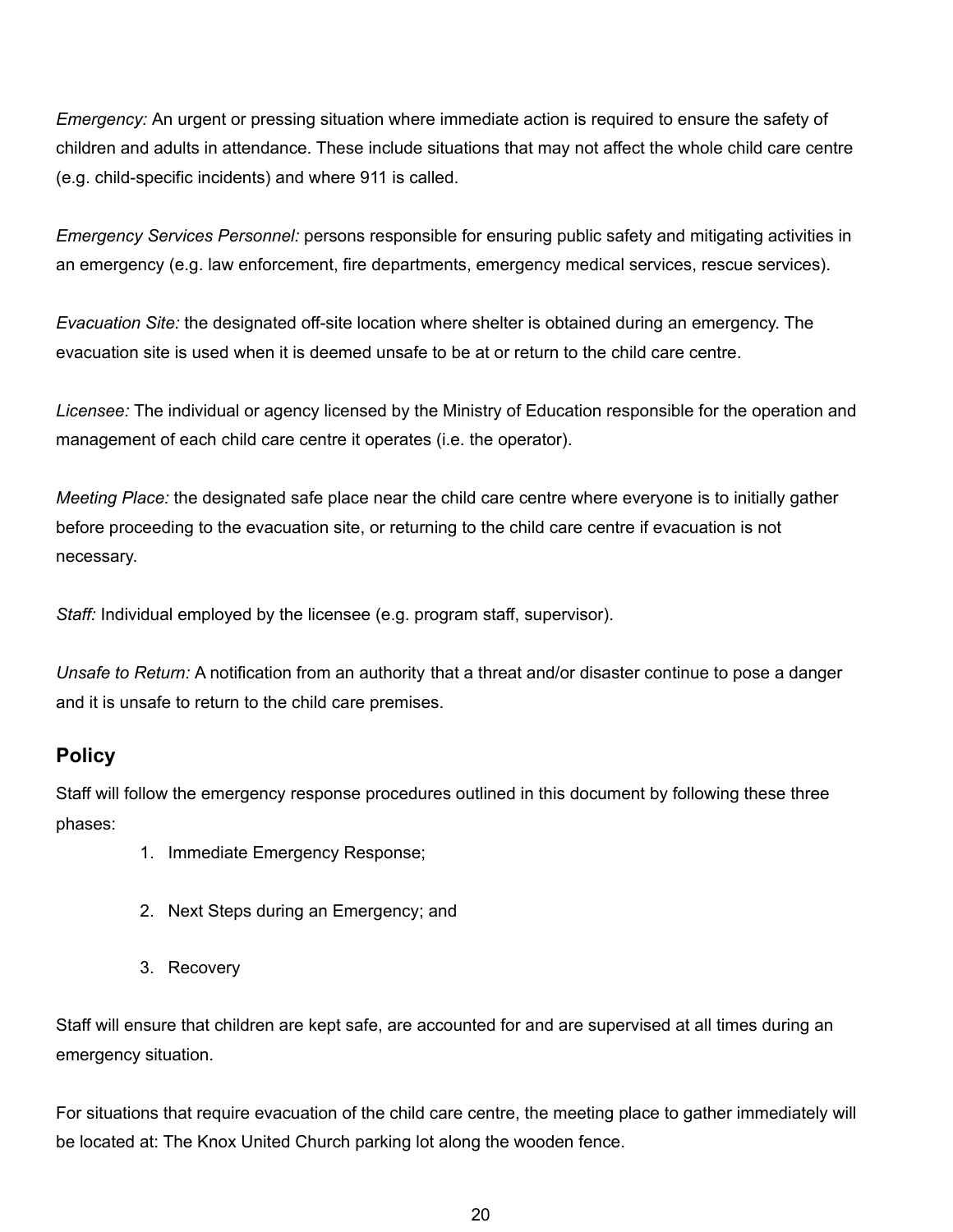If it is deemed 'unsafe to return' to The Knox United Church, the evacuation site to proceed to is located at: Driver Check, 1 Manley Street.

Note: all directions given by emergency services personnel will be followed under all circumstances, including directions to evacuate to locations different than those listed above.

For any emergency situations involving a child with an individualized plan in place, the procedures in the child's individualized plan will be followed.

If any emergency situations happen that are not described in this document, The Preschool Supervisor or designate will provide direction to staff for the immediate response and next steps. Staff will follow the direction given.

If any emergency situations result in a serious occurrence, the serious occurrence policy and procedures will also be followed.

All emergency situations will be documented in detail by The Preschool Supervisor or Designate in the daily written record.

#### <span id="page-21-0"></span>**Additional Policy Statement**

All staff will be trained on emergency situations and their responsibilities prior to starting at the North Dumfries Preschool Co-op Inc. Regular fire drills will be done monthly in each class to familiarize the staff, volunteers, duty parents and children with proper procedures and adult responsibilities. The preschool emergency bag will always be packed and ready with the preschoolers in the event of an emergency.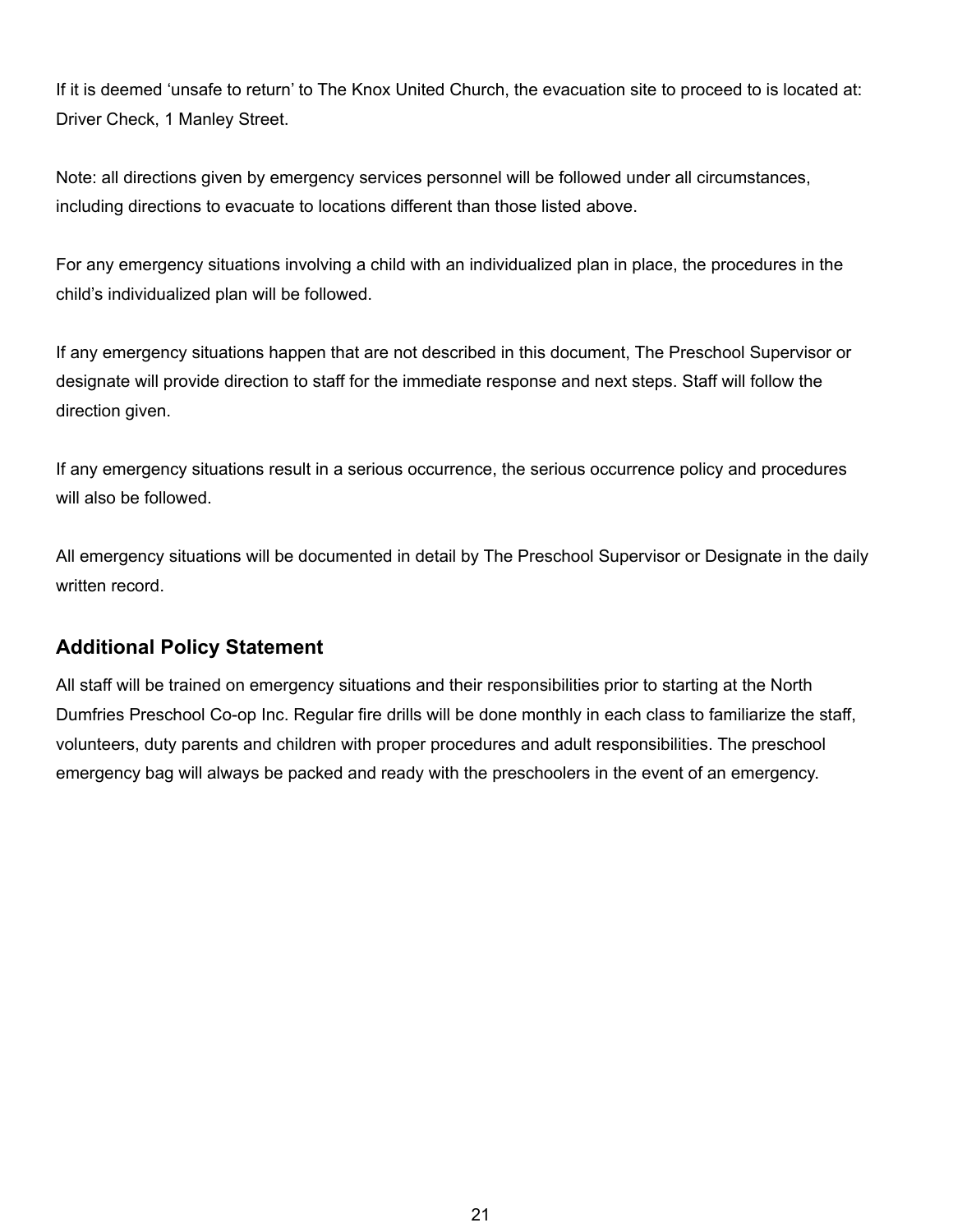#### **Procedures**

| <b>Emergency</b>                | <b>Roles and Responsibilities</b>                                                                           |
|---------------------------------|-------------------------------------------------------------------------------------------------------------|
| <b>Situation</b>                |                                                                                                             |
| Lockdown                        | 1) The staff member who becomes aware of the threat must inform all other staff                             |
| When a threat is                | of the threat as quickly and safely as possible.                                                            |
| on, very near, or               |                                                                                                             |
| inside the child                | 2) Staff members who are outdoors must ensure everyone who is outdoors                                      |
| care centre. E.g. a             | proceeds to a safe location.                                                                                |
| suspicious<br>individual in the |                                                                                                             |
| building who is                 | 3) Staff inside the child care centre must:                                                                 |
| posing a threat.                | remain calm;<br>$\bullet$                                                                                   |
|                                 | gather all children and move them away from doors and windows;<br>$\bullet$                                 |
|                                 | take children's attendance to confirm all children are accounted for;<br>$\bullet$                          |
|                                 | take shelter in closets and/or under furniture with the children, if appropriate;<br>$\bullet$<br>$\bullet$ |
|                                 | keep children calm;<br>ensure children remain in the sheltered space;<br>$\bullet$                          |
|                                 | turn off/mute all cellular phones; and<br>$\bullet$                                                         |
|                                 | wait for further instructions.<br>$\bullet$                                                                 |
|                                 |                                                                                                             |
|                                 | 4) If possible, staff inside the program room(s) should also:                                               |
|                                 | close all window coverings and doors;<br>$\bullet$                                                          |
|                                 | barricade the room door;<br>$\bullet$                                                                       |
|                                 | gather emergency medication; and<br>$\bullet$                                                               |
|                                 | join the rest of the group for shelter.<br>$\bullet$                                                        |
|                                 | 5) Staff inside the child care centre will immediately:                                                     |
|                                 | close and lock all child care centre entrance/exit doors, if possible; and<br>$\bullet$                     |
|                                 | take shelter.<br>$\bullet$                                                                                  |
|                                 | Note: only emergency service personnel are allowed to enter or exit the child                               |
|                                 | care centre during a lockdown.                                                                              |

### <span id="page-22-0"></span>**Phase 1: Immediate Emergency Response**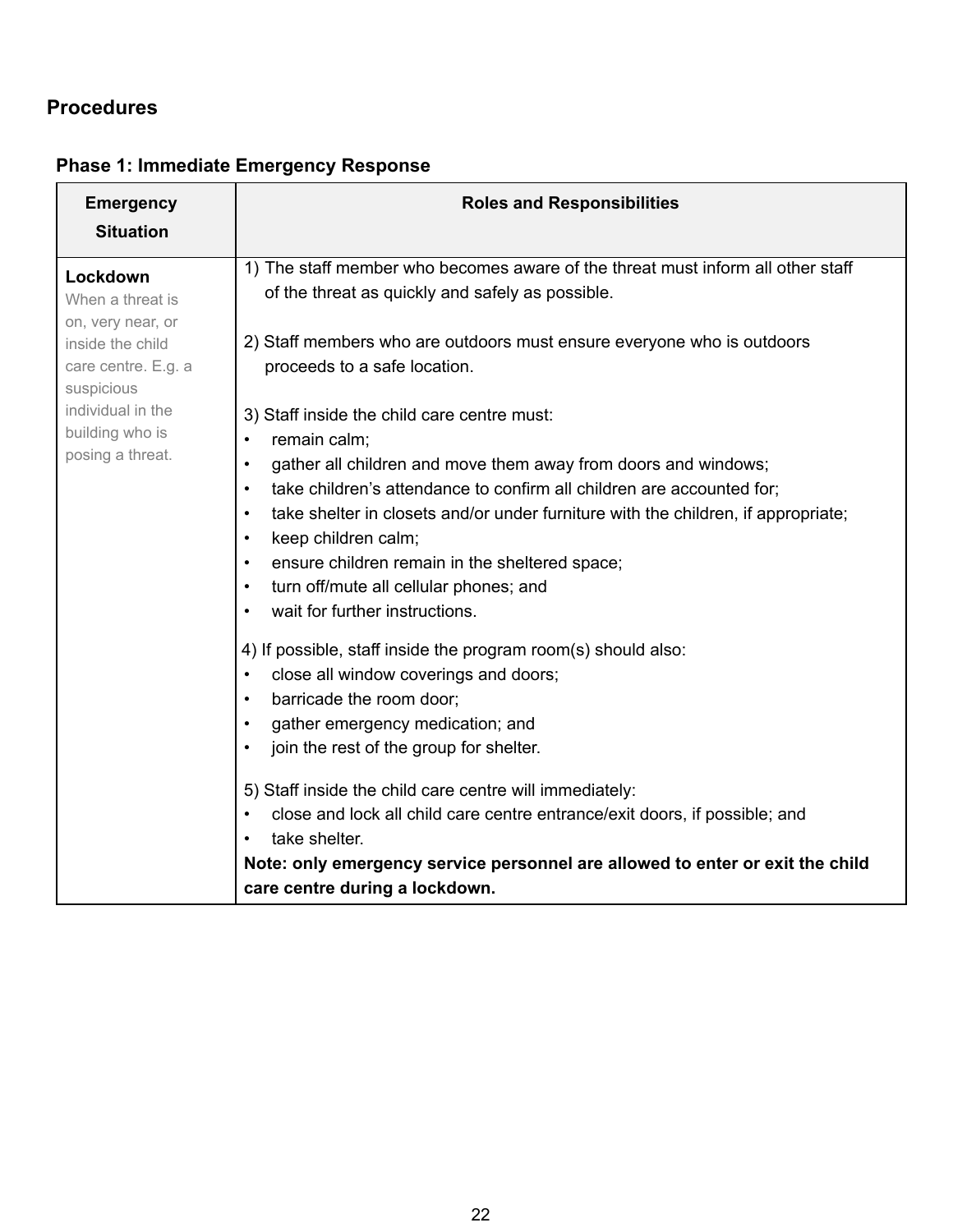| <b>Hold &amp; Secure</b>                                                                                                             | 1) The staff member who becomes aware of the external threat must inform all                                                                                                                                                                                                                                                                                                                                           |
|--------------------------------------------------------------------------------------------------------------------------------------|------------------------------------------------------------------------------------------------------------------------------------------------------------------------------------------------------------------------------------------------------------------------------------------------------------------------------------------------------------------------------------------------------------------------|
| When a threat is in                                                                                                                  | other staff of the threat as quickly and safely as possible.                                                                                                                                                                                                                                                                                                                                                           |
| the general vicinity<br>of the child care<br>centre, but not on<br>or inside the child                                               | 2) Staff members who are outdoors must ensure everyone returns to their<br>program room(s) immediately.                                                                                                                                                                                                                                                                                                                |
| care premises. E.g.<br>a shooting at a<br>nearby building.                                                                           | 3) Staff in the program room must immediately:<br>remain calm;<br>take children's attendance to confirm all children are accounted for;<br>$\bullet$<br>close all window coverings and windows in the program room;<br>$\bullet$<br>continue normal operations of the program; and<br>٠<br>wait for further instructions.<br>$\bullet$                                                                                 |
|                                                                                                                                      | 4) Staff must immediately:<br>close and lock all entrances/exits of the child care centre;<br>$\bullet$<br>close all blinds and windows outside of the program rooms; and<br>$\bullet$<br>place a note on the external doors with instructions that no one may enter or exit<br>the child care centre.<br>Note: only emergency services personnel are allowed to enter or exit the<br>centre during a hold and secure. |
| <b>Bomb Threat</b>                                                                                                                   |                                                                                                                                                                                                                                                                                                                                                                                                                        |
|                                                                                                                                      |                                                                                                                                                                                                                                                                                                                                                                                                                        |
| A threat to<br>detonate an<br>explosive device to<br>cause property<br>damage, death, or<br>injuries E.g. phone<br>call bomb threat, | 1) The staff member who becomes aware of the threat or The Preschool<br>Designate must:<br>remain calm;<br>$\bullet$<br>call 911 if emergency services is not yet aware of the situation;<br>$\bullet$<br>follow the directions of emergency services personnel; and<br>$\bullet$<br>take children's attendance to confirm all children are accounted for.<br>$\bullet$                                                |
| receipt of a<br>suspicious<br>package.                                                                                               | A. Where the threat is received by telephone, the person on the phone should try<br>to keep the suspect on the line as long as possible while another individual calls<br>911 and communicates with emergency services personnel.<br>B. Where the threat is received in the form of a suspicious package, staff must<br>ensure that no one approaches or touches the package at any time.                              |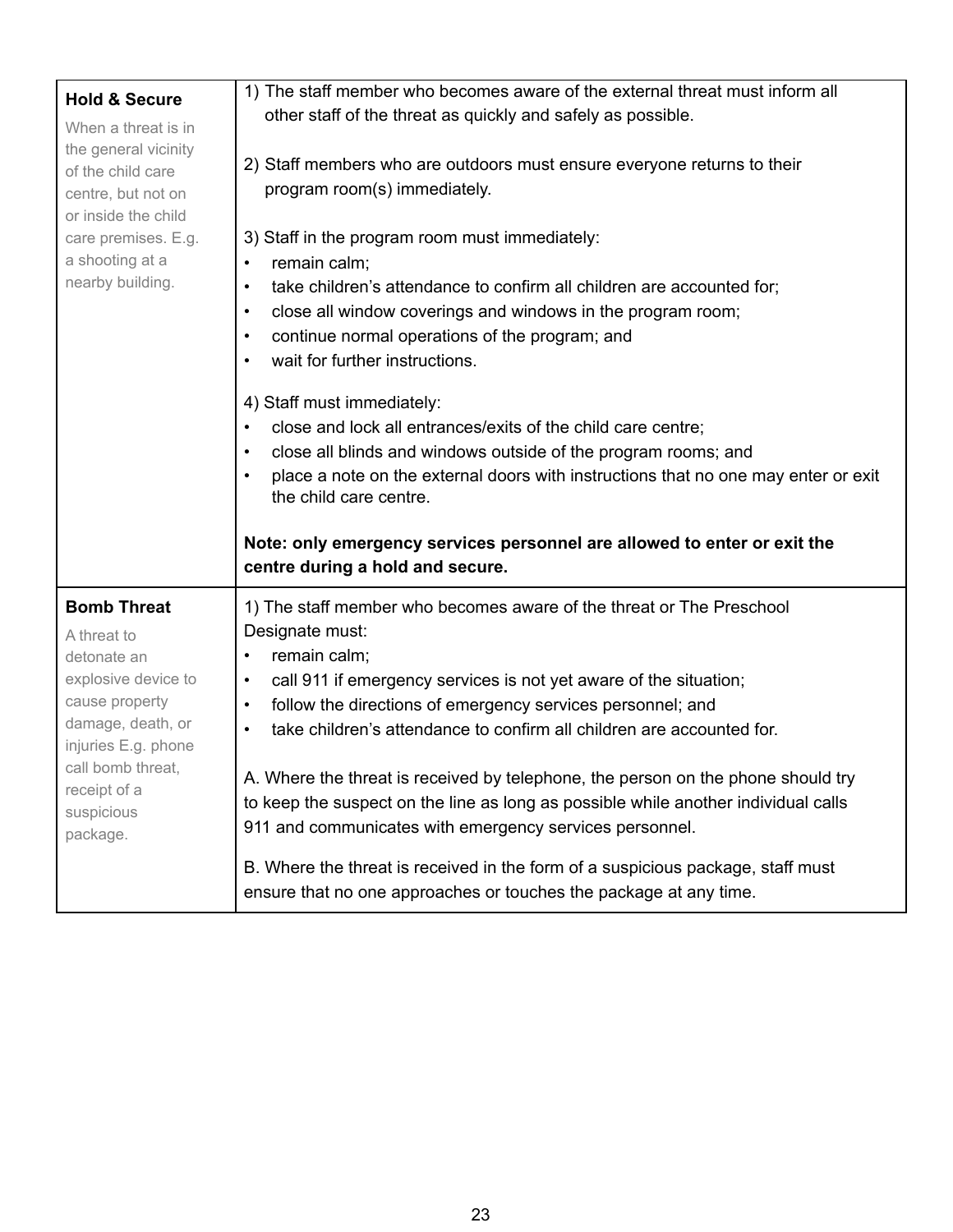|                                | 1) The staff member who becomes aware of the disaster must inform all other staff                                                                                                                                                                                                       |
|--------------------------------|-----------------------------------------------------------------------------------------------------------------------------------------------------------------------------------------------------------------------------------------------------------------------------------------|
| <b>Disaster</b>                | of the incident and that the centre must be evacuated, as quickly and safely as                                                                                                                                                                                                         |
| <b>Requiring</b>               |                                                                                                                                                                                                                                                                                         |
| <b>Evacuation</b>              | possible. If the disaster is a fire, the fire alarm pull station must be used and                                                                                                                                                                                                       |
| A serious incident             | staff must follow the centre's fire evacuation procedures.                                                                                                                                                                                                                              |
| that affects the               |                                                                                                                                                                                                                                                                                         |
| physical building              | 1) Staff must immediately:                                                                                                                                                                                                                                                              |
| and requires                   | remain calm;<br>$\bullet$                                                                                                                                                                                                                                                               |
| everyone to leave              | gather all children, the attendance record, children's emergency contact information                                                                                                                                                                                                    |
| the premises. E.g.             | any emergency medication;                                                                                                                                                                                                                                                               |
| fire, flood, power<br>failure. | exit the building with the children using the nearest safe exit, bringing children's<br>$\bullet$<br>outdoor clothing (if possible) according to weather conditions;<br>escort children to the meeting place; and<br>$\bullet$                                                          |
|                                | take children's attendance to confirm all children are accounted for;<br>$\bullet$                                                                                                                                                                                                      |
|                                | keep children calm; and<br>$\bullet$                                                                                                                                                                                                                                                    |
|                                | wait for further instructions.                                                                                                                                                                                                                                                          |
|                                |                                                                                                                                                                                                                                                                                         |
|                                | 3) If possible, staff should also:                                                                                                                                                                                                                                                      |
|                                | take a first aid kit; and                                                                                                                                                                                                                                                               |
|                                | gather all non-emergency medications.                                                                                                                                                                                                                                                   |
|                                |                                                                                                                                                                                                                                                                                         |
|                                | 4) Designated staff will:                                                                                                                                                                                                                                                               |
|                                | help any individuals with medical and/or special needs who need assistance                                                                                                                                                                                                              |
|                                | to go to the meeting place (in accordance with the procedure in a child's                                                                                                                                                                                                               |
|                                | individualized plan, if the individual is a child); and                                                                                                                                                                                                                                 |
|                                | in doing so, follow the instructions posted on special needs equipment or<br>$\bullet$<br>assistive devices during the evacuation.                                                                                                                                                      |
|                                | If individuals cannot be safely assisted to exit the building, the designated<br>$\bullet$<br>staff will assist them by remaining with them in a safe location and ensure<br>their required medication is accessible, if applicable; and<br>wait for further instructions.<br>$\bullet$ |
|                                | 5) If possible, the site designate must conduct a walk-through of the child care<br>centre to verify that everyone has exited the building and secure any windows or<br>doors, unless otherwise directed by emergency services personnel.                                               |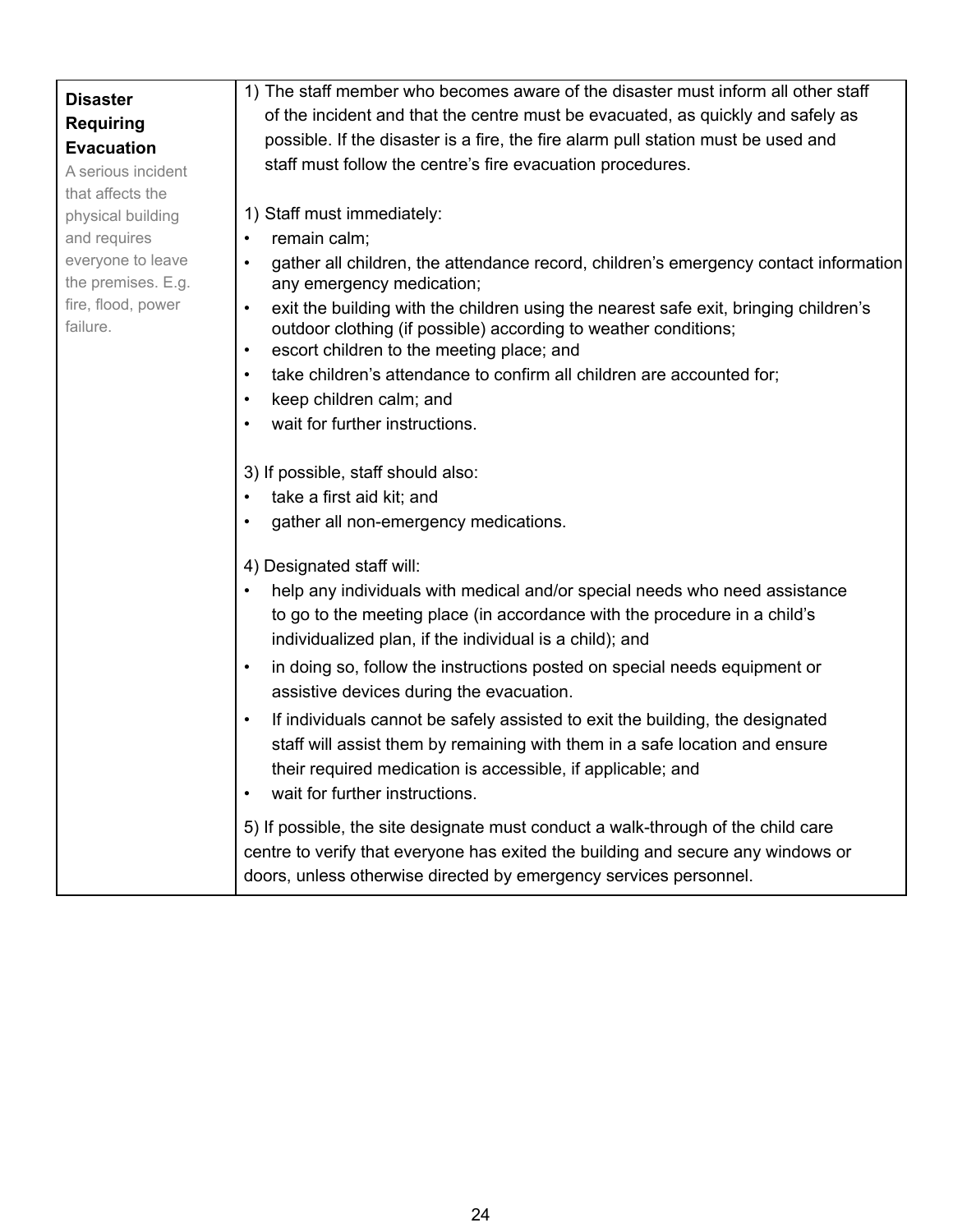| Disaster:<br>External<br>Environmental<br>Threat                                                                                                                                                              | 1) The staff member who becomes aware of the external environmental threat<br>must inform all other staff of the threat as quickly and safely as possible and,<br>according to directions from emergency services personnel, advise whether to<br>remain on site or evacuate the premises.                                                                                                                                                                                                                                                                                                                 |
|---------------------------------------------------------------------------------------------------------------------------------------------------------------------------------------------------------------|------------------------------------------------------------------------------------------------------------------------------------------------------------------------------------------------------------------------------------------------------------------------------------------------------------------------------------------------------------------------------------------------------------------------------------------------------------------------------------------------------------------------------------------------------------------------------------------------------------|
| An incident outside<br>of the building that<br>may have adverse<br>effects on persons<br>in the child care<br>centre. E.g. gas<br>leak, oil spill,<br>chemical release,<br>forest fire, nuclear<br>emergency. | If remaining on site:<br>Staff members who are outdoors with children must ensure everyone who is<br>1)<br>outdoors returns to their program room immediately.<br>Staff must immediately:<br>2)<br>remain calm;<br>$\bullet$<br>take children's attendance to confirm all children are accounted for;<br>$\bullet$<br>close all program room windows and all doors that lead outside (where applicable);<br>$\bullet$<br>seal off external air entryways located in the program rooms (where applicable);<br>continue with normal operations of the program; and<br>wait for further instructions.         |
|                                                                                                                                                                                                               | The Preschool Supervisor or designate must:<br>3)<br>seal off external air entryways not located in program rooms<br>(where applicable);<br>place a note on all external doors with instructions that no one may<br>enter or exit the child care centre until further notice; and<br>turn off all air handling equipment (i.e. heating, ventilation and/or<br>$\bullet$<br>air conditioning, where applicable).<br>If emergency services personnel otherwise direct the child care centre to<br>evacuate, follow the procedures outlined in the "Disaster Requiring Evacuation"<br>section of this policy. |
| <b>Natural</b><br>Disaster:<br>Tornado / Tornado<br>Warning                                                                                                                                                   | 1) The staff member who becomes aware of the tornado or tornado warning must<br>inform all other staff as quickly and safely as possible.<br>2) Staff members who are outdoors with children must ensure everyone who is                                                                                                                                                                                                                                                                                                                                                                                   |
|                                                                                                                                                                                                               | outdoors returns to their program room(s) immediately.<br>3) Staff must immediately:<br>remain calm;<br>gather all children;<br>go to the basement or take shelter in small interior ground floor rooms such as<br>washrooms, closets or hallways;<br>take children's attendance to confirm all children are accounted for;<br>$\bullet$<br>remain and keep children away from windows, doors and exterior walls;<br>$\bullet$<br>keep children calm;<br>$\bullet$<br>conduct ongoing visual checks of the children; and<br>$\bullet$<br>wait for further instructions.<br>$\bullet$                       |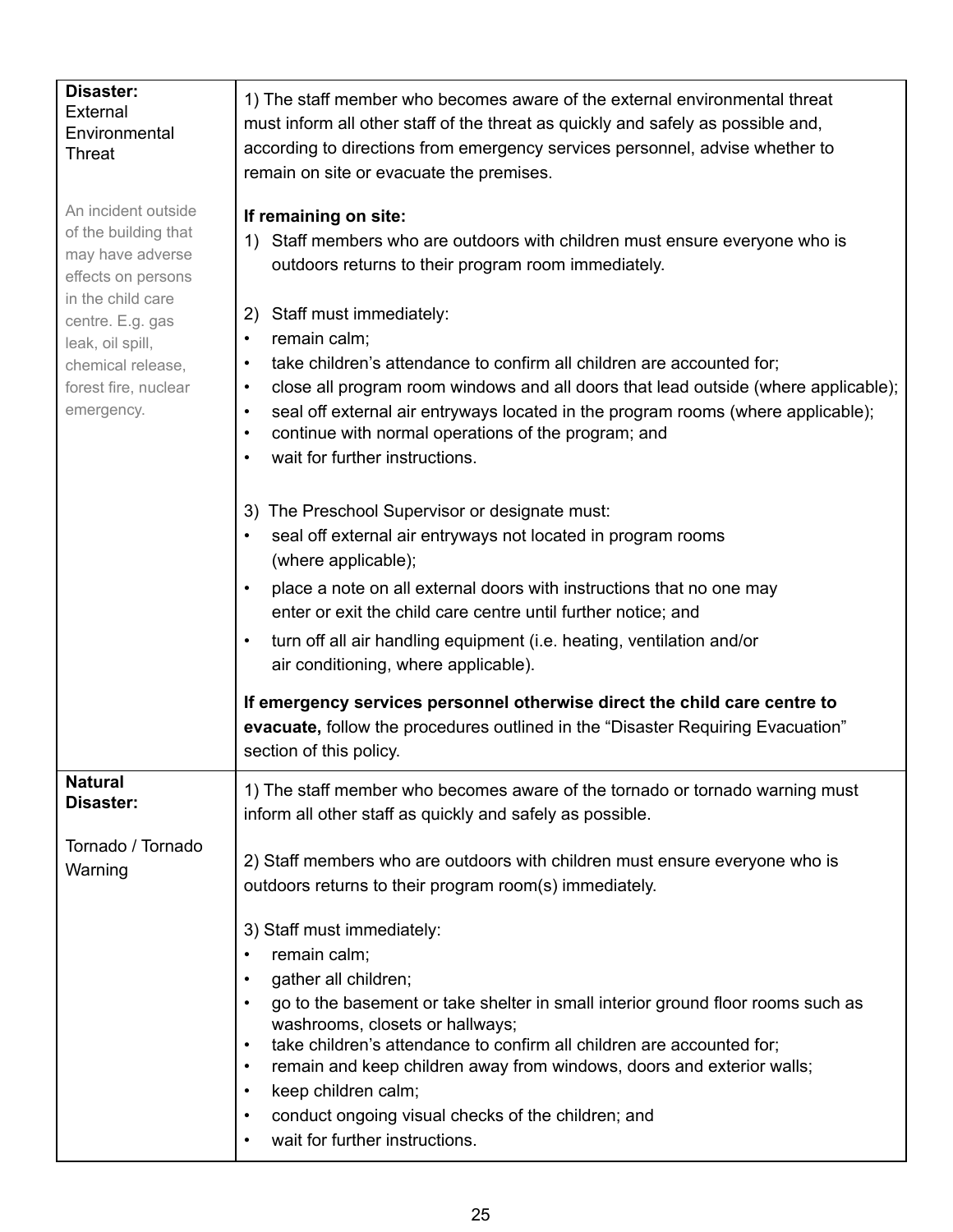| <b>Natural</b>   | 1)        | Staff in the program room must immediately:                                                                                                                                                                                               |
|------------------|-----------|-------------------------------------------------------------------------------------------------------------------------------------------------------------------------------------------------------------------------------------------|
| Disaster:        | $\bullet$ | remain calm;                                                                                                                                                                                                                              |
| Major Earthquake | $\bullet$ | instruct children to find shelter under a sturdy desk or table and away from unstable<br>structures;                                                                                                                                      |
|                  | $\bullet$ | ensure that everyone is away from windows and outer walls;                                                                                                                                                                                |
|                  | $\bullet$ | help children who require assistance to find shelter;                                                                                                                                                                                     |
|                  |           | for individuals in wheelchairs, lock the wheels and instruct the individual to duck as<br>low as possible, and use a strong article (e.g. shelf, hard book, etc.) to protect their<br>head and neck;<br>find safe shelter for themselves; |
|                  |           | visually assess the safety of all children; and                                                                                                                                                                                           |
|                  |           | wait for the shaking to stop.                                                                                                                                                                                                             |
|                  |           |                                                                                                                                                                                                                                           |
|                  | 2)        | Staff members who are outdoors with children must immediately ensure that                                                                                                                                                                 |
|                  |           | everyone outdoors stays away from buildings, power lines, trees, and other                                                                                                                                                                |
|                  |           | tall structures that may collapse, and wait for the shaking to stop.                                                                                                                                                                      |
|                  | 3)        | Once the shaking stops, staff must:                                                                                                                                                                                                       |
|                  |           | gather the children, their emergency cards and emergency medication; and                                                                                                                                                                  |
|                  |           | exit the building through the nearest safe exit, where possible, in case of aftershock<br>or damage to the building.                                                                                                                      |
|                  | 4)        | If possible, prior to exiting the building, staff should also:                                                                                                                                                                            |
|                  |           | take a first aid kit; and                                                                                                                                                                                                                 |
|                  |           | gather all non-emergency medications.                                                                                                                                                                                                     |
|                  | 5)        | Individuals who have exited the building must gather at the meeting place                                                                                                                                                                 |
|                  |           | and wait for further instructions.                                                                                                                                                                                                        |
|                  | 6)        | Designated staff will:                                                                                                                                                                                                                    |
|                  |           | help any individuals with medical and/or special needs who need assistance<br>to go to the meeting place (in accordance with the procedure in a child's<br>individualized plan, if the individual is a child); and                        |
|                  | $\bullet$ | in doing so, follow the instructions posted on special needs equipment or<br>assistive devices during the evacuation.                                                                                                                     |
|                  |           | If individuals cannot be safely assisted to exit the building, the designated staff<br>will assist them by remaining with them in a safe location and ensure their<br>required medication is accessible, if applicable; and               |
|                  |           | wait for further instructions.                                                                                                                                                                                                            |
|                  | 7)        | The site designate must conduct a walkthrough of the child care centre to ensure<br>all individuals have evacuated, where possible.                                                                                                       |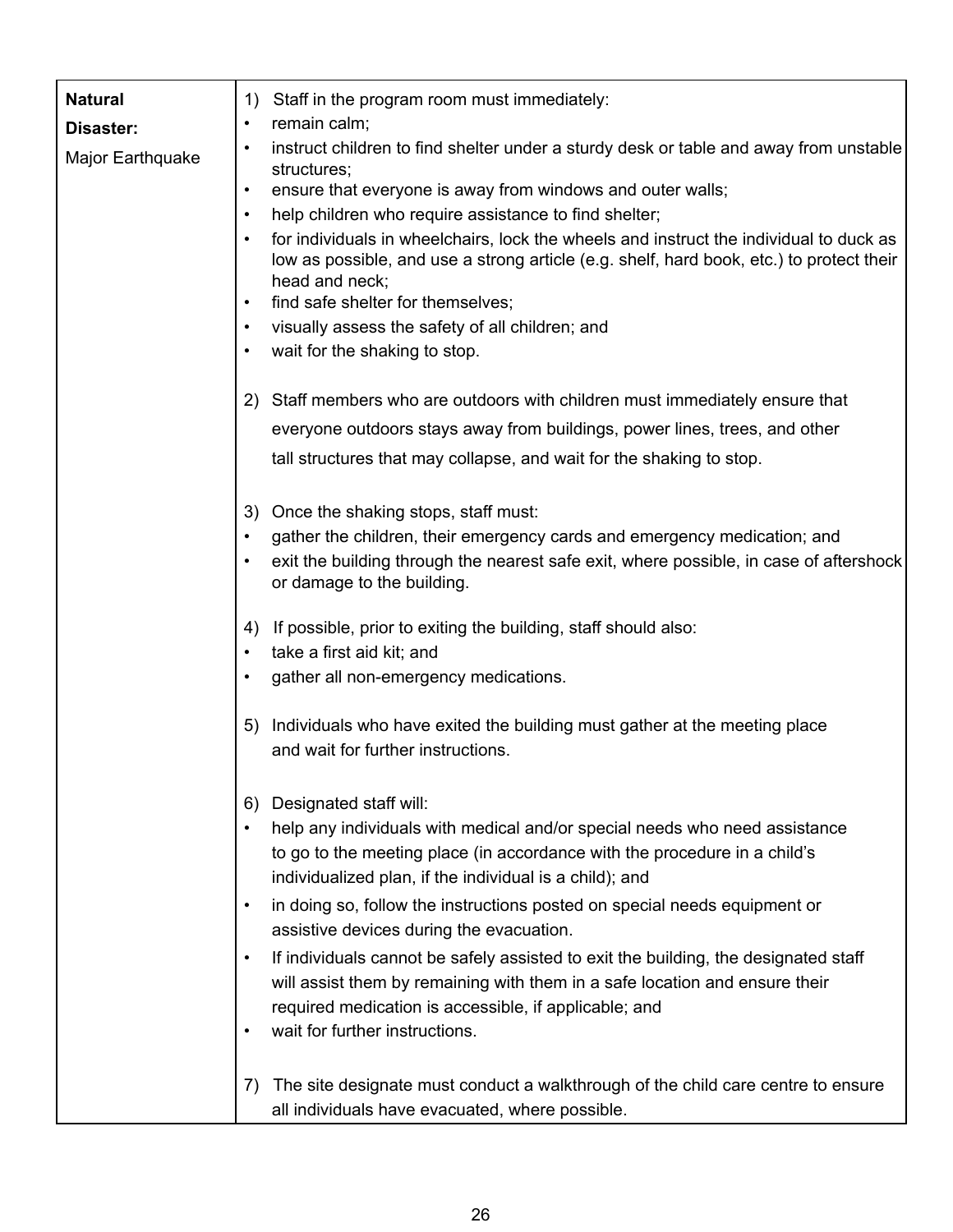#### <span id="page-27-0"></span>**Phase 2: Next Steps During the Emergency**

1) Where emergency services personnel are not already aware of the situation, The Preschool Supervisor or designate must notify emergency services personnel (911) of the emergency as soon as possible.

2) Where the child care centre has been evacuated, emergency services must be notified of individuals remaining inside the building, where applicable.

3) If the licensee is not already on site, the site designate must contact the licensee to inform them of the emergency situation and the current status, once it is possible and safe to do so.

#### **List of Emergency Contact Persons:**

Local Police Department: 911

Ambulance: 911

Local Fire Services: 911

Site Supervisor: Barbara Cisecki 519-632-7461

Licensee Contact(s): Ashley Stone 226-759-6430

Child Care Centre Site Designate: Kim Newell 519-635-9943

4) Where any staff, students and/or volunteers are not on site, The Preschool Supervisor or designate must notify these individuals of the situation, and instruct them to proceed directly to the evacuation site if it is not safe or practical for them to return to the child care centre.

5) The Preschool Supervisor or Designate must wait for further instructions from emergency services personnel. Once instructions are received, they must communicate the instructions to staff and ensure they are followed.

#### 6) Throughout the emergency, staff will:

- help keep children calm
- take attendance to ensure that all children are accounted for;
- conduct ongoing visual checks and head counts of children;
- maintain constant supervision of the children; and
- engage children in activities, where possible.

7) In situations where injuries have been sustained, staff with first aid training will assist with administering first aid. Staff must inform emergency personnel of severe injuries requiring immediate attention and assistance.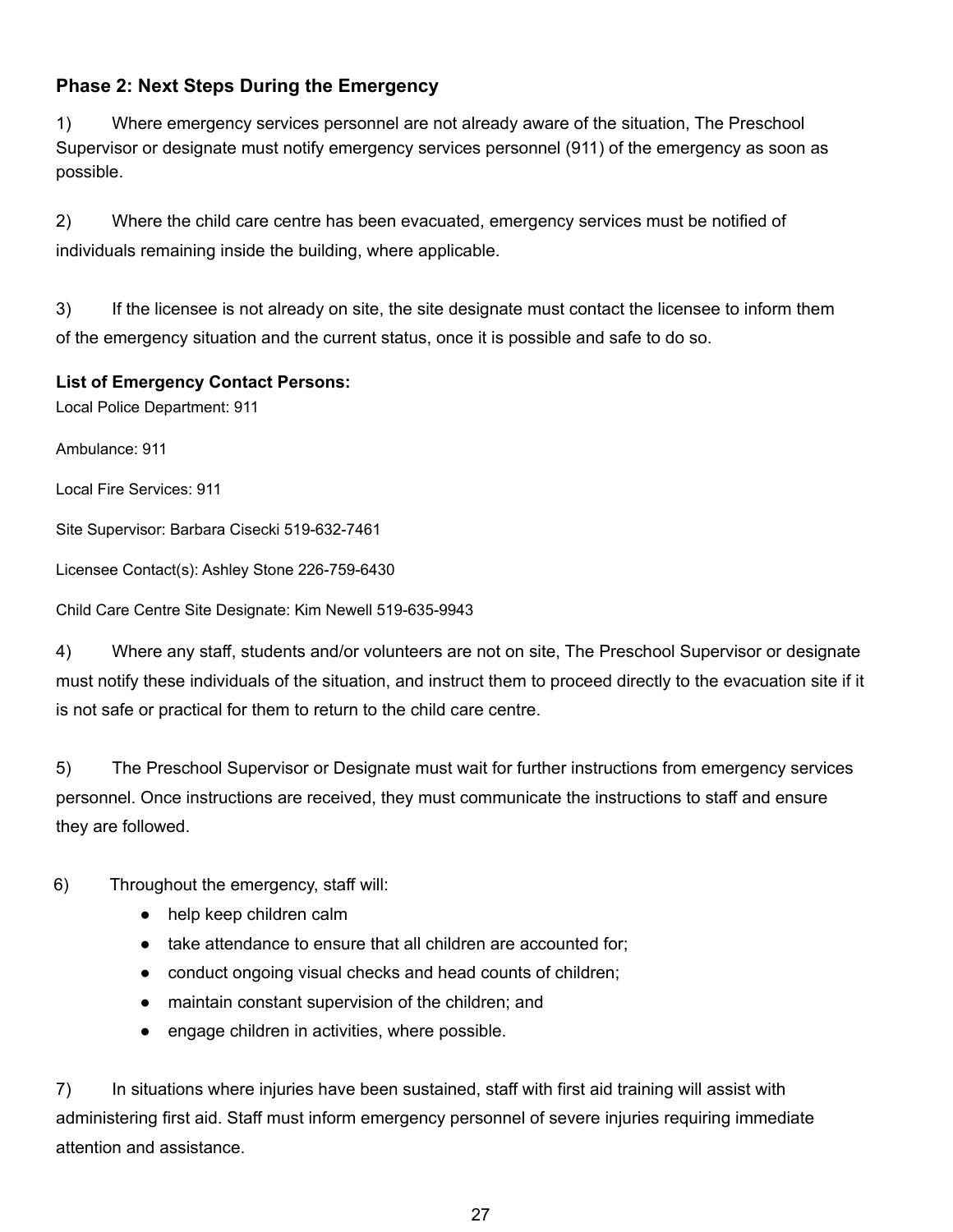|                                             | 8a) Procedures to Follow When "All-Clear" Notification is Given                                                                                                                                                                                                                                                                         |
|---------------------------------------------|-----------------------------------------------------------------------------------------------------------------------------------------------------------------------------------------------------------------------------------------------------------------------------------------------------------------------------------------|
| <b>Procedures</b>                           | The individual who receives the 'all-clear' from an authority must inform<br>1)<br>all staff that the 'all-clear' has been given and that it is safe to return to the child<br>care centre.                                                                                                                                             |
|                                             | Designated staff who have assisted individuals with medical and/or<br>2)<br>special needs with exiting the building will assist and accompany these<br>individuals with returning to the child care centre.                                                                                                                             |
|                                             | Staff must:<br>3)<br>take attendance to ensure all children are accounted for:<br>escort children back to their program room(s), where applicable;<br>take attendance upon returning to the program room(s) to ensure that all<br>children are accounted for; where applicable; and<br>re-open closed/sealed blinds, windows and doors. |
|                                             | The Preschool Supervisor or designate will determine if operations will<br>4)<br>resume and communicate this decision to staff.                                                                                                                                                                                                         |
| Communication<br>with parents/<br>guardians | 1)<br>As soon as possible, The Preschool Supervisor or designate must notify<br>parents/guardians of the emergency situation and that the all-clear has been given.                                                                                                                                                                     |
|                                             | 2)<br>Where disasters have occurred that did not require evacuation of the child<br>care centre, The Preschool Supervisor or designate must provide a notice of the<br>incident to parents/guardians by email.                                                                                                                          |
|                                             | 3)<br>If normal operations do not resume the same day that an emergency<br>situation has taken place, The Preschool Supervisor or designate must provide<br>parents/guardians with information as to when and how normal operations will<br>resume as soon as this is determined.                                                       |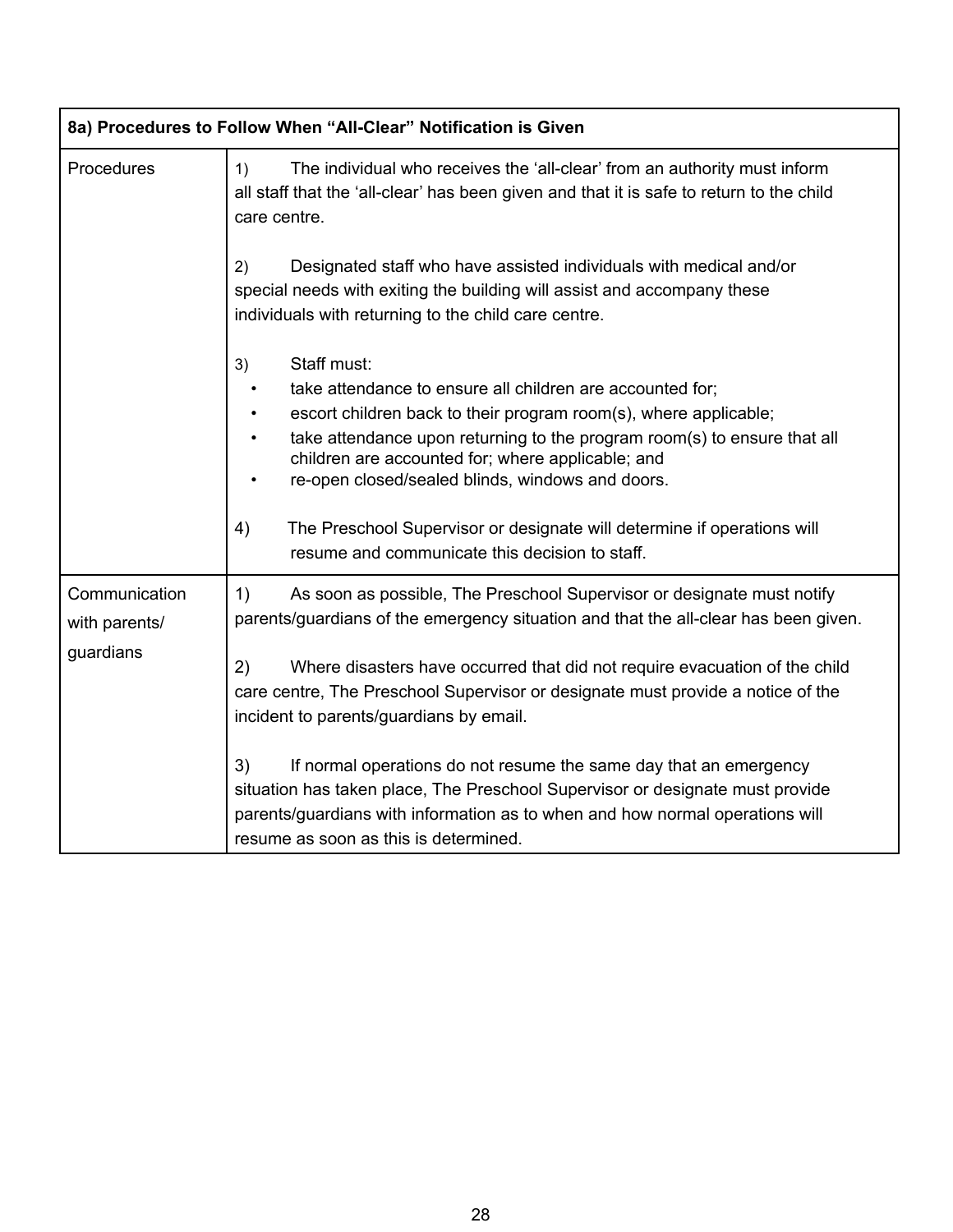|                                             | 8b) Procedures to Follow When "Unsafe to Return" Notification is Given                                                                                                                                                                                                                                                                                                                                                                                                                                                                                                        |  |  |
|---------------------------------------------|-------------------------------------------------------------------------------------------------------------------------------------------------------------------------------------------------------------------------------------------------------------------------------------------------------------------------------------------------------------------------------------------------------------------------------------------------------------------------------------------------------------------------------------------------------------------------------|--|--|
| Procedures                                  | The individual who receives the 'unsafe to return' notification from an<br>1)<br>authority must inform all staff of this direction and instruct them to proceed from<br>the meeting place to the evacuation site, or the site determined by emergency<br>services personnel.                                                                                                                                                                                                                                                                                                  |  |  |
|                                             | Staff must take attendance to confirm that all children are accounted<br>2)<br>for, and escort children to the evacuation site.                                                                                                                                                                                                                                                                                                                                                                                                                                               |  |  |
|                                             | Designated staff who have assisted individuals with medical and/or<br>3)<br>special needs with exiting the building will assist and accompany these<br>individuals to the evacuation site.                                                                                                                                                                                                                                                                                                                                                                                    |  |  |
|                                             | The Preschool Supervisor will post a note for parents/guardians on the child<br>4)<br>care centre entrance with information on the evacuation site, where it is possible<br>and safe to do so.                                                                                                                                                                                                                                                                                                                                                                                |  |  |
|                                             | Upon arrival at the evacuation site, staff must:<br>5)<br>remain calm;<br>$\bullet$<br>take attendance to ensure all children are accounted for;<br>help keep children calm;<br>$\bullet$<br>engage children in activities, where possible;<br>conduct ongoing visual checks and head counts of children;<br>$\bullet$<br>maintain constant supervision of the children;<br>$\bullet$<br>keep attendance as children are picked up by their parents, guardians or<br>authorized pick-up persons; and<br>remain at the evacuation site until all children have been picked up. |  |  |
| Communication<br>with parents/<br>guardians | 1)<br>Upon arrival at the emergency evacuation site, the Preschool Supervisor<br>will notify parents/guardians of the emergency situation, evacuation and the<br>location to pick up their children.                                                                                                                                                                                                                                                                                                                                                                          |  |  |
|                                             | 2)<br>Where possible, the Preschool Supervisor will update the child care centre's<br>voicemail box as soon as possible to inform parents/guardians that the child care<br>centre has been evacuated, and include the details of the evacuation site location and<br>contact information in the message.                                                                                                                                                                                                                                                                      |  |  |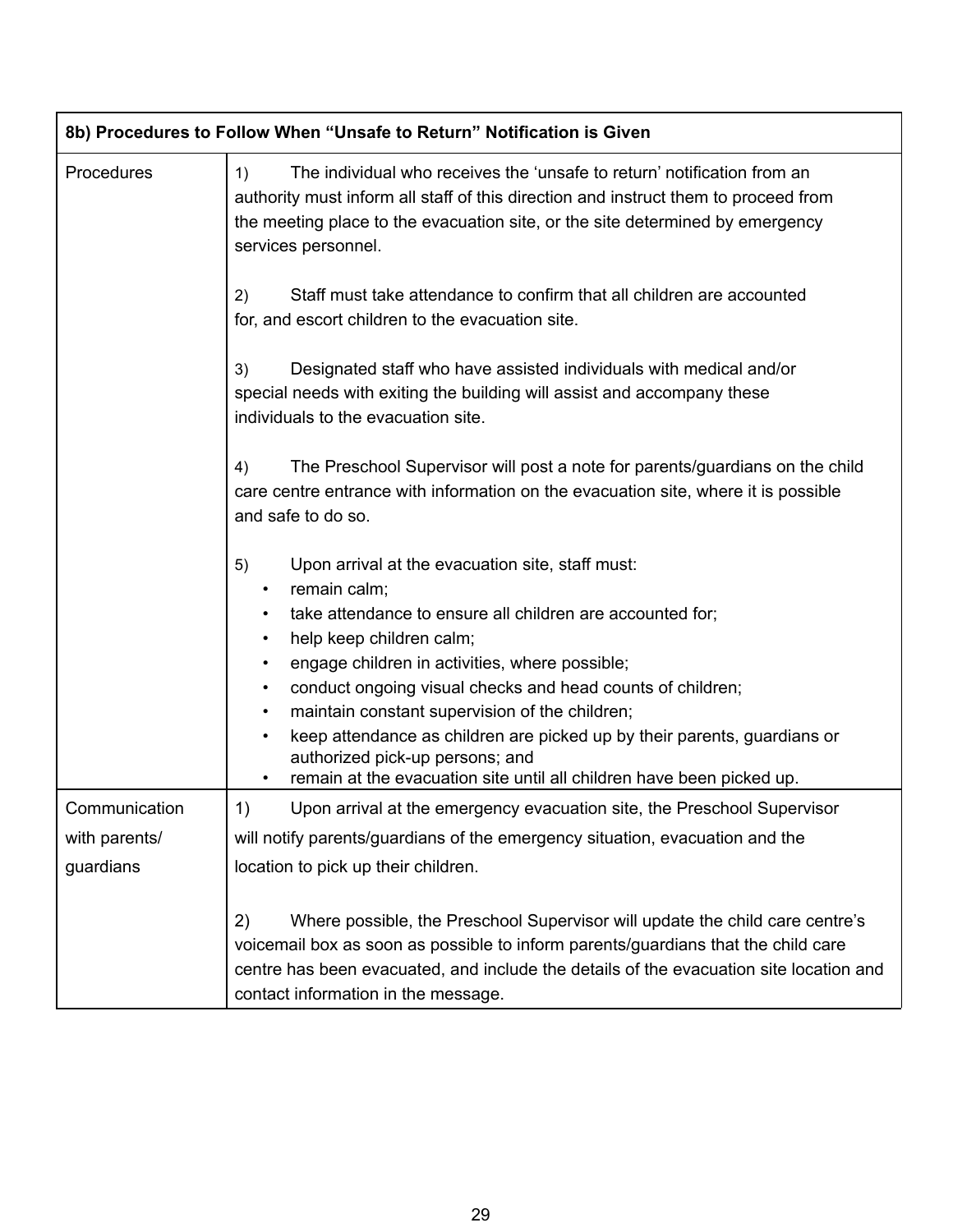#### <span id="page-30-0"></span>**Phase 3: Recovery (After an Emergency Situation has Ended)**

| Procedures for<br>Resuming<br>Normal<br>Operations                                                      | Once given the approval to reopen/re-enter the centre the Preschool Supervisor<br>will inform parents when preschool will resume. The Preschool Supervisor will<br>ensure all contacts have been made according to Ministry guidelines. (Serious<br>Occurrence Report, Public Health or other agencies that need to be contacted.) In<br>the event the Knox Church is not available the Preschool Board will look for<br>alternate appropriate locations and contact the Ministry for temporary approval.<br>The Preschool Treasurer will be responsible for contacting the insurance company<br>and providing them with any details or documentation they require. Any instructions<br>given by the Ministry will be followed. Parents will be informed via email, website<br>and/or Facebook page of any changes occurring. |
|---------------------------------------------------------------------------------------------------------|-------------------------------------------------------------------------------------------------------------------------------------------------------------------------------------------------------------------------------------------------------------------------------------------------------------------------------------------------------------------------------------------------------------------------------------------------------------------------------------------------------------------------------------------------------------------------------------------------------------------------------------------------------------------------------------------------------------------------------------------------------------------------------------------------------------------------------|
| Procedures for<br>Providing<br>Support to<br>Children and<br>Staff who<br>Experience<br><b>Distress</b> | Any staff or child that needs additional support will be given any help required.<br>Local agencies will be called in to provide counselling (whether in a group or<br>private) to individuals. Resources will be located (books, agency pamphlets, etc.)<br>so staff may contact help on their own if they desire.                                                                                                                                                                                                                                                                                                                                                                                                                                                                                                           |
| Procedures for<br>Debriefing<br>Staff, Children<br>and Parents/<br>Guardians                            | The Preschool Supervisor or designate must debrief staff, children and<br>parents/guardians after the emergency.<br>At the earliest convenience, the Preschool Board will have a parent meeting to<br>inform all families of the incident, provide details and answer any questions they<br>may have. Families will be informed via email/phone so everyone is contacted<br>with details of location and time of meeting.<br>Children will be debriefed by answering their questions/concerns in an appropriate<br>manner.                                                                                                                                                                                                                                                                                                    |

# <span id="page-30-1"></span>**Responding to and Reporting Child Illness, Health Concerns, Accidents and Injuries**

#### <span id="page-30-2"></span>**Injury Reporting Policy**

The preschool teacher must be informed of any and all illnesses, health concerns, accidents and injuries to children, duty parents, volunteers and staff. The preschool teacher will report any serious work related injuries to the board of directors. Injuries deemed serious occurrences would be reported according to our policies and procedures regarding serious occurrences. The preschool teacher will inform parents of any and all injuries that occur to their children during the preschool hours of operation on the day they take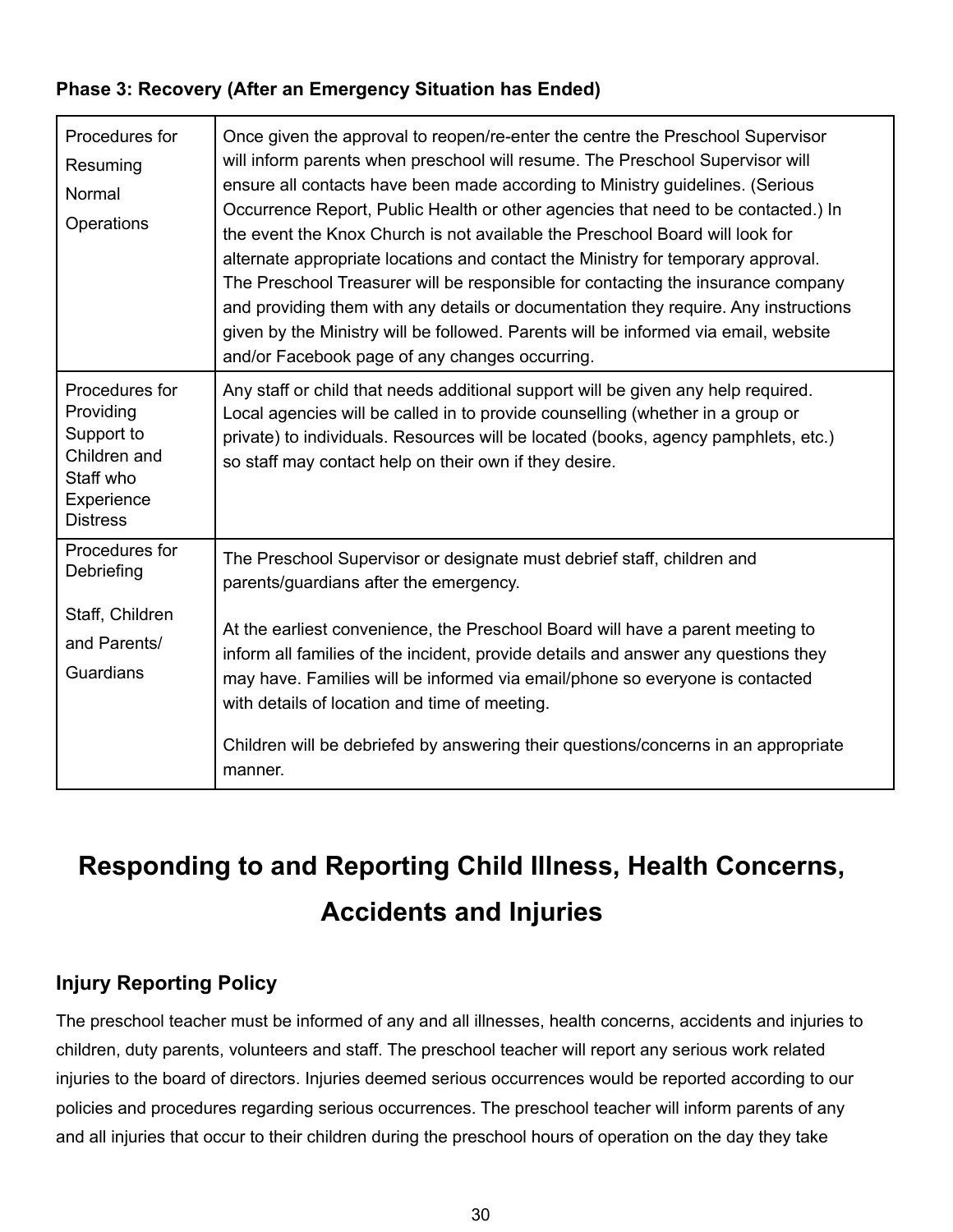place. An accident report will be filled out and once signed by the parent a copy will be put in the child's file and an additional copy given to the parents.

### <span id="page-31-0"></span>**Arrival, Release and Departure of Children from the Program**

#### <span id="page-31-1"></span>**Arrival of Children**

Children are brought to the preschool by parents, guardians or caregivers. They are to hang up their belongings on their designated hook and the parent is to place a name tag provided on their shirt. Children are brought to the gross motor play area where the teacher is waiting to take attendance. Parents MUST remain in the gross motor play area until both staff members and duty parent(s) have arrived and are supervising children during gross motor play time.

#### <span id="page-31-2"></span>**Release and Departure of Children**

Please note that the teacher is able to release your child only to the people listed on your registration form unless written consent has been provided by the parent/guardian. Permanent changes to the list of adults authorized to pick up your child from preschool can be accomplished by filling in a Change in Registration form. Children depart from the preschool with their parent, guardian or caregiver listed on the child's registration form.

### **Staff Training, Development and Requirement**

<span id="page-31-3"></span>In conjunction with the Child Care and Early Years Act, the preschool requires that the Supervisor/Teacher will have the following qualifications:

- Trained Early Childhood Educator diploma in ECE or equivalent;
- A registered member of the College of Early Childhood Educators;
- Current certificate in Standard First Aid and CPR:
- Minimum of five years teaching experience or equivalent;
- An acceptable Police Records Check/Vulnerable Sector Check;
- All current immunizations.

The Assistant Teacher and any Enhanced Staff Member must have:

- Current certificate in Standard First Aid and CPR;
- An acceptable Police Records Check/Vulnerable Sector Check;
- All current immunizations.

The Preschool Supervisor/Teacher is responsible to ensure the following:

● His/her First Aid Certificate is up to date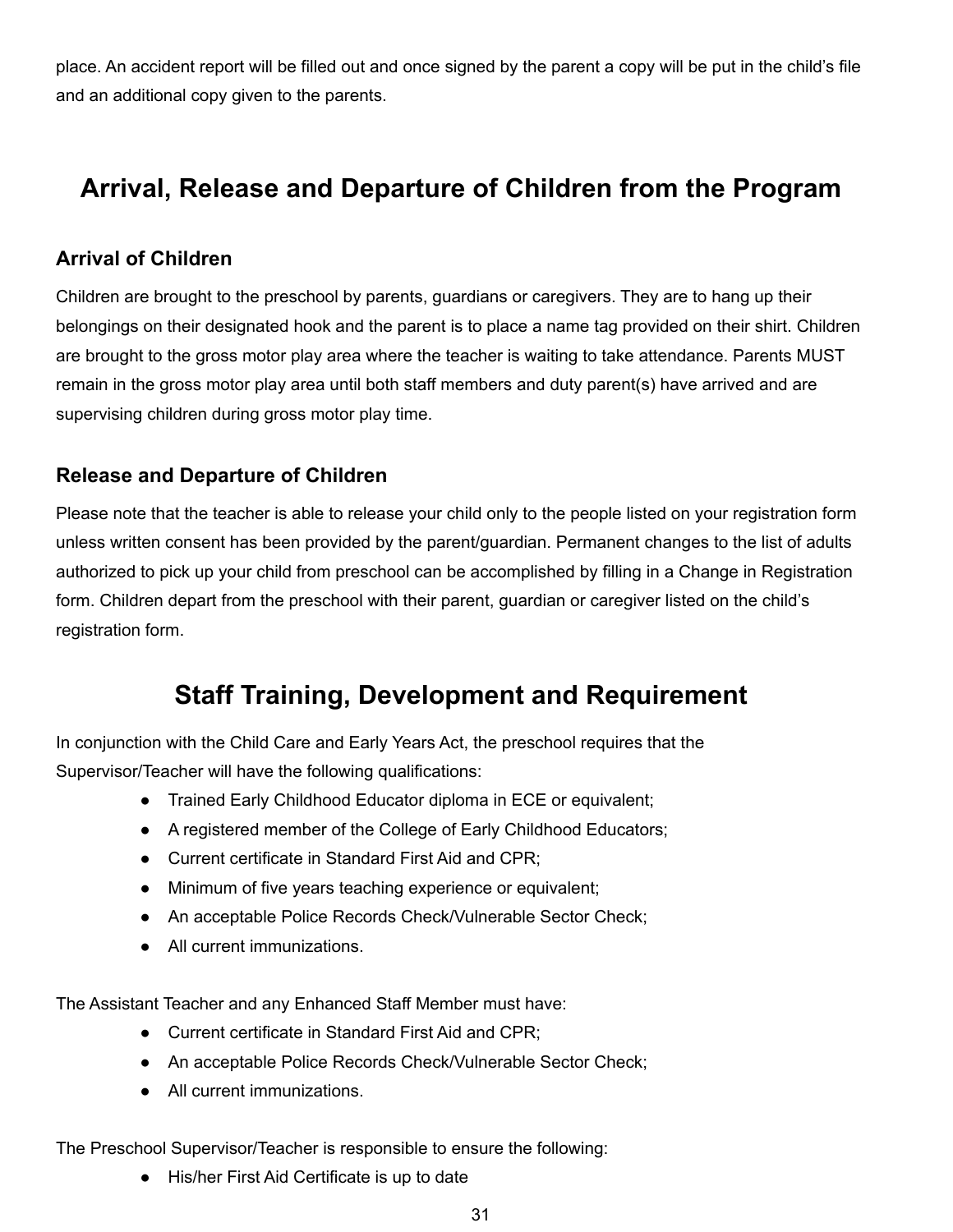- Programming will be age and developmentally appropriate
- Continuous staff development will occur throughout the year
- Current regulations from the Ministry of Education and Child Care Early Years Act will be followed and implemented
- Local resources through the Conestoga College Resource Centre will be used and accessed as necessary

The Preschool Board Executive Members will meet with all Staff at least once throughout the school year to evaluate their performance and progress. This will typically take place at the end of the school year to review the year and set goals for the next year. However, meetings will also take place during the school year when necessary based on the Supervisor and/or Board's observations.

In order to continue professional development throughout the year the Preschool Supervisor, Assistant Teacher and any other staff shall:

- Attend workshops/conferences/online webinar directly related to professional development
- Use the Early Years Portal (Ministry of Education) as a resource as it provides an overview of licensing standards
- Use the Ministry's 'How Does Learning Happen' as a resource for professional learning for individuals, teams and others within the community

### **Confidentiality**

<span id="page-32-0"></span>Confidentiality is of the utmost importance. All teachers, board of directors, supply staff, duty parents, co-op students and volunteers are required to sign a confidentiality agreement each year that they are participating in the preschool to ensure privacy of all members.

<span id="page-32-1"></span>All files removed from The Preschool will be kept under lock and key at all times.

### **Police Records Check and Screening Measures**

In accordance with the Ministry of Education, NDPCI has a purpose and obligation to ensure the safety of all enrolled children as well as the security of its operations. Each and every person working directly with the children must have a current Police Vulnerable Sector Records Check. This includes duty person, preschool teacher, assistant teacher, supply teachers, co-op students, volunteers and staff.

#### <span id="page-32-2"></span>**Process to Obtain a Police Records Check**

Police Records Checks can now be applied for online at [www.wrps.on.ca](http://www.wrps.on.ca/) by clicking on the following:

- 1. Online Services
- 2. Online Record Check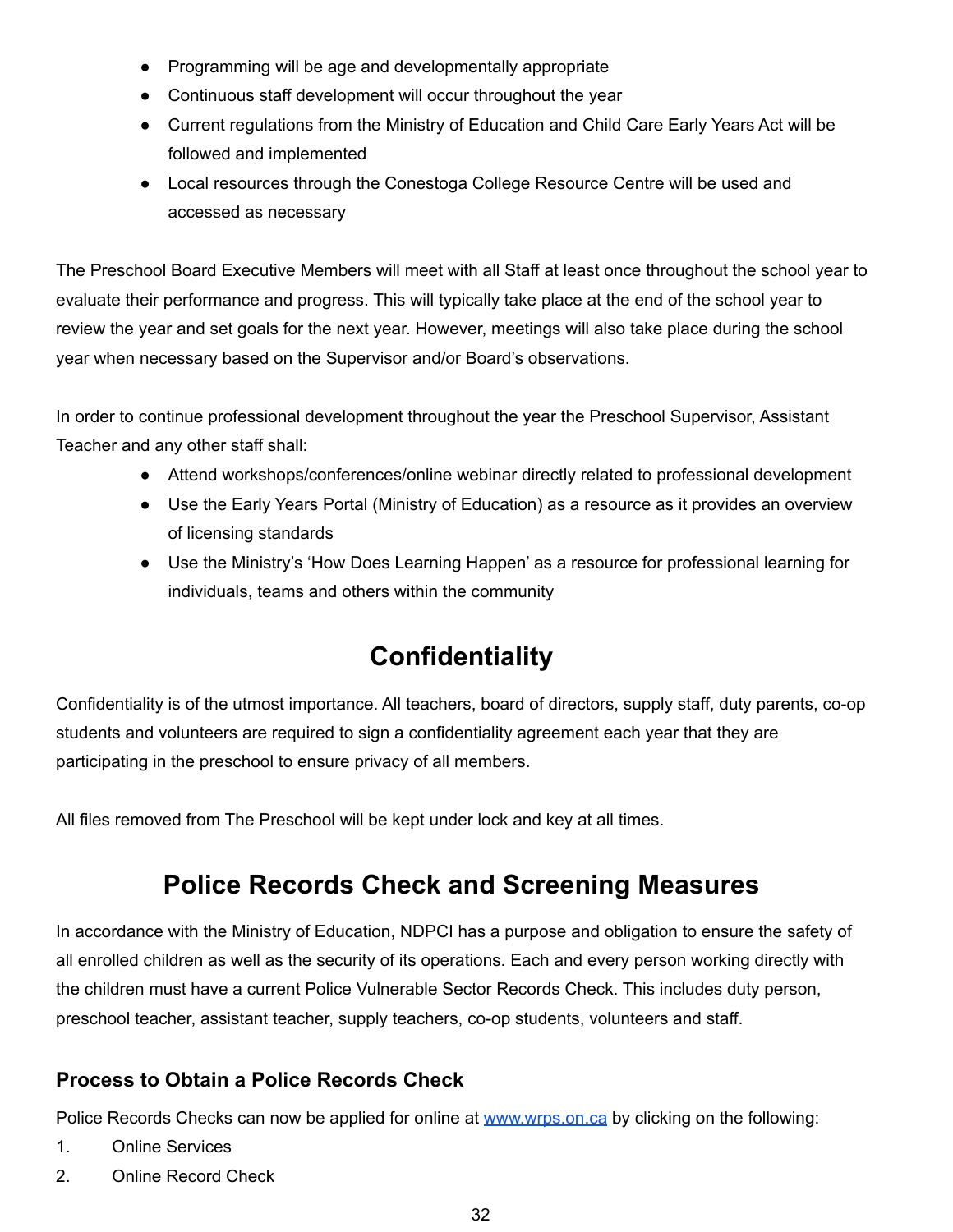Applicants will have the option to apply from home, work or anywhere they have access to the internet. Kiosks are available at Cambridge, Kitchener and Waterloo divisions or applicants can still apply in person at the Police Reporting Centre located at 150 Maple Grove Road, Cambridge.

Below are some other points of interest regarding record checks:

- The cost of record checks is \$40.00 for all types. The fee includes any fingerprinting associated with completing the check. Record checks for volunteers will remain at \$20.00.
- Please be aware of what record check you require before applying (VSC)

A Police Records Check can be obtained by going to the local police department in the region/county in which you live with two pieces of identification, one of which must be photo ID, and a letter from North Dumfries Preschool. Detailed information about obtaining a Police Records Check can be found in the NDPCI Enrollment Package. There is a fee for the Police Records Check. This fee can be reduced by presenting a letter at the police station indicating that the applicant is a volunteer at NDPCI. This letter can be found in the NDPCI Enrollment Package and can also be obtained from the Director of Membership. Police Records Checks may be obtained on the spot at the Regional Headquarters if you have lived in the Region for at least 5 years. Requests that require information from outside the Region can take up to 4-8 weeks to process. Spring and Fall are busy periods so we advise starting the process as soon as possible.

#### <span id="page-33-0"></span>**The Review Process for Police Records Checks**

Once you obtain your Police Records Check it must be handed into the Director of Membership to be added to the child's file and kept on the premises. The Director of Membership will review the reference check. Duty persons cannot perform duty days until this form is on file. The report is valid for 6 months prior to your first duty day (i.e. your first duty day is September 15th, your police report must not be filed sooner than March 15th).

With the welfare of the children as its priority, in the event that a questionable Police Records Check is presented proper diligence will be exercised in reviewing police check as relate to the appropriateness of the member's participation. Convictions or offences on a Police Records Check will be considered on a case-by-case basis by the Director of Membership and President. This is to ensure that one person is not burdened with the decision making responsibility. The Teacher will not be present for this conversation.

If the decision determines that the applicant is not allowed to participate as a duty parent, the following options will be presented:

1. The parent may arrange for a substitute to participate with the children on their behalf,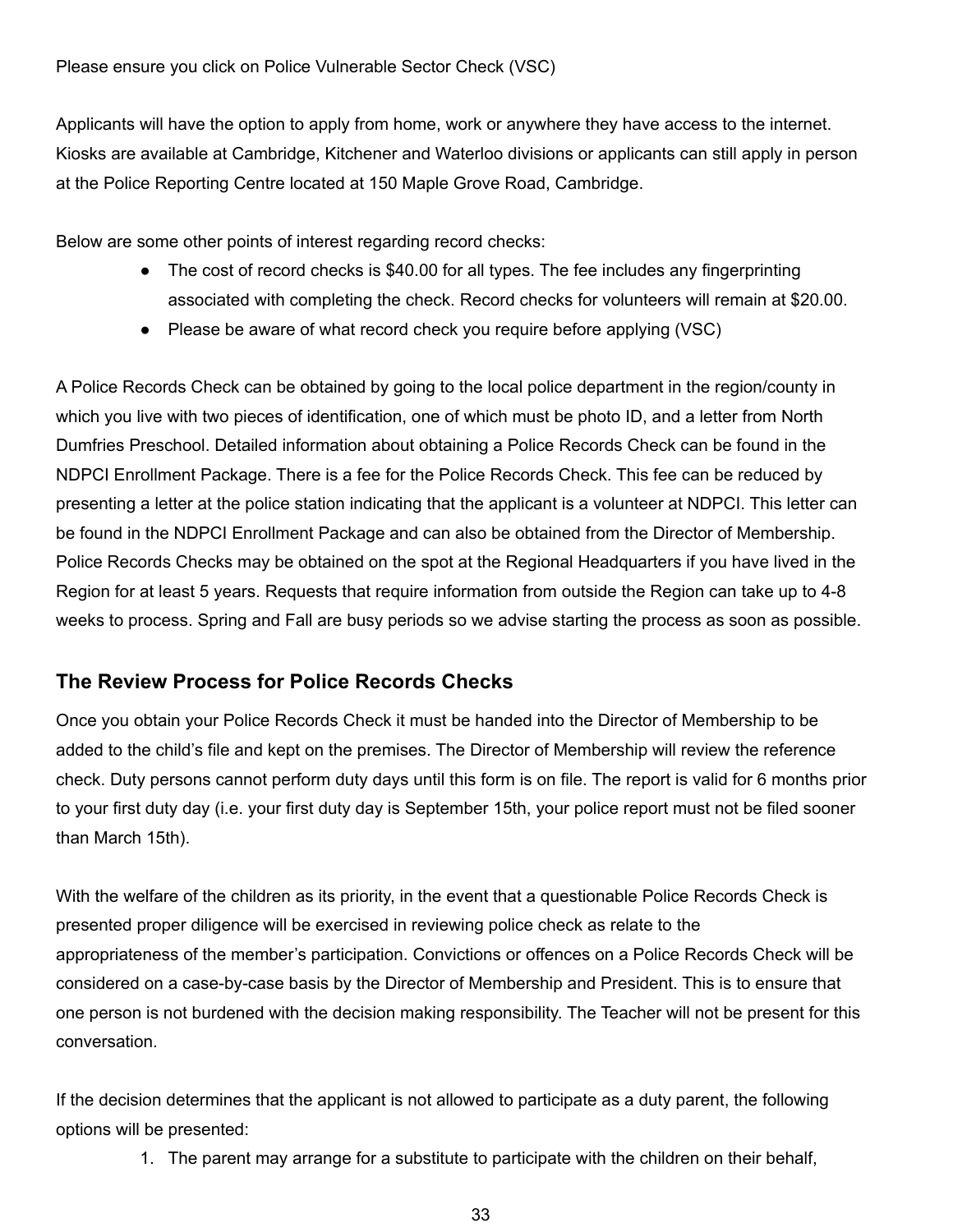providing the substitute has an acceptable Police Records Check in hand or on file.

- 2. The parent may make arrangements with another parent in their child's class who has elected to be a Paid Duty Parent to cover their spot.
- 3. The parent may withdraw their child from NDPCI. Any refund would follow the Withdrawal Policy.

Note: The Police Records Check will be kept confidential. All board of director members sign a confidentiality clause to ensure privacy of all participants in the program.

Police Records Checks are to be obtained annually prior to the start of the preschool year in September. The Preschool is unable to accept any Police Check that is not current (within 6 months of the start of Preschool). Should a records check expire before the end of the preschool year in June, you will be asked to sign an offence declaration 15 day prior to the expiry of the police check and/or no later than 15 days after the expiry. The declaration confirms no new information or changes have occurred to the CRC/VSC.

### **Workplace Violence and Harassment Policy**

<span id="page-34-0"></span>NDPCI is committed to providing a work environment in which all individuals are treated with respect and dignity. Violent and harassing behaviour in the workplace is unacceptable from anyone. Everyone in the workplace must be dedicated to preventing workplace violence and harassment.

NDPCI is committed to the prevention of workplace violence and harassment. We will take whatever steps are reasonable to protect our workers from workplace violence and harassment from all sources.

Workplace harassment means engaging in a course of vexatious comments or conduct against a worker in a workplace – a conduct that is known or ought reasonably to be known to be unwelcome. Harassment may also relate to a form of discrimination as set out in the Ontario Human Rights Code. For example, this includes, but is not limited to harassment based on race, colour, religion, disability, or marital status. Workplace violence can take the form of physical, emotional or verbal abuse.

Acts of violence may occur as a single event or may involve a continuing series of incidents. Abuse in any form erodes the mutual trust and confidence that are essential to NDPCI's operational effectiveness. Acts of violence or harassment destroy the individual's dignity, lower morale, cause fear, and break down the work unit cohesiveness. Workers are encouraged to report any incidents of workplace violence or harassment.

This policy applies to the teacher, the Board of Directors, duty persons, parents/guardians/caregivers, students and volunteers of NDPCI. Everyone is expected to uphold this policy and to work together to prevent workplace violence and harassment.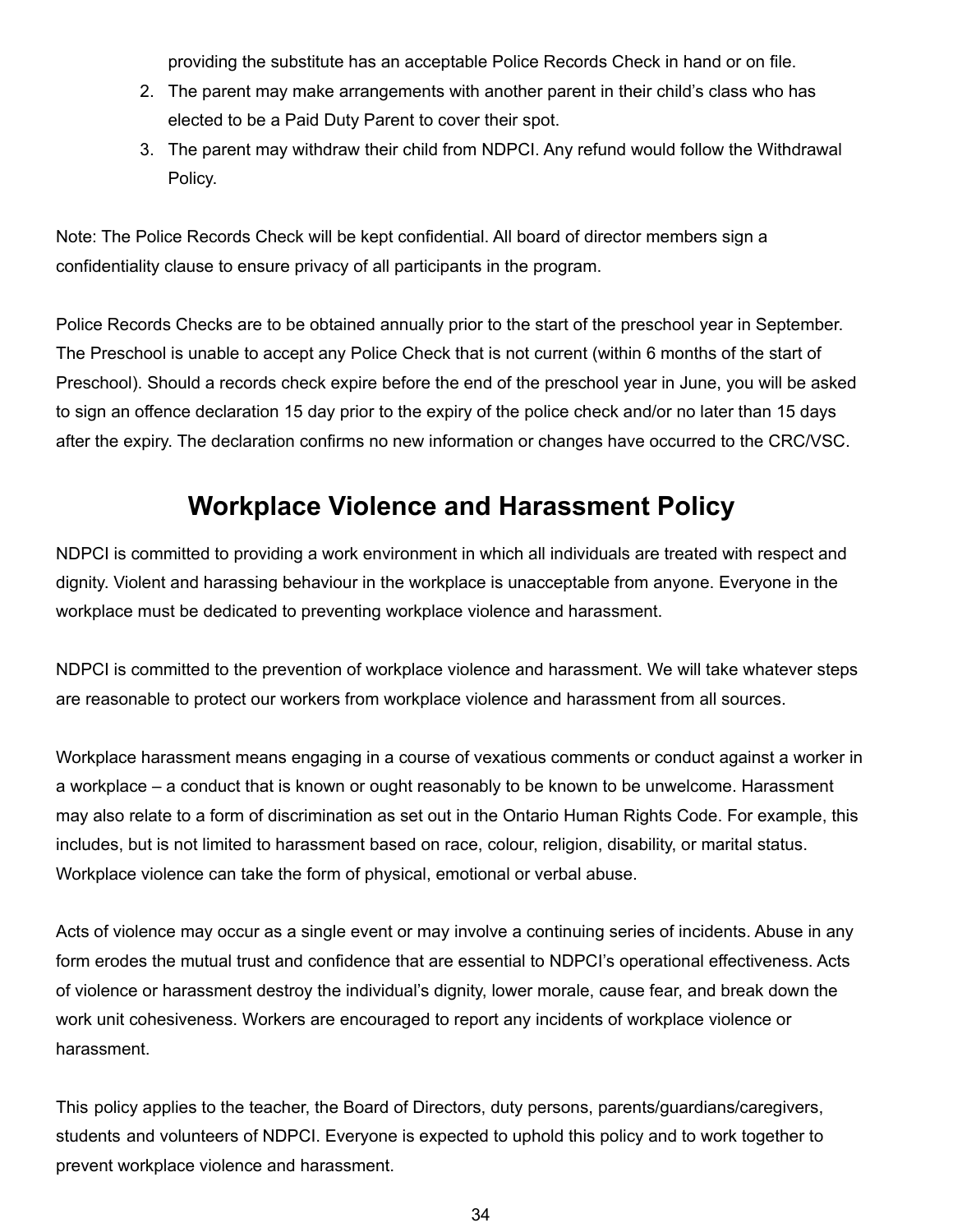The Board of Directors are responsible for ensuring that the teacher follows measures and procedures and that he/she has the information that he/she needs to protect him/herself. The teacher of NDPCI is responsible for ensuring that measures and procedures are followed by duty persons, volunteers and placement students and that these individuals have the information they need to protect themselves.

### **Responding to Discriminatory Incidents**

<span id="page-35-0"></span>The preschool and its board of directors do not condone discrimination. This includes any discrimination by an adult to any staff member of the preschool or a child enrolled in preschool. Staff members include teacher, assistant teacher, duty parents and co-op student placement. Any concerns or reports of discrimination must be reported to the Board of Directors President. One verbal warning will be provided. Dismissal of the child from the program may result from a second occurrence if the complaint is against a duty parent.

### **Inclusion and Accessibility Policy**

<span id="page-35-1"></span>All members of North Dumfries Preschool Co-operative Inc. will be treated with equal respect and dignity. Our program is open to all children regardless of ethnic and religious beliefs, or physical, developmental, or emotional needs. Our program will strive to meet the needs of all participating individuals to the best of our ability.

North Dumfries Preschool Co-operative Inc. is committed to ensuring that its services are provided in an accessible manner and in a way that respects the dignity and independence of people with disabilities. We will ensure our staff are trained and familiar with assistive devices that may be used by members with disabilities and we will welcome service animals and support people. Our staff work closely with special needs resource partners in the Region to ensure that the needs of all children are met. Should your child require additional support, the supervisor may speak to you about possible agencies that would be available to provide appropriate assessments.

<span id="page-35-2"></span>The preschool is wheelchair accessible.

### **Supervision of Volunteers, Students and Duty Helpers**

The NDPCI supports the safety and wellbeing of the children at the preschool. In order to ensure their safety all duty helpers, volunteers and students:

> ● Must have a valid Vulnerable Sector Check (dated within 6 months of the child's start date) or Offence Declaration signed (no later than 15 days after the anniversary date of the previous CRC)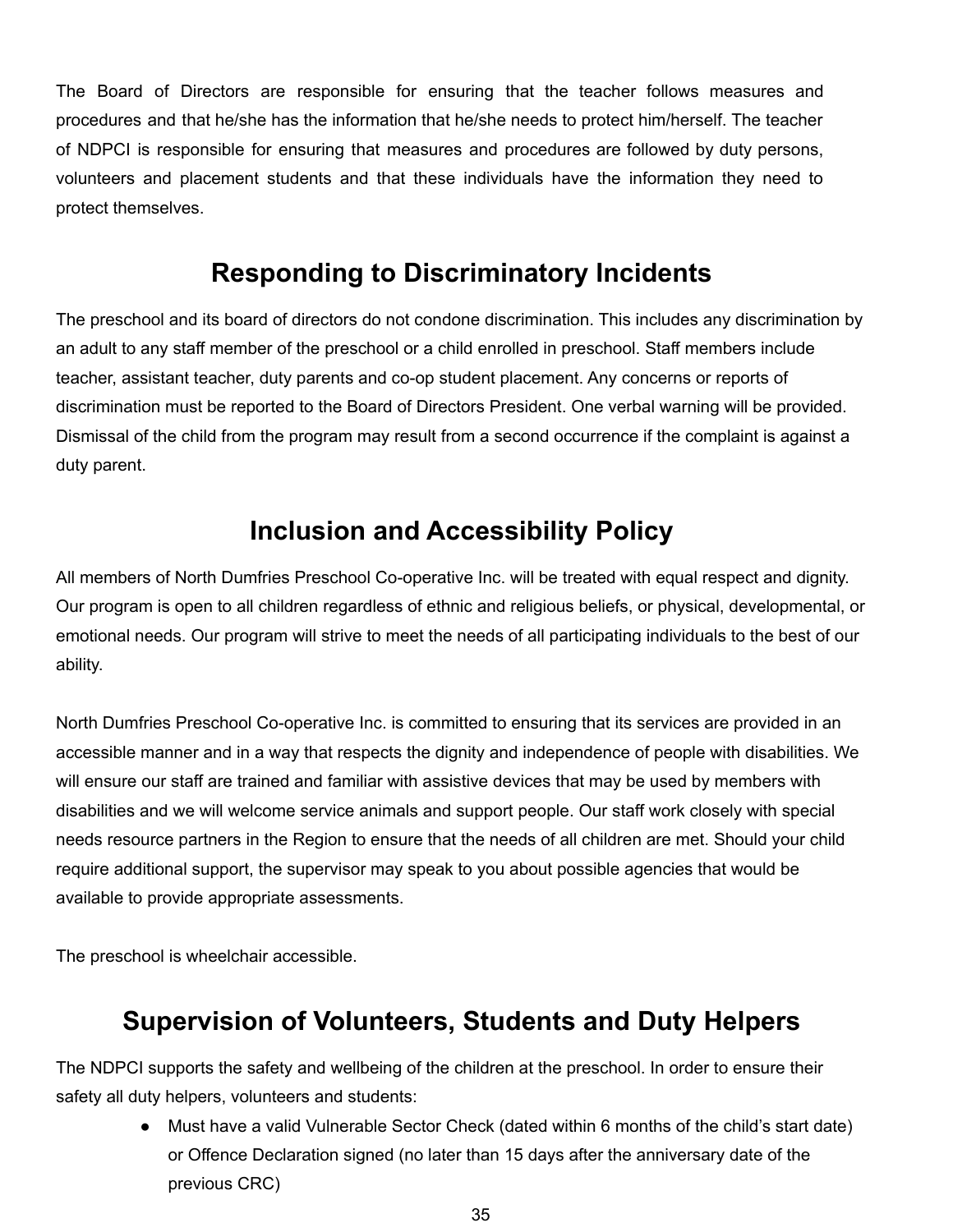- Must complete an Orientation before being permitted to assist with the children at preschool (orientation shall occur at the September AGM or prior to their first duty day), the initial orientation will be the preschool supervisor's responsibility)
- Volunteers and students are not counted in the staffing ratio (except in co-operative preschool programs where two participating persons may take the place of an unqualified staff when Ministry Director approval has been given)
- All volunteers and students are supervised by a staff at all times and are not permitted to be alone with any child
- All children in attendance will be under the supervision of an adult at all times
- Only individuals with the correct qualifications may take the place of one unqualified staff at **NDPCI**
- No person under the age of 18 will supervise the children
- No volunteer or student will have direct unsupervised access to children at NDPCI at any time
- It is the responsibility of the duty parent, volunteer or student to report to the supervisor (or designate) any injuries or concerns to themselves or children they are working with as soon as possible

A Volunteer is any member of the community who applies to assist at the preschool, without having a child in the preschool. In order to participate, volunteers must meet the same requirements as a duty parent – namely a valid police records check and an acceptable adult health history form.

Volunteers are considered extra helpers and are not permitted to be alone with any child, therefore they are not able to replace a duty parent.

## <span id="page-36-0"></span>**Roles and Responsibilities of the Licensee, Supervising Staff & Students/Volunteers**

- All duties of students and volunteers shall be outlined prior to commencing work at the preschool. Volunteers will acquaint themselves with necessary information by reading the parent handbook and policies and procedures manual. Once read, they will be required to sign and date their completion
- Students and volunteers will familiarize themselves with any safety concerns with any preschool student (e.g., allergies, anaphylaxis, etc.) and any necessary training will be given by the Supervisor
- All students/volunteers will be monitored by the Supervisor
- Any evaluations of students/volunteers will be carried out by the Supervisor
- It is the responsibility of the student/volunteer to ensure they have all their paperwork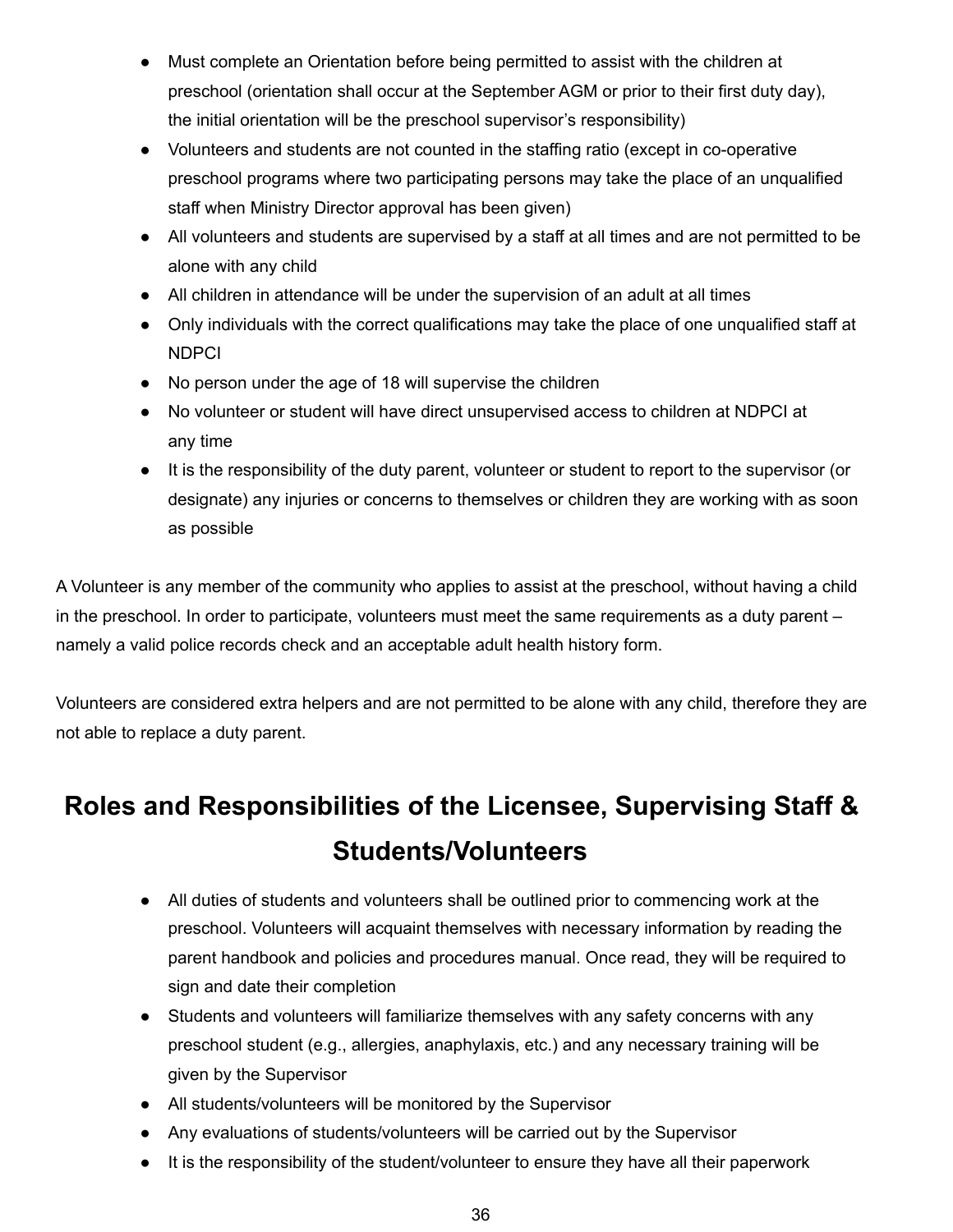### **Parent/Guardian Issues and Concerns (Conflict Resolution) Policy**

The following guidelines clarify the process by which problems, concerns or disputes arising within North Dumfries Preschool Co-operative Inc. can be resolved by contactacting the Supervisor/Assistant Teacher with any concerns/questions you may have. We will do our best to address those concerns and answer questions.

In the event that your issue cannot be resolved:

- The Member or Members must write a letter that clearly records the facts of the situation and register this letter with the Preschool President (or an alternative Board Member if the President is not available or is involved in the concern) who will act as a 3rd party in the conflict resolution process.
- The Preschool President will initiate the problem-solving process with the parties involved and will formally respond with a course of action to the Member in writing within 48 hours.
- If this does not resolve the issue, the letter will be presented to the Preschool Executives (President, Treasurer, VP Admin). The Executives will discuss the issue/concern/complaint and come to a collective decision. Response will be provided to the Member in writing within 48 hours.
- If the issue is still unresolved a joint meeting will be set between the Executive, the Preschool Board and the Member. The Parties involved will be asked to present their concern/grievance. The involved Parties may be asked to leave in order for the Membership to discuss the matter. A final resolution will be sought and presented to the involved Parties.
- If a final resolution cannot be agreed to by all, then the decision of the Board of Directors is final.

#### <span id="page-37-0"></span>**24-Hour Policy**

To avoid situations that can lead to a violation of North Dumfries Preschool Policies and Procedures, families are required to adhere to a 24-hour policy when dealing with incidents that may create conflict and/or cause the parent/guardian/caregiver to become over-passionate (ex. disagreement with staff member, preschool members in general).

Families are asked to take a step back from the situation for a period of 24 hours to examine behaviour from all positions. If after this time the member still feels the issue needs addressing, it should be done in a respectful and neutral manner by speaking with the Supervising Teacher and/or President either verbally or in writing. The Parent Issue/Concern Policy protocol will then be followed.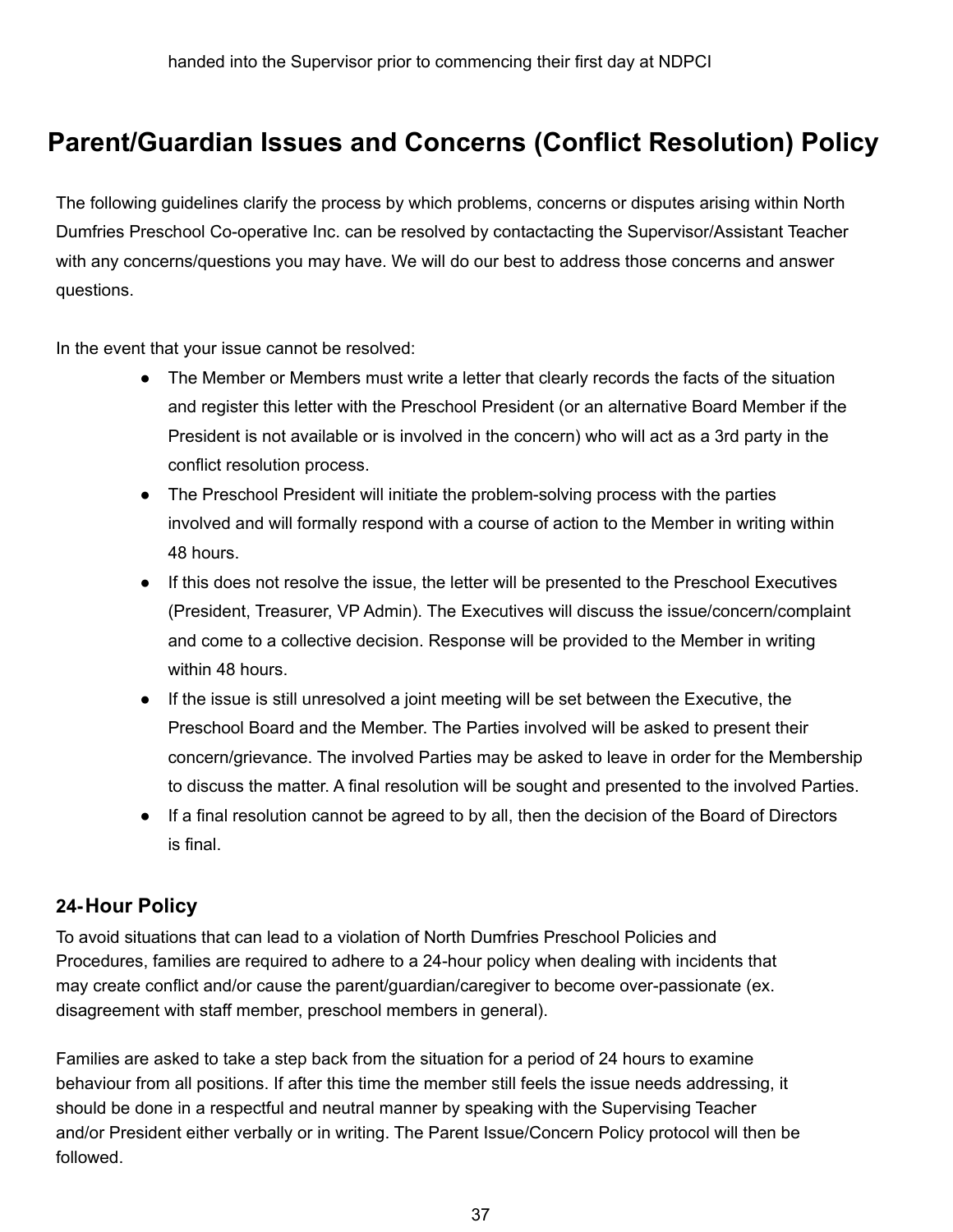We remind families that we do not tolerate bullying behaviour, threats, foul language and/or aggressive behaviour by any preschool member (including but not limited to parents, guardians and caregivers). Any such conduct may result in immediate termination of a child's participation at the board's discretion.

### **Monitoring Compliance and Contraventions (Policies, Procedures and Individual Plans)**

NDPCI Staff and volunteers (including students from secondary or post-secondary institutions) will review the policies, procedures and individualized plans prior to beginning their employment/placement. This will be noted on the Orientation Checklist, which will be kept in the personnel file. They will be monitored throughout the year by a member of the Board of Directors and/or the Supervisor. This will be completed and recorded at least one time during the year.

#### <span id="page-38-0"></span>**Contraventions**

Any contraventions will be noted and recorded in the personnel file. When contraventions have been noted the employee/volunteer will be asked to do a complete review of all policies, procedures and individualized plans to clarify areas of concern.

If compliance is not met and actions that contravene the policies, procedures and individualized plans continue, then termination of employment/placement may occur.

#### <span id="page-38-1"></span>**Program Interactions/Expectations**

- The Supervisor or designate will act as a mentor for Duty Persons, Volunteers and Placement Students and is responsible for orientation and providing ongoing feedback and completing any evaluations and assessments as needed.
- All Duty Persons, Volunteers and Placement Students will be actively involved with children and staff.
- Course requirements for Placement Students will be completed as determined by the Supervisor or designate and will not interfere with the quality of the children's program.
- The Supervisor or designate will have overall supervision responsibility for the duration of the placement.

### **Transportation**

<span id="page-38-2"></span>Each parent is responsible for making their own arrangements for transporting their child to and from the preschool. Children must be accompanied by an adult to and from the preschool. The preschool can provide a list of those parents who wish to carpool. Parking is available in the Knox Church parking lot.